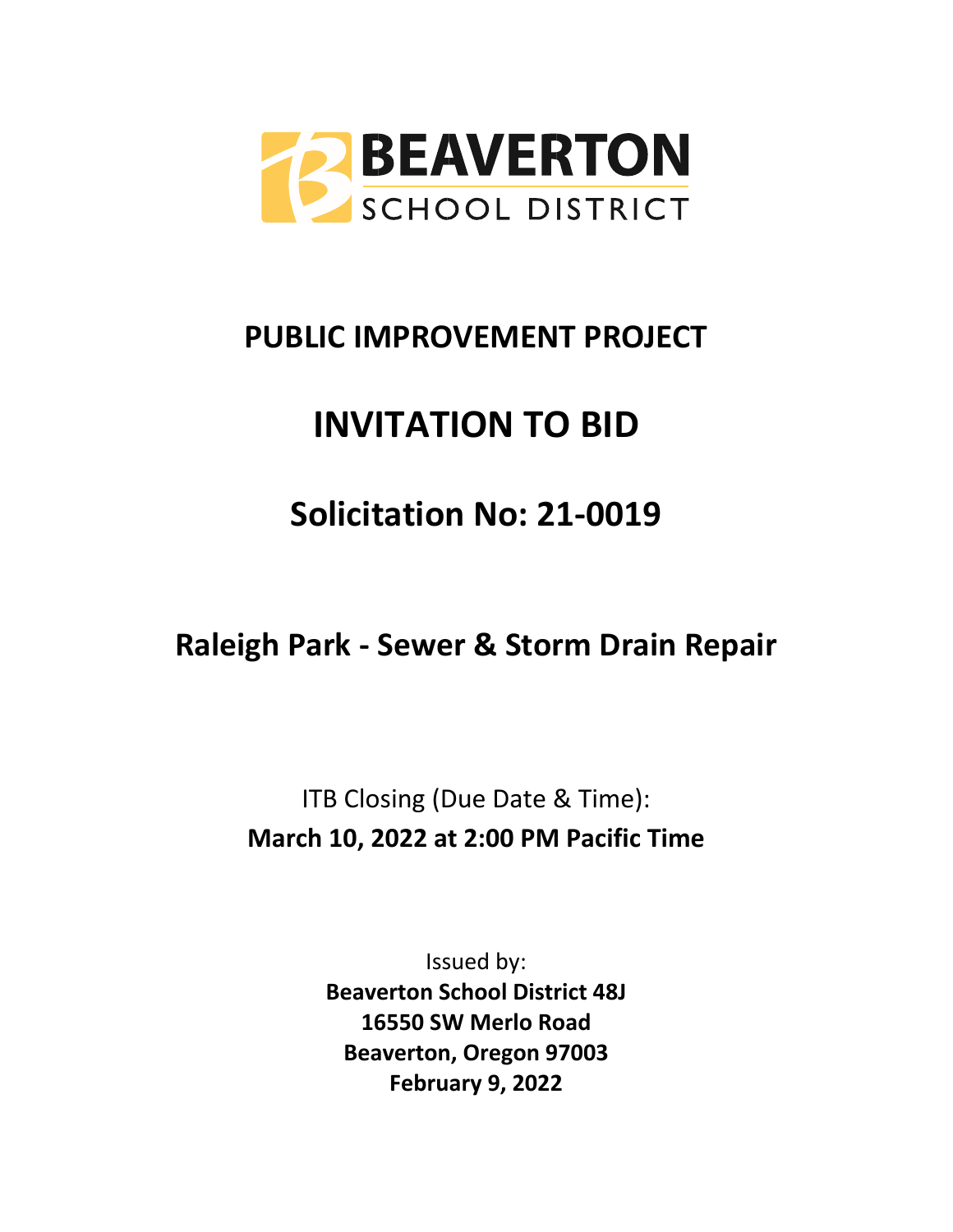

# **PUBLIC IMPROVEMENT INVITATION TO BID**

Solicitation No: ITB 21-0019

## **Summary**

This solicitation is for retaining a General Contractor (GC) to furnish, install, manage, and coordinate all work as shown in the attached documents on behalf of the Beaverton School District. The goal is to repair/replace sewer and storm lines at Raleigh Park Elementary School. The Project is described in summary terms below and in the attached documents.

This is a public works project subject to ORS 279C.800 to 279C.870.

## **A Non-MANDATORY pre-Bid conference will be held on February 17, 2022, 3:30 PM, at Raleigh Park Elementary School 3670 SW 78th Avenue, Portland, OR 97225.**

Bidders must submit their Bid pursuant to the provisions of this Solicitation to [contracts@beaverton.k12.or.us,](mailto:contracts@beaverton.k12.or.us) **PRIOR** to the Closing date and time listed below:

# **SOLICITATION CLOSING: March 10, 2022 at 2:00 PM Pacific Time LATE BIDS WILL NOT BE ACCEPTED**

Timely submitted Bids will be opened in public and read aloud immediately after Closing at the below conference line:

## **+1(503)356.4400 Participant code: 41605148**

Bidders must submit a **First-Tier Subcontractor Disclosure Form** \*EITHER\* with the emailed Bid submission \*OR\* by email to contracts@beaverton.k12.or.us no later than:

## **DISCLOSURE DEADLINE: March 10, 2022 at 4:00 PM Pacific Time**

Prospective Bidders must register with Oregon Buys<https://oregonbuys.gov/> to obtain the Solicitation documents and plan sets. Bidders must familiarize themselves with the entire Solicitation.

## **All questions and comments about this solicitation must be directed ONLY IN WRITING to: [contracts@beaverton.k12.or.us](mailto:contracts@beaverton.k12.or.us)**

**THE DISTRICT MAY REJECT ANY BID NOT IN COMPLIANCE WITH ALL PRESCRIBED REQUIREMENTS**.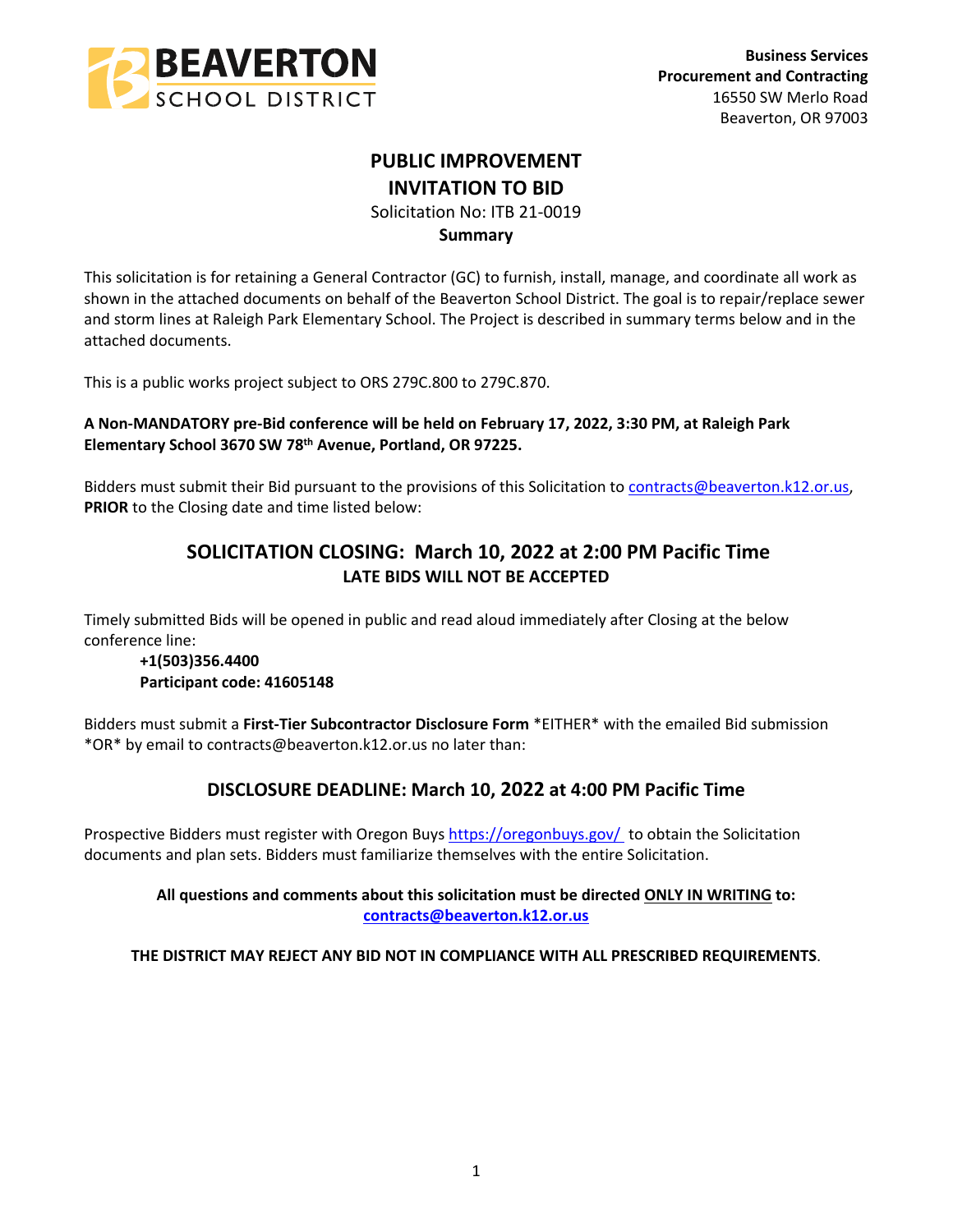## SECTION I - INTRODUCTION Solicitation No: ITB 21-0019

### **1. INTRODUCTION:**

This Solicitation is issued pursuant to ORS 279A, ORS 279C and the Oregon Attorney General Model Rules Divisions 46 and 49. Pursuant to ORS 279C.375(5), the District may award a single Contract, or multiple Contracts under this Solicitation.

#### **2. DEFINITIONS:**

The term "District" or "Owner" throughout this document means the Beaverton School District. The term "Bidder" means the person or firm that submits a Bid in response to this Solicitation. The term "Bid" or "Offer" means a written response to provide services in response to this Solicitation. The term "Contractor" or "Supplier" means the Bidder(s) awarded a contract as a result of this Solicitation.

#### **3. SOLICITATION REVIEW:**

Bidders must carefully review the Solicitation documents and are responsible for knowing and understanding all terms and conditions. Unless defects, ambiguities, omissions, or errors are brought to the District's attention by protest pursuant to REQUEST FOR CLARIFICATION OR CHANGE; SOLICITATION PROTESTS (Section III, Paragraph 5), protests or appeals based on such defects, ambiguities, omissions or errors received after issuance of the Notice of Intent to Award may not be favorably considered.

## **4. BACKGROUND:**

- a. The Beaverton School District encompasses approximately 57 square miles in northwestern Oregon in Washington County. The District, located in the Portland, Oregon metro area, is the third largest School District in Oregon.
- b. The Beaverton School District has approximately 4,700 employees. The District is responsible for educating approximately 40,870 students in kindergarten through grade 12 at thirty-four (34) Elementary Schools, eight (8) Middle Schools, six (6) High Schools, five (5) Options Schools, and nineteen (19) Options Programs.

#### **5. SCOPE OF WORK:**

The Project Scope is to repair/replace sewer and storm drain lines at Raleigh Park Elementary School, 3670 SW 78th Avenue, Portland, OR 97225.

#### **6. CONTRACT:**

The successful Bidder(s), selected by the District, will receive an AIA A101 Owner Contractor Agreement with AIA A201 General Conditions. A sample is enclosed herein (see Attachments). The provisions of the sample AIA A101 Owner Contractor Agreement and AIA A201 General Conditions are in addition to the requirements set forth in this Solicitation.

- a. Bidders are advised to thoroughly review and familiarize themselves with the standard contract. Certain contract terms reflect state statute or District policies and may not be altered.
- b. The Contractor will be expected to promptly sign a contract including all standard terms and conditions contained in the sample contract.
- c. Personnel or subcontractor substitution if the contractor must substitute personnel or subcontractor(s) included in the original bid they must obtain written District approval of substituted personnel, prior to substitution.

#### **7. AMENDMENTS:**

The District may amend a Contract without additional competition pursuant to OAR 137-049-0910.

#### **8. DISTRICT REPRESENTATIVE:**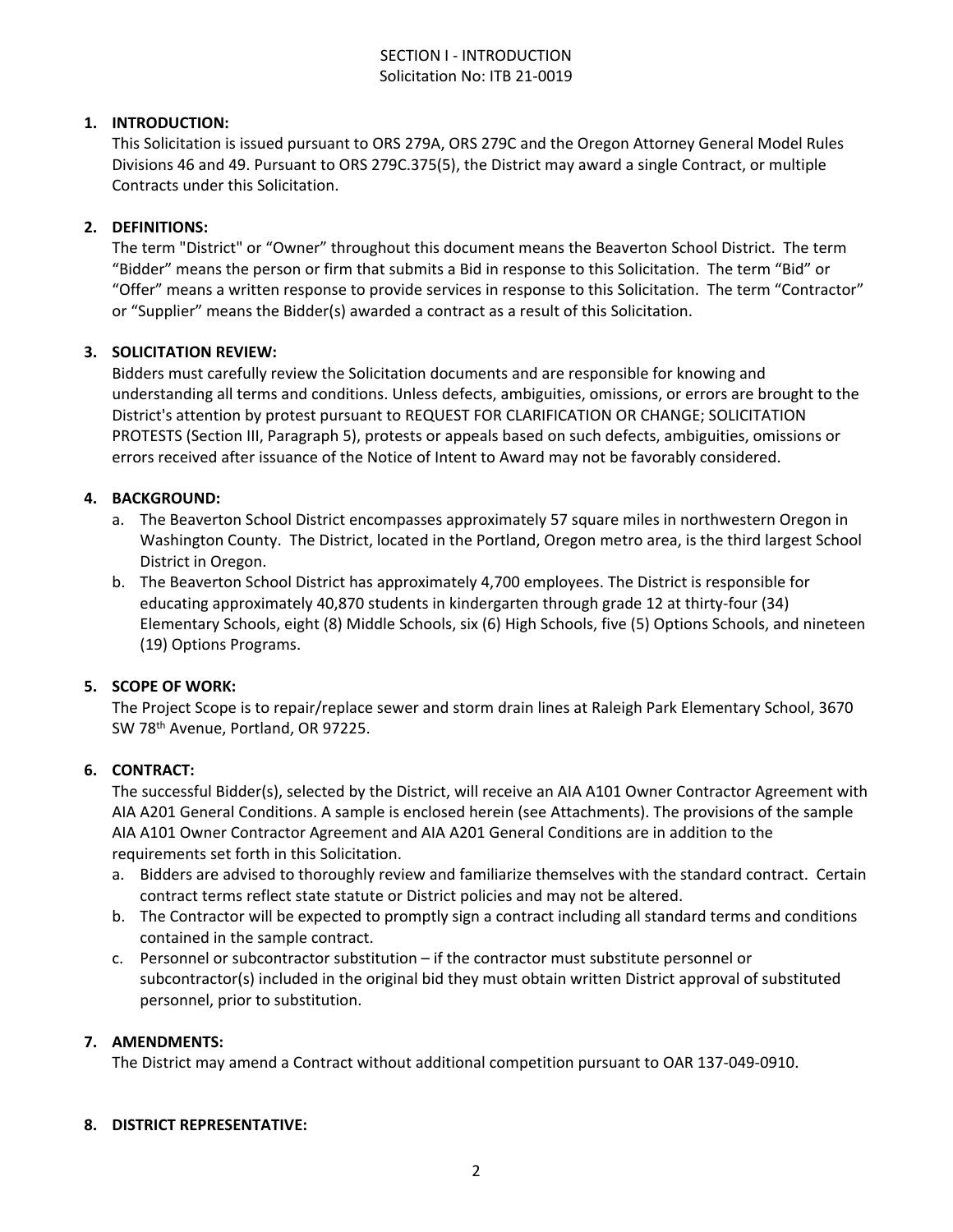## SECTION I - INTRODUCTION Solicitation No: ITB 21-0019

The District Representative for the project is Chris Hansen, Project Manager.

#### **9. SOLICITATION SCHEDULE:**

The milestones for the selection process are set forth below. The dates are specific and will be followed to the extent reasonably possible. The purpose of this schedule is for Bidder information only. Required dates for Contract period milestones, submittals and any other activities are provided elsewhere in this Solicitation. The District reserves the right to deviate from this schedule.

| <b>Solicitation Milestone</b> | Date                                          |  |  |
|-------------------------------|-----------------------------------------------|--|--|
| Pre-Bid conference            | February 17, 2022 (Non-Mandatory) 3:30 PM PST |  |  |
| <b>Deadline for Questions</b> | February 28, 2022 by 2:00 PM                  |  |  |
| Final Addendum (if Required)  | March 7, 2022 before 2:00 PM                  |  |  |
| <b>Bids Due</b>               | March 10, 2022 by 2:00 PM                     |  |  |
| Notice of Intent to Award     | on or about March 11, 2022                    |  |  |
| <b>Board Approval</b>         | April 4, 2022                                 |  |  |
| <b>Contract Award</b>         | on or about April 11, 2022                    |  |  |
|                               |                                               |  |  |

#### **10. CONTACT DURING SOLICITATION:**

**Questions must be submitted in writing via email to [contracts@beaverton.k12.or.us](mailto:contracts@beaverton.k12.or.us) as indicated on the Summary page of this Solicitation. No other contact regarding this solicitation during the solicitation process is permitted.** Unauthorized contact regarding this solicitation may subject the offender's Bid to rejection.

**11.** Additional information regarding this solicitation and certain forms for download are available on Oregon Buys <https://oregonbuys.gov/> .

#### **12. COMMERCIAL ACTIVITIES TAX:**

The Beaverton School District is a governmental entity and thus specifically excluded from being a subject taxpayer per the rules. This exemption is currently under review by the Oregon Department of Revenue. Please separate all claimed CAT money believed to be chargeable to the District as individual lines on any invoice. The District will not pay CAT money in the normal course of payments made unless/until the DOR provides guidance indicating school district projects are subject to the Corporate Activities Tax.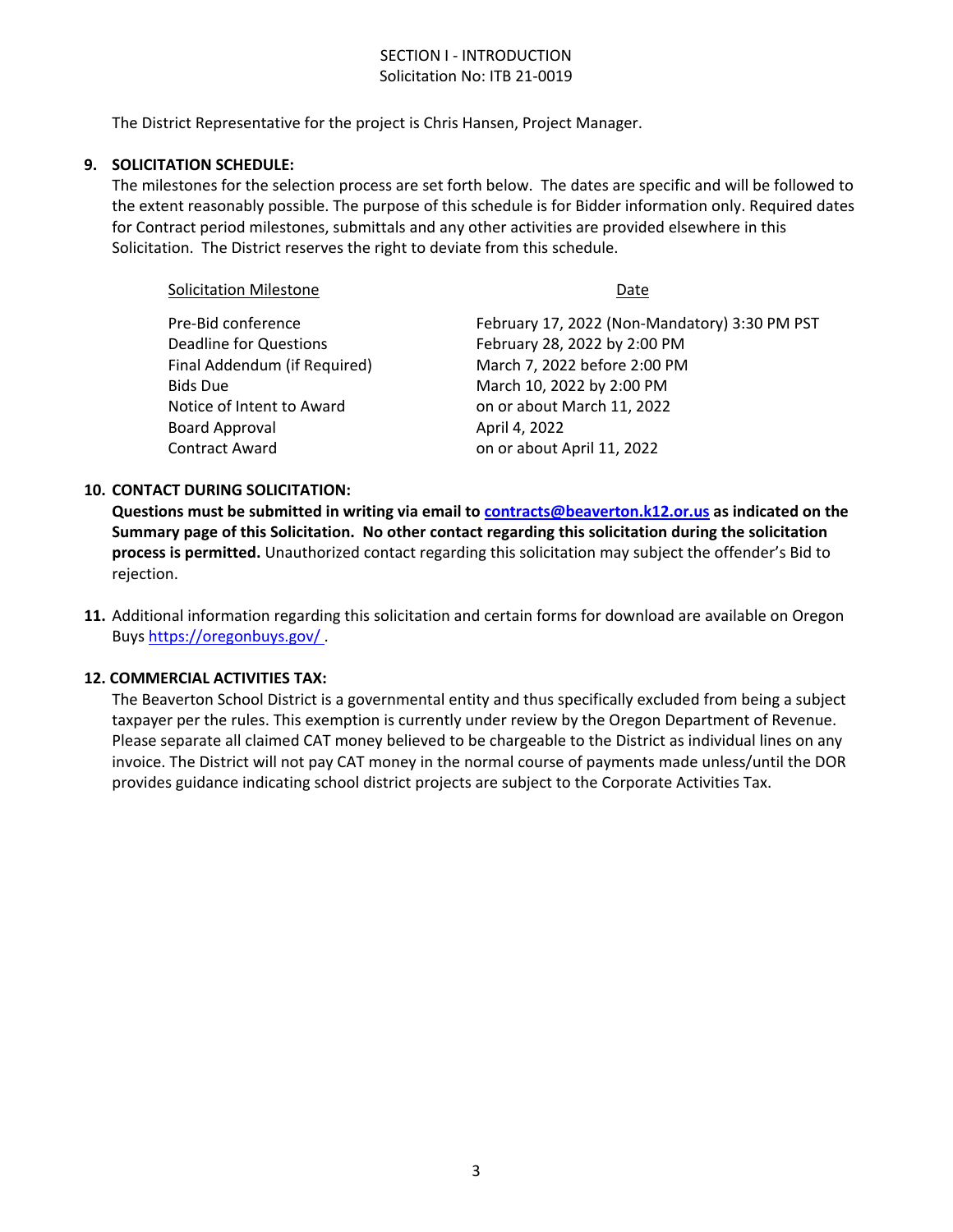## SECTION II – STATEMENT OF WORK Solicitation No: ITB 21-0019

#### **1. PURPOSE AND INTRODUCTION:**

This solicitation is for retaining a General Contractor (GC) to furnish, install, manage, and coordinate all work as shown in the attached documents on behalf of the Beaverton School District. The goal is to repair/replace sewer and storm lines and Raleigh Park Elementary School. All work is to be completed over the 2022 summer break. The Project is described in summary terms below. Bidders shall carefully review all the documents included or attached hereto.

## **2. BACKGROUND AND SCHOOL DESCRIPTION:**

This project is going to take place near the south facing wall at Raleigh Park Elementary School. Raleigh Park was originally constructed in 1959 and has had several improvements and additions over time. The school is currently comprised of 45,166 square feet of building space. This school is located at 3670 SW 78<sup>th</sup> Avenue, Portland, OR 97225.

#### **3. OPERATIONAL ATTRIBUTES:**

The District requires the project to be completed over the duration of the summer vacation between the dates 6/15/2022 and 7/1/2022. See project milestones below for further information. Coordination with summer maintenance activities will be required.

## **4. GENERAL SCOPE OF WORK:**

Please refer to attached plans and specifications. It is intended that the General Contractor will provide a complete project and coordinate all work with the District, any other Contractors or Consultants hired by the District, and all applicable agencies having authority.

#### STORM

- · Install one new downspout to replace the one removed previously.
- Where the downspout meets the hub at the ground, install a new cleanout, matching the next adjacent downspout construction, to help facilitate cleaning in the future.
- · Excavate the existing concrete walk (in full panel widths) and/or asphalt surface in this hub location, expose the existing below-grade downspout fittings/bends and larger mainline.
- · Remove existing numerous fittings on the downspout and install a directional wye fitting where it meets the larger main.
- · Approximately 5 feet upstream of this new downspout wye, cut/cap the existing main and construct a new cleanout to grade, with 6-inch riser pipe, to facilitate easier cleaning of the larger main to the recently constructed cleanout downstream of this location (near the southwest corner of the building).
- Replace asphalt pavement and/or concrete walk.

#### SANITARY

For the waste lateral extending from the west end of the building and connecting to the main in the garden area, the line is proposed to be TV inspected again to assist in locating where this lateral connects to the larger main. Once located, that connection location area can then be excavated to expose the main/connection and to allow for the construction of a new cleanout, riser and cover approximately 5 feet upstream of the connection location, to facilitate proper cleaning from this location to the downstream manhole.

- a. Work to include supplying, storing, and handling of all required materials.
- b. Work also includes protection of neighboring finishes and replacement or repair of any damaged surfaces including but not limited to neighboring drywall finishes, ceiling tile, lighting casework, tile, sidewalks, parking lots, and surrounding landscape areas.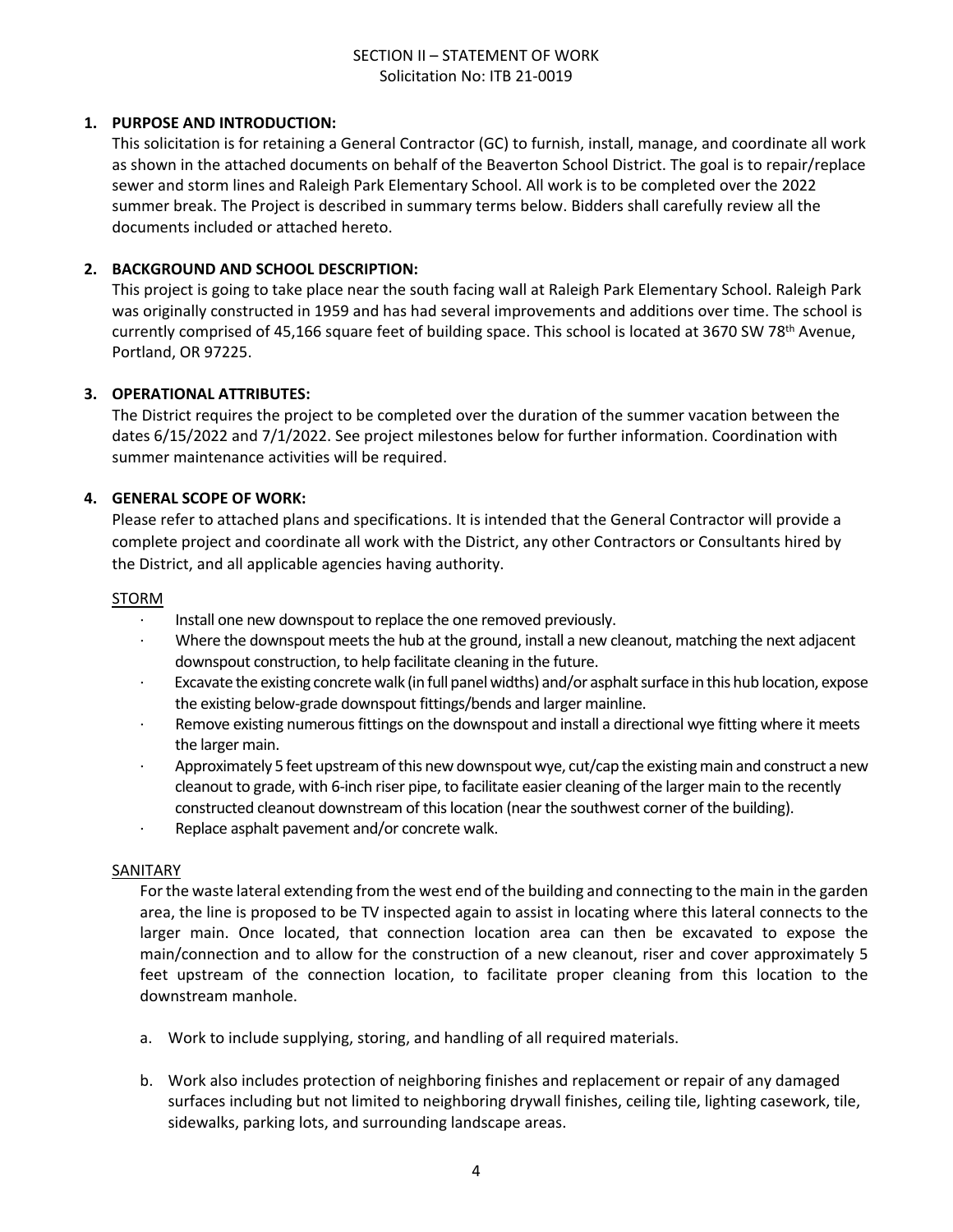- c. The General Contractor shall provide all labor, materials, equipment, transportation, and other facilities and services as necessary and/or required to execute all of the Work.
- d. All work areas shall be cleaned of any construction debris on a daily basis. The General Contractor is responsible for material removal and disposal. Upon completion of the project, the General Contractor is to provide final cleaning of all work, both existing, and installed, replaced, or repaired including the jobsite office.

## **5. PROJECT SCHEDULE:**

The project milestones are set forth below. The dates are approximate but will be followed to the extent reasonably possible. The purpose of this schedule is for information only.

| <b>Project Milestones</b> | <b>Dates</b>               |
|---------------------------|----------------------------|
| Contract Award            | On or about April 11, 2022 |
| Substantial Completion    | July 1, 2022               |
| <b>Final Completion</b>   | July 1, 2022               |

## **6. BONDS AND INSURANCE:**

The Contractor awarded this solicitation must, within Five (5) calendar days after receipt of the Contract for signature:

- a. Provide the required Performance Bond and Payment Bond;
- b. Provide proof that the Statutory Public Works Bond has been filed with the CCB;
- c. Provide Insurance Certificate(s) (summary-level insurance requirements are listed below; Exhibit E of the Sample Contract includes all requirements) and any guarantees and/or other required item(s).
- d. Sign the Contract issued by the District Purchasing Department.
- e. If these items are not received as specified then the Contract may not be executed, a Bid bond claim may be filed, and the Contract may be awarded to the next lowest Bidder for the respective Project(s).

| <b>Summary-Level Insurance Requirements*</b> (See Exhibit E to the Attached Sample Contract for all Requirements) |
|-------------------------------------------------------------------------------------------------------------------|
|-------------------------------------------------------------------------------------------------------------------|

| Insurance Coverage Type              | Occurrence/Loss         | Aggregate               | District as<br>Additional<br>Insured | Subrogation<br>Waived | Required<br>for Sub-<br>Contractors<br>*** |
|--------------------------------------|-------------------------|-------------------------|--------------------------------------|-----------------------|--------------------------------------------|
| Employer's Liability                 |                         | \$500,000               |                                      | x                     |                                            |
| Worker's Comp                        | <b>Statutory Limits</b> | <b>Statutory Limits</b> |                                      | x                     | x                                          |
| <b>Commercial General Liability</b>  | \$1,000,000             | \$2,000,000             | x                                    |                       | Χ                                          |
| <b>Business Automobile Liability</b> |                         | \$1,000,000             | X                                    |                       | X                                          |
| Professional Liability**             | \$1,000,000             | \$2,000,000             |                                      |                       | X                                          |
| Pollution Liability Insurance        | \$1,000,000             | \$1,000,000             |                                      |                       |                                            |
| Asbestos/hazardous                   |                         |                         |                                      |                       | x                                          |
| materials Abatement**                |                         |                         |                                      |                       |                                            |
| <b>True Umbrella Policy</b>          |                         | \$5,000,000             |                                      |                       |                                            |
| Builder's Risk                       | Contract Amt.           | Contract Amt.           |                                      |                       |                                            |

**\***The Summary-Level Insurance Requirements are only intended to draw Bidders' attention to the Insurance Requirements for this Solicitation. Bidders must carefully review Exhibit E Insurance Requirements to the Sample Contract for exact and full Insurance Requirements. I If there are any discrepancies between the Summary-Level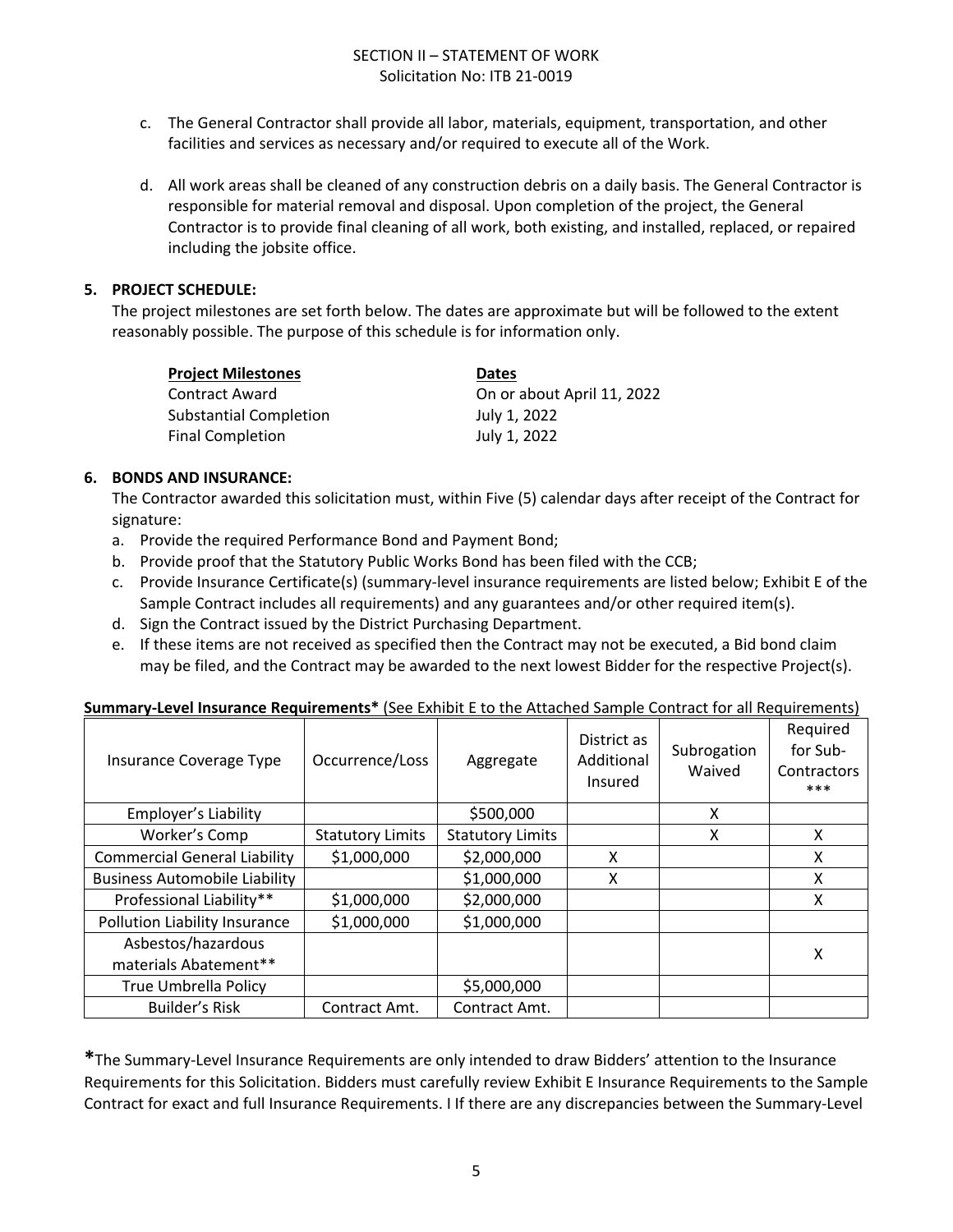## SECTION II – STATEMENT OF WORK Solicitation No: ITB 21-0019

Insurance Requirements and those listed under Exhibit E Insurance Requirements to the Sample Contract, Exhibit E Insurance Requirements to the Sample Contract shall govern.

**\*\***Only required if such services are included in the Contract/Sub-Contracts resulting from this Solicitation.

**\*\*\***The District may require Contractor to provide certificates of Sub-Contractor's insurance at any time.

## **Insurance Waiver Requests: Any Insurance Waiver Requests must be submitted in writing to [contracts@beaverton.k12.or.us,](mailto:contracts@beaverton.k12.or.us) prior to the Deadline for Questions/Change Requests/Solicitation Protests.**

## **7. NOTICE TO PROCEED:**

- a. The General Contractor must not begin work until a Notice to Proceed is issued by the District Representative.
- b. The District reserves the right to cancel the Contract at no penalty if it is in the best interest of the public to do so, or:
	- i. A protest was received that overturns the award of this Contract for a Project, or
	- ii. Funding for the Project is not available.

## **8. ADDITIONAL REQUIREMENTS:**

- a. The District has implemented the e-Builder Project Management software platform for coordination of efforts, approvals, and expedited communication. All prime project team members will be required to utilize the program. Each Contractor will be provided a seat (license) and a minimum of four (4) hours training.
- b. All persons involved in the project who will have a physical presence on site at any time during the course of the project will need to clear a background check. The basic criteria of clearance and refusal offenses will be provided by the District Project Representative. All members of the General Contractor's staff and any sub-contractors who may be on-site must provide a report of who has cleared the background check by an approved agency.
- c. **LIQUIDATED DAMAGES:** If the Work is not Substantially Complete by the applicable required Substantial Completion date, the Contractor shall pay to the Owner liquidated damages in the amount of **\$500.00 (USD)** for each and every day of delay in achieving Substantial Completion.

## **10. BUSINESS EQUITY:**

The Bidder understands that the District maintains a goal of engaging minority, women, emerging, servicedisabled veteran and socially or economically disadvantaged businesses (DMWESBSDVBE) as service providers in delivering services necessary to implement our bond program. The District aspires to a goal of ten (10) percent DMWESBSDVBE content, by contract value, in completing our capital bond work, and the Contractor shall expend reasonable efforts to reach this content in the total value of their contracts with the District.

## **11. NO WAIVER OF CONDITIONS**:

Failure of the Owner to insist on strict performance of any one provision will not constitute a waiver of any of the provisions of this Contract or waiver of any other default of the Contractor.

## **12. SAFE, INCLUSIVE, AND RESPECTFUL WORKSITE.**

a. Each of the Awarded Contractor's employees, subcontractors' employees and principals / owners involved in the Work shall be required to act in a safe, respectful, inclusive, and professional manner while performing the Work. This includes but is not limited to the Contractor taking whatever means and manner of action Contractor deems necessary to prevent, control, and enforce, any acts in violation of the forgoing standards ("Incidents"). Incidents include, but are not limited to: 1)excessive, offensive, or disruptive noise, including music; 2) the use of offensive language; 3) smoking or drinking of alcoholic beverages, or use of illegal substances on the Site; 4) physical violence; 5) riding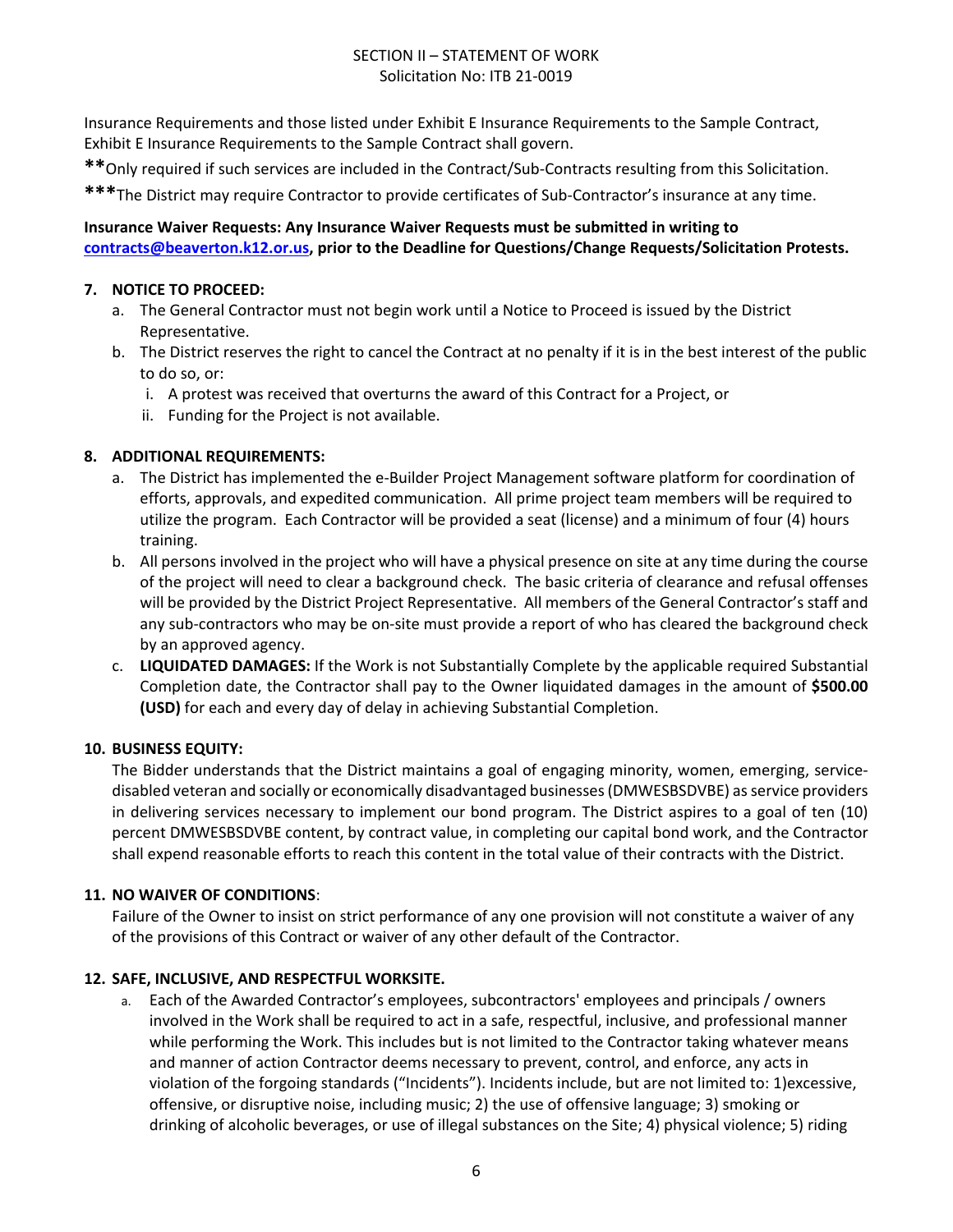## SECTION II – STATEMENT OF WORK Solicitation No: ITB 21-0019

in the passenger elevators; 6) thievery; 7) the transportation of articles or materials deemed hazardous; and 8) symbols, language, and other acts of hate, racism, sexism, discrimination, harassment, and bullying.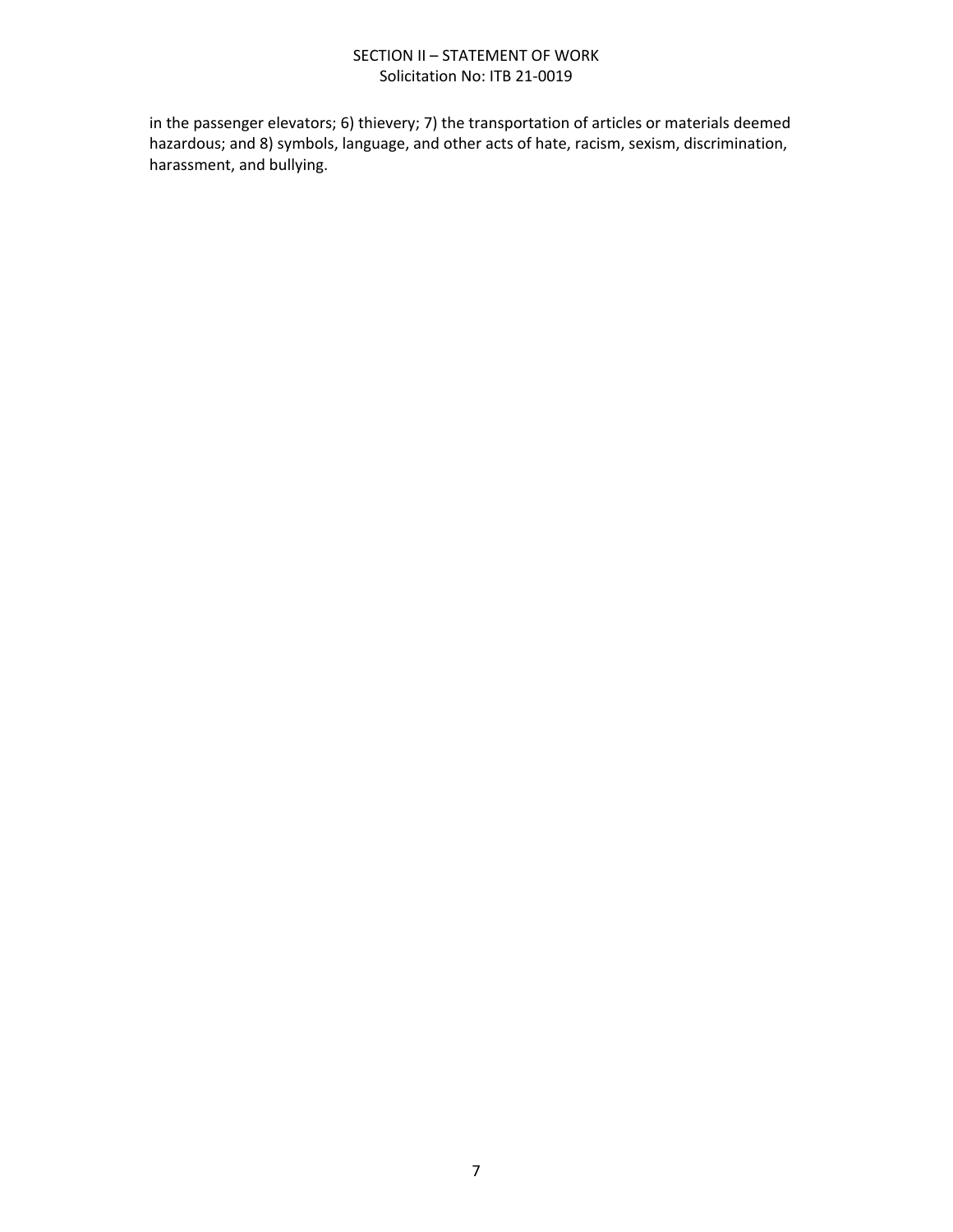## **1. FORMAL SELECTION PROCEDURE**

The District will solicit Bids for Public Improvement Contracts by Invitation to Bid ("ITB"), except as otherwise allowed or required pursuant to ORS 279C.335 and 279A.030.

## **2. ELIGIBILITY TO BID**

- a. **Construction Contracts.** The District will not consider a Person's Offer to do Work as a Contractor, as defined in ORS 701.005(2), unless the Person has a current, valid license to perform the anticipated work issued by the Construction Contractor's Board at the time the Offer is made.
- b. **Landscape Contracts.** The District will not consider a Person's Offer to do Work as a landscape Contractor as defined in ORS 671.520(2), unless the Person has a current, valid Landscape Contractor's license issued pursuant to ORS 671.560 by the State Landscape Contractors Board at the time the Offer is made.
- c. **Non-complying Entities.** The District will deem a Bid received from a Person that fails to comply with this rule nonresponsive and will reject the Bid as stated in ORS 279C.365(1)(k), unless contrary to federal law or subject to different timing requirements set by federal funding agencies.
- d. **Asbestos Abatement Work.** The Contractor or a subcontractor under the Contract must be licensed under ORS 468A.720 for work regarding asbestos abatement projects.

#### **3. PRE-BID CONFERENCE**

- a. **Purpose.** The District may hold pre-Bid conferences with prospective Bidders prior to Closing, to explain the procurement requirements, obtain information, and/or to conduct site inspections.
- b. **Required Attendance.** The District may require attendance at the pre-Bid conference as a condition for submission of a Bid. A mandatory attendance requirement is considered to have been met if, at any time during the mandatory meeting, a representative of an offering firm is present and signs the District's sign-in sheet.
- c. **Notice.** The Summary page of this solicitation indicates the pre-Bid conference scheduled date and time, and whether the pre-Bid conference is mandatory or non-mandatory.
- d. **Statements Not Binding.** Statements made by the District's representatives at the pre-Bid conference do not change the Solicitation unless the District confirms such statements by Written Addendum.

## **4. ADDENDA**

- a. **Issuance; Receipt.** The District may change this Solicitation only by Written Addenda. A Bidder must provide written acknowledgement of receipt of all issued Addenda with their Bid on the Bidder Certification.
- b. **Notice and Distribution.** The District will publish notice of all Addenda on the Oregon Buys Website. Addenda may be downloaded from the Oregon Buys website. It is the Bidders' responsibility to inquire about Addenda. Bidders should frequently check the Oregon Buys website until Closing about any Addenda issued, i.e., at least once weekly until the week of Closing and at least once daily the week of the Closing.
- c. **Timelines; Extensions.** The District will issue Addenda within a reasonable time to allow prospective Bidders to consider the Addenda in preparing their Bid. The District may extend the Closing if the District determines prospective Bidders need additional time to review and respond to Addenda. Except to the extent required by public interest, the District will not issue Addenda less than 72 hours before the Closing unless the Addendum also extends the Closing.
- d. **Request for Change or Protest.** Unless a different deadline is set forth in the Addendum, a Bidder may submit a Written request for change or protest to the Addendum, as provided in OAR 137-049-0260, by the close of the District's next business day after issuance of the Addendum, or up to the last day allowed to submit a request for change or protest under OAR 137-049-0260, whichever date is later. The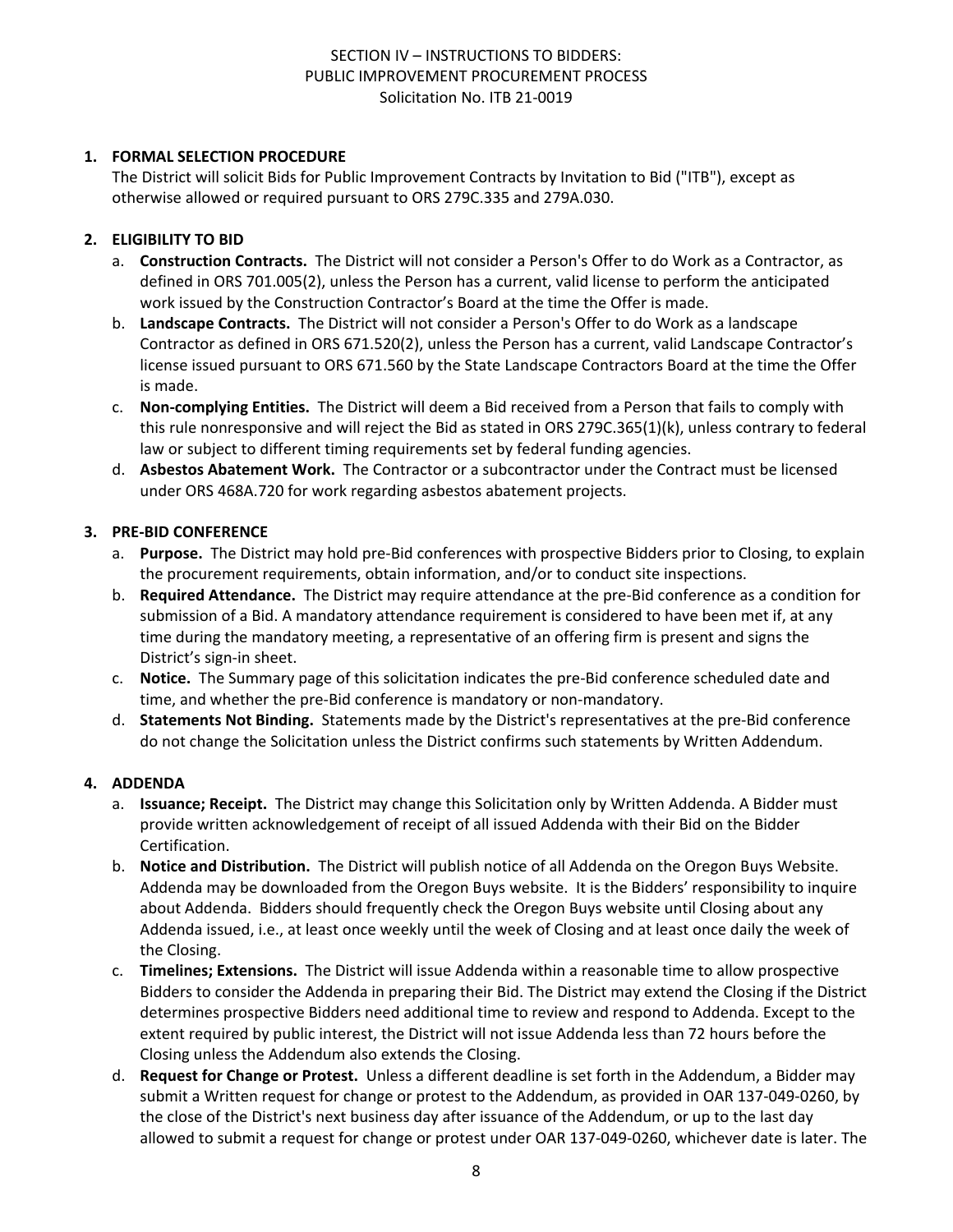District will consider only a Bidder's request for change or protest to the Addendum; the District will not consider a request for change or protest to matters not added or modified by the Addendum, unless the Bidder submits the request for change or protest before the deadline for the District's receipt of request for change or protests as set forth in OAR 137-049-0260(2) and (3).

## **5. REQUESTS FOR CLARIFICATION CHANGE, SUBSTITUTION REQUEST, OR SOLICITATION PROTEST**

a. **Clarification.** No later than the deadline for submitting a written request for clarification, change, substitution, or solicitation protest a Bidder may request that the District clarify any provision of the Solicitation. Such requests must be received prior to the stated deadline in email at [contracts@beaverton.k12.or.us.](mailto:contracts@beaverton.k12.or.us) The District's clarification to a Bidder, whether orally or in Writing, does not change the Solicitation and is not binding on the District unless the District amends the Solicitation by denoting "CHANGES" on a written Addendum. Any such request shall indicate the Project or Projects to which it pertains.

## b. **Request for Change.**

i. **Delivery.** No later than the deadline for submitting a written request for clarification, change, substitution, or solicitation protest, a Bidder may request in writing a change to the Solicitation Documents. A Bidder must deliver the Written request for change to the District prior to the stated deadline to [contracts@beaverton.k12.or.us.](mailto:contracts@beaverton.k12.or.us) (Bidder is responsible for ensuring receipt by the District.)

## ii. **Content of Request for Written Change:**

- A. A Bidder's Written request for change must include a statement of the requested change(s) to the Contract terms and conditions, including any Specifications, together with the reason for the requested change. Any such request shall also indicate the Project or Projects to which it pertains.
- B. A Bidder must include the following identifying information it its request for change as follows:
	- I. "Request for Change"; and
	- II. Solicitation number.

## c. **Substitution Requests.**

- i. **During Solicitation.** No later than the deadline for submitting a written request for clarification, change, substitution, or solicitation protest, a Bidder may request in writing a substitution to any specified products (e.g., requests for approved equal decisions, etc.). Such requests must be submitted prior to the stated deadline to [contracts@beaverton.k12.or.us](mailto:contracts@beaverton.k12.or.us). (Bidder is responsible for ensuring receipt by the District.) Requests must be submitted using the Substitution Request Form if one is attached to this Solicitation. Any such request shall indicate the Project or Projects to which it pertains.
- ii. **During Contract.** Any Substitution Requests submitted after a Contract has been executed shall be governed by the terms and conditions of said Contract.

#### d. **Protest.**

i. **Delivery.** No later than the deadline for submitting a written request for clarification, change, substitution, or solicitation protest, a Bidder may protest Specifications or Contract terms and conditions. A Bidder must deliver a written protest on those matters to [contracts@beaverton.k12.or.us](mailto:contracts@beaverton.k12.or.us) by the stated deadline.

#### ii. **Content of Protest.**

- A. A Bidder's Written protest must include:
	- (i) A detailed statement of the legal and factual grounds for the protest;
	- (ii) A description of the resulting prejudice to the Bidder; and
	- (iii) A statement of the desired changes to the Contract terms and conditions, including any Specifications.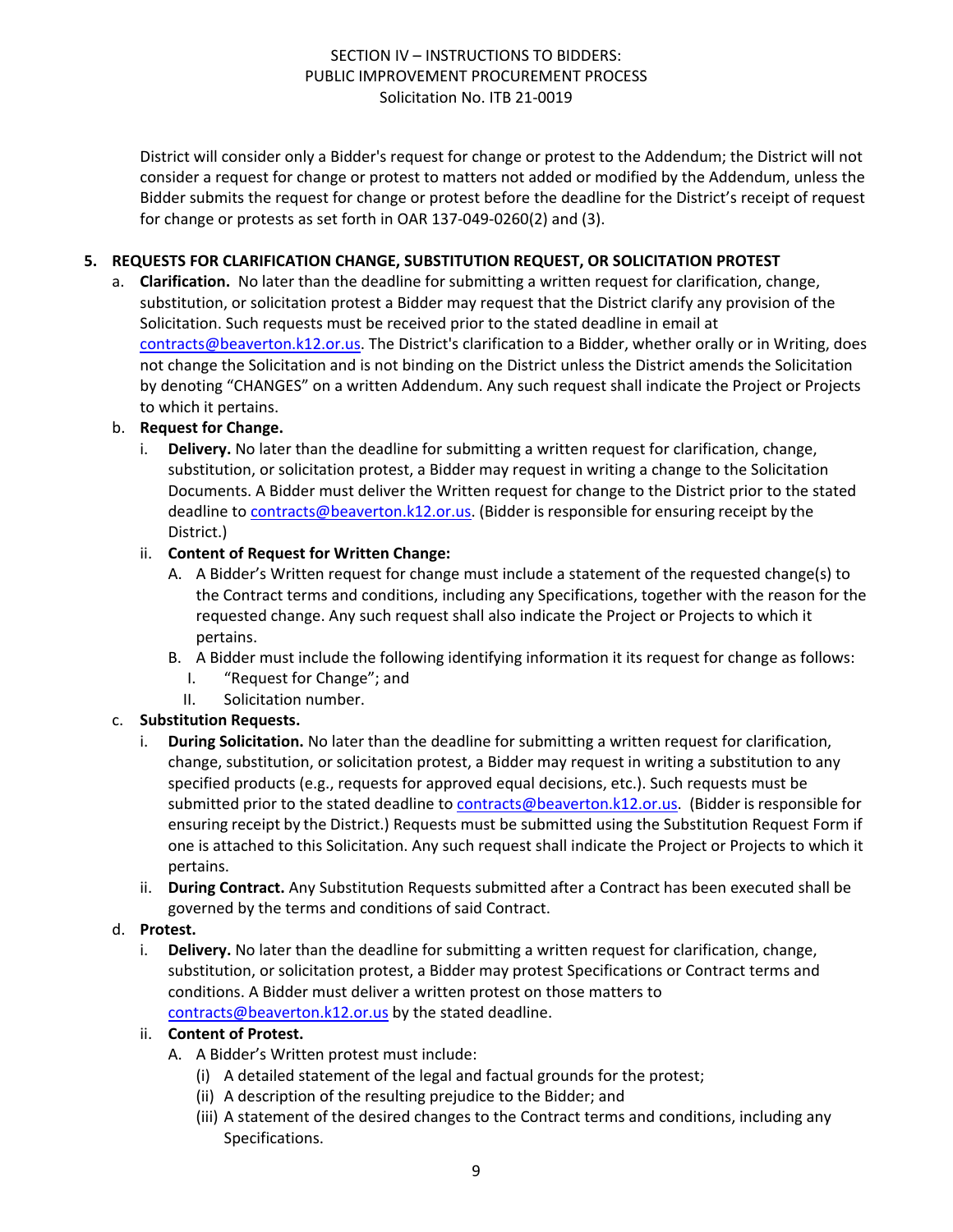- (iv) Identification of the Project(s) under this Solicitation to which their Protest pertains.
- B. A Bidder must mark its protest as follows:
	- (i) "Contract Provision Protest"; and
		- (ii) Solicitation number.
- c. **District Response.** The District is not required to consider a Bidder's request for change or protest after the deadline established for submitting such request or protest. The District will provide notice to the applicable Person if it entirely rejects a protest. If the District agrees with the Person's request or protest, in whole or in part, the District will either issue an Addendum reflecting its determination under OAR 137-49-0260 or cancel the Solicitation under OAR 137-49-0270.
- e. **Extension of Closing.** If the District receives a written request for change or protest from a Bidder in accordance with this Rule, the District may extend Closing if the District determines an extension is necessary to consider the request or protest and issue an Addendum, if any, to the Solicitation.

## **6. CANCELLATION OF SOLICITATION**

**Cancellation in the Public Interest.** The District may cancel a Solicitation for good cause if the District finds that cancellation is in the public interest. The District's reasons for cancellation will be made part of the Solicitation file. Subject to the foregoing, the District may cancel this Solicitation for a specific Project or Projects without cancelling the Solicitation for all Projects listed herein.

#### **7. BID SUBMISSIONS**

- a. **Offer and Acceptance.** The submitted Bid is the Bidder's offer to enter into a Contract. The Offer is always a "Firm Offer," i.e., the Bid must be held open by the Bidder for the District's acceptance for sixty (60) days. The District may elect to accept the Bid at any time during the specified period, and the District's Award of the Contract to a Bidder constitutes acceptance of the Offer and binds the Bidder to the Contract.
- b. **Responsive Bid.** The District may award a Contract only to a Responsible Bidder with a Responsive Bid.
- c. **Contingent Bids.** A Bidder must not make a Bid contingent upon the District's acceptance of any terms or conditions (including Specifications) other than those contained in this Solicitation.
- d. **Bidders Acknowledgement.** By signing and submitting a Bid, the Bidder acknowledges they have read and understand the terms and conditions contained in the Solicitation and that they accept and agree to be bound by the terms and conditions of the Solicitation.
- e. **Instructions.** A Bidder must submit and sign their Bid. A Bidder must initial any corrections or erasures to their Bid.
- f. **Forms.** Bidders must submit their Bid on the form(s) provided.
- g. **Documents.** Bidders must provide the District with all documents and descriptive literature requested.
- h. **Facsimile Submissions.** The District will not accept facsimile Bids.
- i. **Product Samples and Descriptive Literature.** The District may require product samples or descriptive literature if it is necessary or desirable to evaluate the quality, features or characteristics of the offered items. The District will dispose of product samples or return or make available for return product samples to the Bidder.
- j. **Identification of Bids.**
	- i. To ensure proper identification and handling, the Bids must be submitted to [contracts@beaverton.k12.or.us](mailto:contracts@beaverton.k12.or.us) and the email subject line/body text/file names should include the Bidder's name and the Solicitation number, and/or other clearly identifying information.
	- ii. The District is not responsible for Bids submitted in any manner, format or to any delivery point other than as required in the Solicitation.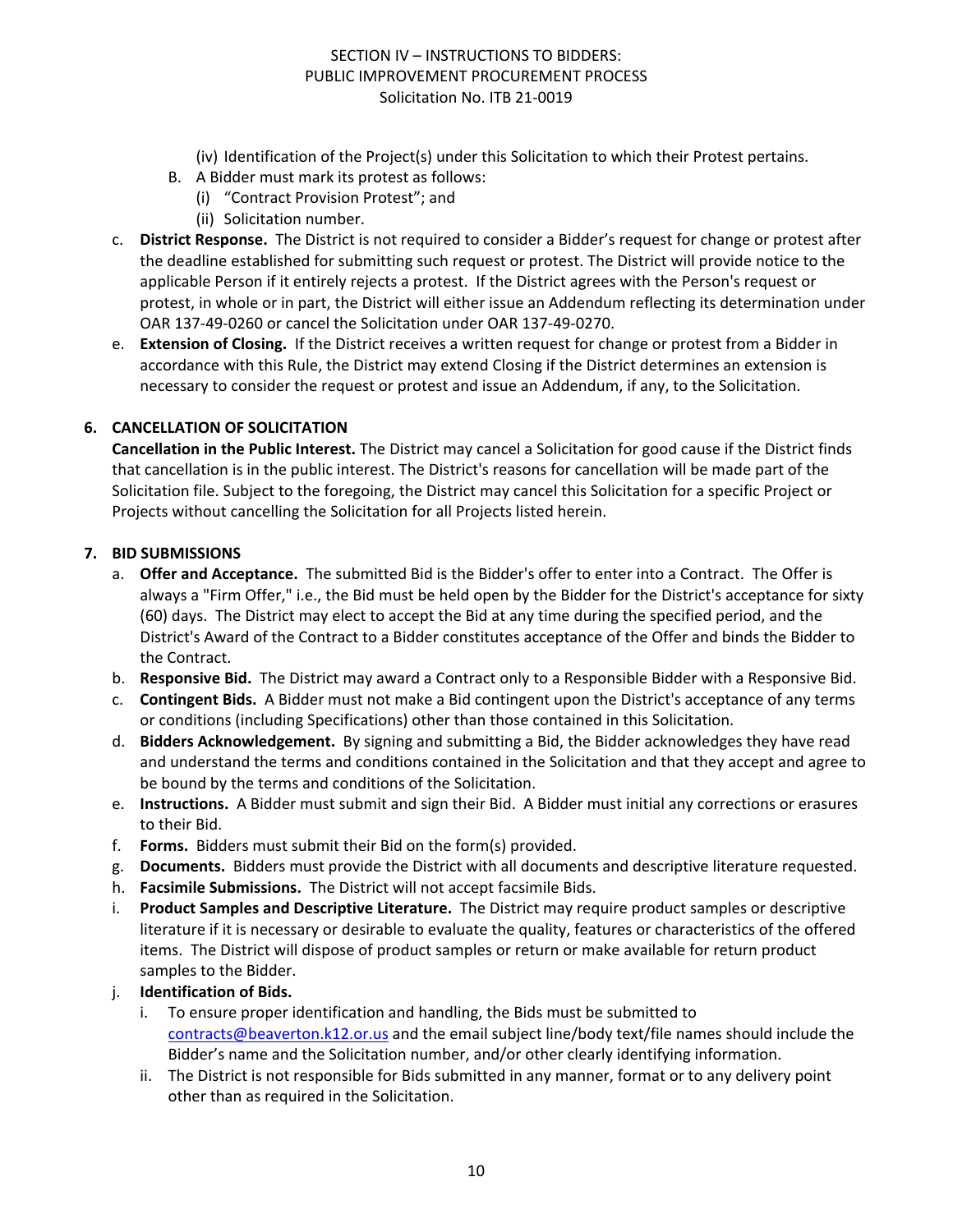- k. **Receipt of Bids.** Bidders are responsible for ensuring that the District receives their Bid at the required delivery point prior to the closing due date and time. Bids must only be emailed to [contracts@beaverton.k12.or.us](mailto:contracts@beaverton.k12.or.us) and received prior to the closing due date and time.
- l. Failure to submit Bids in accordance with the provisions of this Section will be grounds to declare the Bid as nonresponsive.
- m. **Certification.** Bidders must (on the Bidder Certification enclosed):
	- i. Identify whether the Bidder is or is not a "resident Bidder," as defined in ORS 279A.120(1);
	- ii. Indicate that the Bidder will comply with Prevailing Wage Laws ORS 279C.800 through ORS 279C.870 or 40 U.S.C. 3141 et seq;
	- iii. Provide certification of nondiscrimination in obtaining any required subcontractors in accordance with ORS 279A.110(4); and
	- iv. Provide written acknowledgment of receipt of all Addenda.

## **8. BID SECURITY**

- a. **Security Amount.** The District requires Bid security of 5% of the Bidder's Bid, consisting of the sum of the base Bids for all Projects included in a Bid together with all additive alternates. The Bidder must forfeit Bid security after Award if the Bidder fails to execute the Contract and promptly return it with any required Performance Bond and Payment Bond and with any required proof of insurance (see enclosed sample contract for amount requirements).
- b. **Form of Bid Security.** The District may accept only the following forms of Bid security:
	- i. A surety bond from a surety company authorized to do business in the State of Oregon;
	- ii. An irrevocable letter of credit issued by an insured institution as defined in ORS 706.008; or
	- iii. A cashier's check or Bidders certified check.
- c. **Return of Security.** The District will return or release the Bid security of all unsuccessful Bidders after a Contract has been fully executed and all required bonds and insurance have been provided, or after all Bids have been rejected.

## **9. PRE-CLOSING MODIFICATION OR WITHDRAWAL**

- a. **Modifications.** A Bidder may modify their Bid in writing prior to the Closing. A Bidder must prepare and submit any modification to their Bid to the District in accordance with OAR 137-49-0280. Any modification must include the Bidder's statement that the modification amends and supersedes the prior Bid. The Bidder must email its modification to [contracts@beaverton.k12.or.us](mailto:contracts@beaverton.k12.or.us) and mark the email subject line as follows:
	- i. "Bid Modification"; and
	- ii. Solicitation Number.
- b. **Withdrawals.**
	- i. A Bidder may withdraw its Bid by Written notice submitted by email to [contracts@beaverton.k12.or.us](mailto:contracts@beaverton.k12.or.us) on the Bidder's letterhead, signed by an authorized representative of the Bidder. The notice must be received by the District prior to the Closing. The Bidder or authorized representative of the Bidder may also withdraw its Bid in Person prior to the Closing, upon presentation of appropriate identification and satisfactory evidence of authority;
	- ii. The District may release an unopened, withdrawn Bid to the Bidder or its authorized representative, after voiding any date and time stamp mark, if applicable;
	- iii. The Bidder must mark the Written request to withdraw a Bid as follows:
		- A. Bid Withdrawal; and
		- B. Solicitation Number.
- c. **Documentation.** The District will include all documents relating to the modification or withdrawal of Bids in the Solicitation file.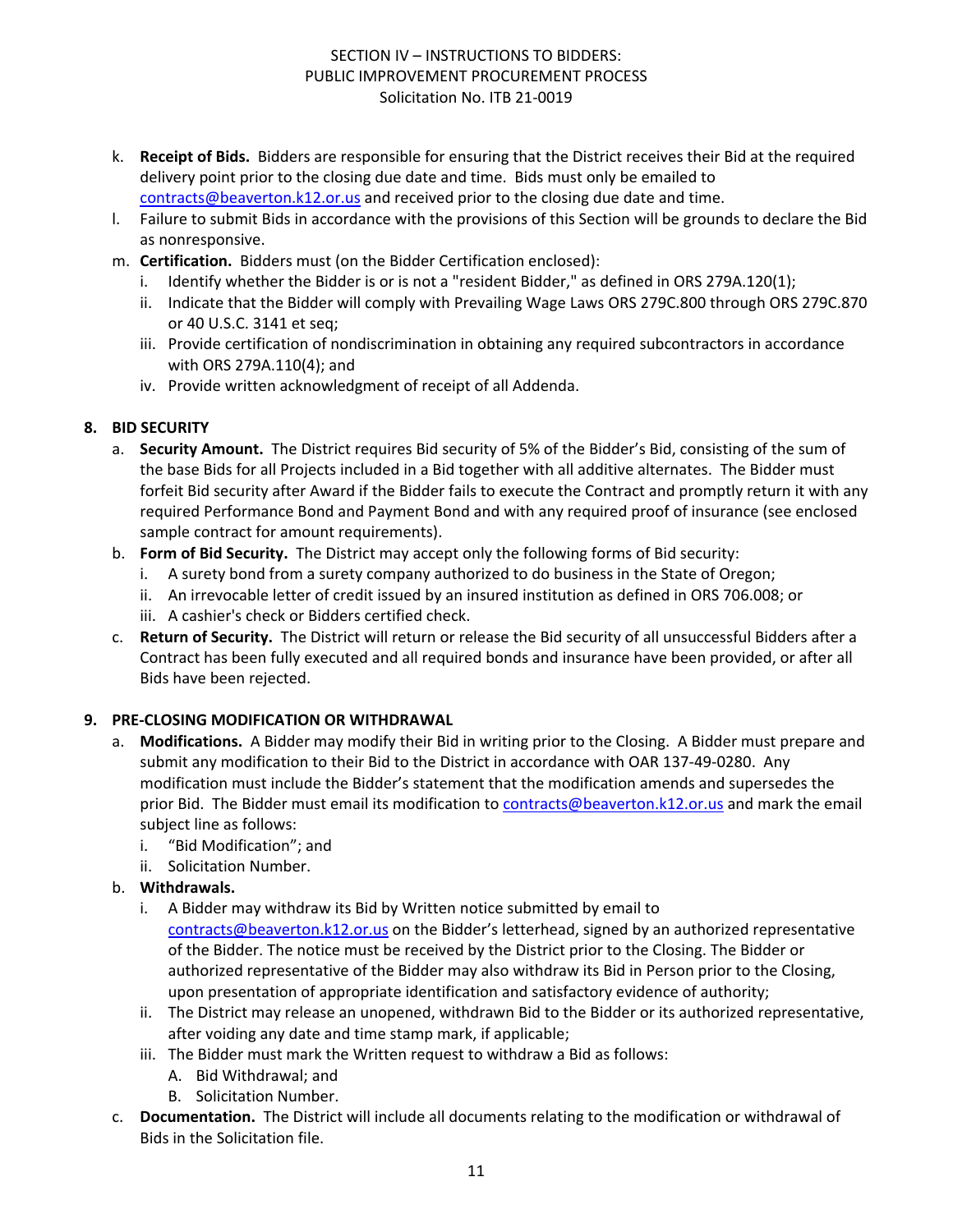## **10. RECEIPT, OPENING, AND RECORDING OF BIDS; CONFIDENTIALITY OF BIDS**

- a. **Receipt.** The Bidder is responsible for ensuring that the District receives its Bid at the required delivery point prior to the Closing, regardless of the method used to submit or transmit the Bid.
- b. **Opening and Recording.** The District will publicly open Bids including any modifications made to the Bid pursuant to OAR 137-49-0320. In the case of Invitations to Bid, to the extent practicable, the District will read aloud the name of each Bidder, the Bid price(s), and such other information, as the District considers appropriate. The District will open and publicly read bids over the following conference line: **+1(503)356.4400**

## **Participant code: 41605148**

c. **Availability.** After Opening, the District will make Bids available for public inspection. The District may withhold from disclosure those portions of a Bid that the Bidder designates as trade secrets or as confidential proprietary data in accordance with applicable law. See ORS 192.501(2); ORS 646.461 to 646.475. To the extent the District determines such designation is not in accordance with applicable law, the District will make those portions available for public inspection. The Bidder must separate information designated as confidential from other non-confidential information at the time of submitting its Bid. Prices, makes, model or catalog numbers of items offered, scheduled delivery dates, and terms of payment are not confidential, and will be publicly available regardless of a Bidder's designation to the contrary.

## **11. LATE BIDS, WITHDRAWALS AND MODIFICATIONS**

Any Bid received after the Closing date and time is late. A Bidder's request for withdrawal or modification of a Bid received after Closing is late. The District will not consider late Bids, withdrawals or modifications except as permitted in OAR 137-049-0350 or OAR 137-049-0390.

#### **12. MISTAKES**

- a. **Generally.** To protect the integrity of the competitive Procurement process and to assure fair treatment of Bidders, the District will carefully consider whether to permit waiver, correction or withdrawal of Bids for certain mistakes.
- b. **District Treatment of Mistakes.** The District will not allow a Bidder to correct or withdraw an Offer for an error in judgment. If the District discovers certain mistakes in a Bid after Opening, but before Award of the Contract, the District may take the following action:
	- i. The District may waive, or permit a Bidder to correct, a minor informality. A minor informality is a matter of form rather than substance that is evident on the face of the Bid, or an insignificant mistake that can be waived or corrected without prejudice to other Bidders. Examples of minor informalities include a Bidder's failure to:
		- A. Return the correct number of signed Bids or the correct number of other documents required by the Solicitation;
		- B. Sign the Bid in the designated block, provided a Signature appears elsewhere in the Bid, evidencing an intent to be bound; and
		- C. Acknowledge receipt of an Addendum to the Solicitation, provided that it is clear on the face of the Bid that the Bidder received the Addendum and intended to be bound by its terms; or the Addendum involved did not affect price, quality or delivery.
	- ii. The District may correct a clerical error if the error is evident on the face of the Bid or other documents submitted with the Bid, and the Bidder confirms the District's correction in Writing. A clerical error is a Bidder's error in transcribing its Bid. Examples include typographical mistakes, errors in extending unit prices, transposition errors, arithmetical errors, instances in which the intended correct unit or amount is evident by simple arithmetic calculations (for example a missing unit price may be established by dividing the total price for the units by the quantity of units for that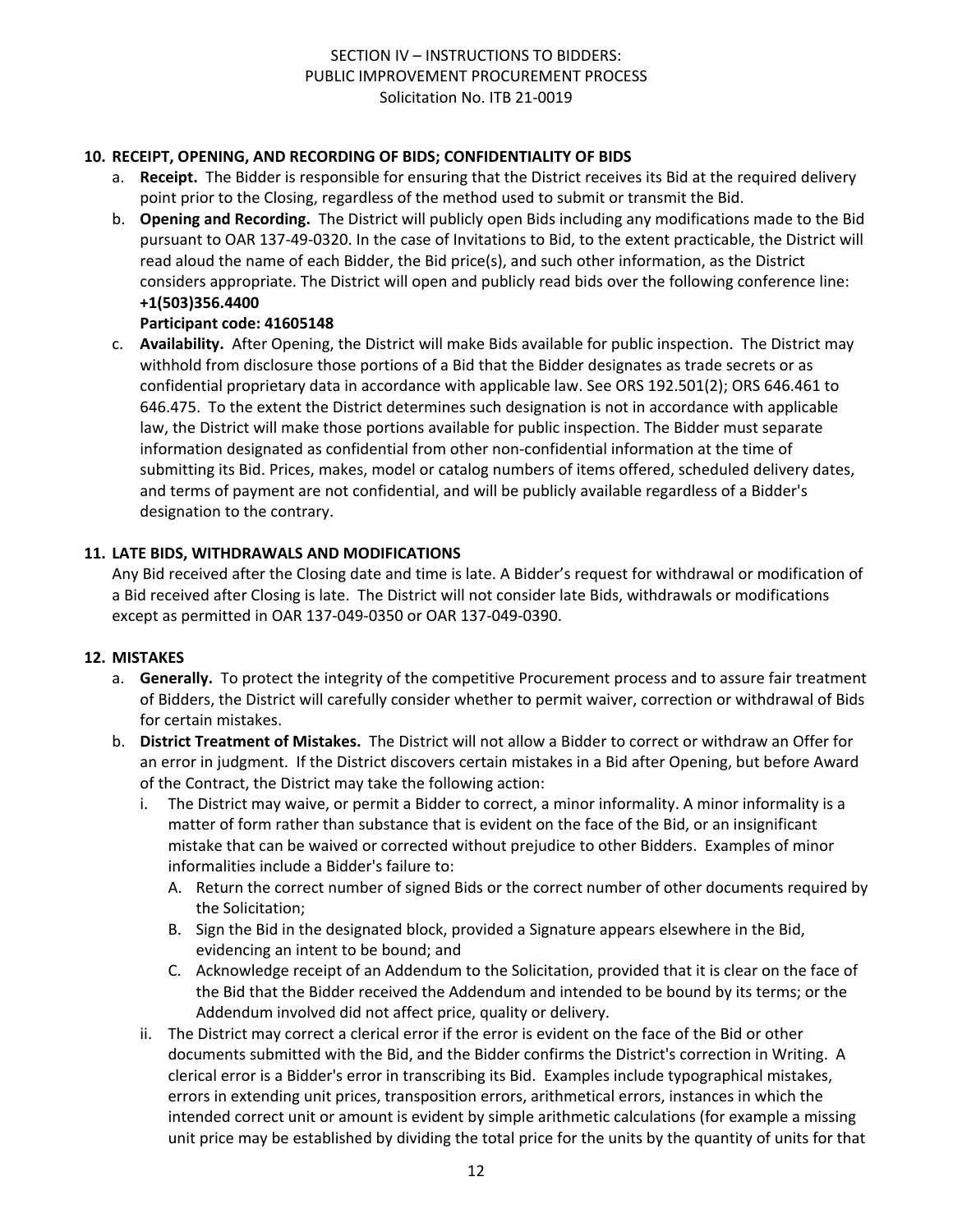item or a missing, or incorrect total price for an item may be established by multiplying the unit price by the quantity when those figures are available in the Bid). In the event of a discrepancy, unit prices will prevail over extended prices.

- iii. The District may permit a Bidder to withdraw an Offer based on one or more clerical errors in the Bid only if the Bidder shows with objective proof and by clear and convincing evidence:
	- A. The nature of the error;
	- B. That the error is not a minor informality under this subsection or an error in judgment;
	- C. That the error cannot be corrected or waived under subsection 12.b.ii above;
	- D. That the Bidder acted in good faith in submitting a Bid that contained the claimed error and in claiming that the alleged error in the Bid exists;
	- E. That the Bidder acted without gross negligence in submitting a Bid that contained a claimed error;
	- F. That the Bidder will suffer substantial detriment if the District does not grant the Bidder permission to withdraw the Offer;
	- G. That the District's or the public's status has not changed so significantly that relief from the forfeiture will work a substantial hardship on the District or the public it represents; and
	- H. That the Bidder promptly gave notice of the claimed error to the District.
- iv. The criteria in subsection 12.b.iii above will determine whether the District will permit a Bidder to withdraw its Bid after Closing. These criteria also will apply to the question of whether the District will permit a Bidder to withdraw its Bid without forfeiture of its Bid bond (or other Bid security), or without liability to the District based on the difference between the amount of the Bidder's Bid and the amount of the Contract actually awarded by the District, whether by Award to the next lowest Responsive and Responsible Bidder, or by resort to a new solicitation.
- c. **Rejection for Mistakes.** The District will reject any Bid in which a mistake is evident on the face of the Bid and the intended correct Bid is not evident or cannot be substantiated from documents submitted with the Bid.
- d. **Identification of Mistakes after Award.** The procedures and criteria set forth above are Bidder's only opportunity to correct mistakes or withdraw Bids because of a mistake. Following Award, a Bidder is bound by its Bid, and may withdraw its Bid or rescind a Contract entered into pursuant to OAR 137 Division 49 only to the extent permitted by applicable law.

#### **13. FIRST-TIER SUBCONTRACTORS; DISCLOSURE AND SUBSTITUTION**

- a. **Required Disclosure.** Within two working hours after the Bid Closing, Bidders must submit the First-Tier Subcontractor Disclosure Form identifying any first-tier subcontractors (those Entities that would be contracting directly with the prime contractor) that will be furnishing labor or labor and materials on the Contract, if Awarded, whose subcontract value would be equal to or greater than:
	- i. Five percent of the total Contract Price, but at least \$15,000; or
	- ii. \$350,000, regardless of the percentage of the total Contract Price.
- b. **Bid Closing, Disclosure Deadline and Bid Opening.** For each ITB to which this rule applies, the District will:
	- i. Set the Bid Closing on a Tuesday, Wednesday or Thursday, and at a time between 2 p.m. and 5 p.m.;
	- ii. Open Bids publicly immediately after the Bid Closing; and
	- iii. Consider for Contract Award only those Bids for which the required disclosure has been submitted by the announced deadline on the form prescribed by the District.
- c. **Submission.** A Bidder must submit the disclosure form required by this rule either in its Bid submission, or within two working hours after Bid Closing in the manner specified by this Solicitation.
- d. **Responsiveness.** Compliance with the disclosure and submittal requirements of ORS 279C.370 and OAR 137-049-0360 is a matter of Responsiveness. Bids that are submitted by Bid Closing, but for which the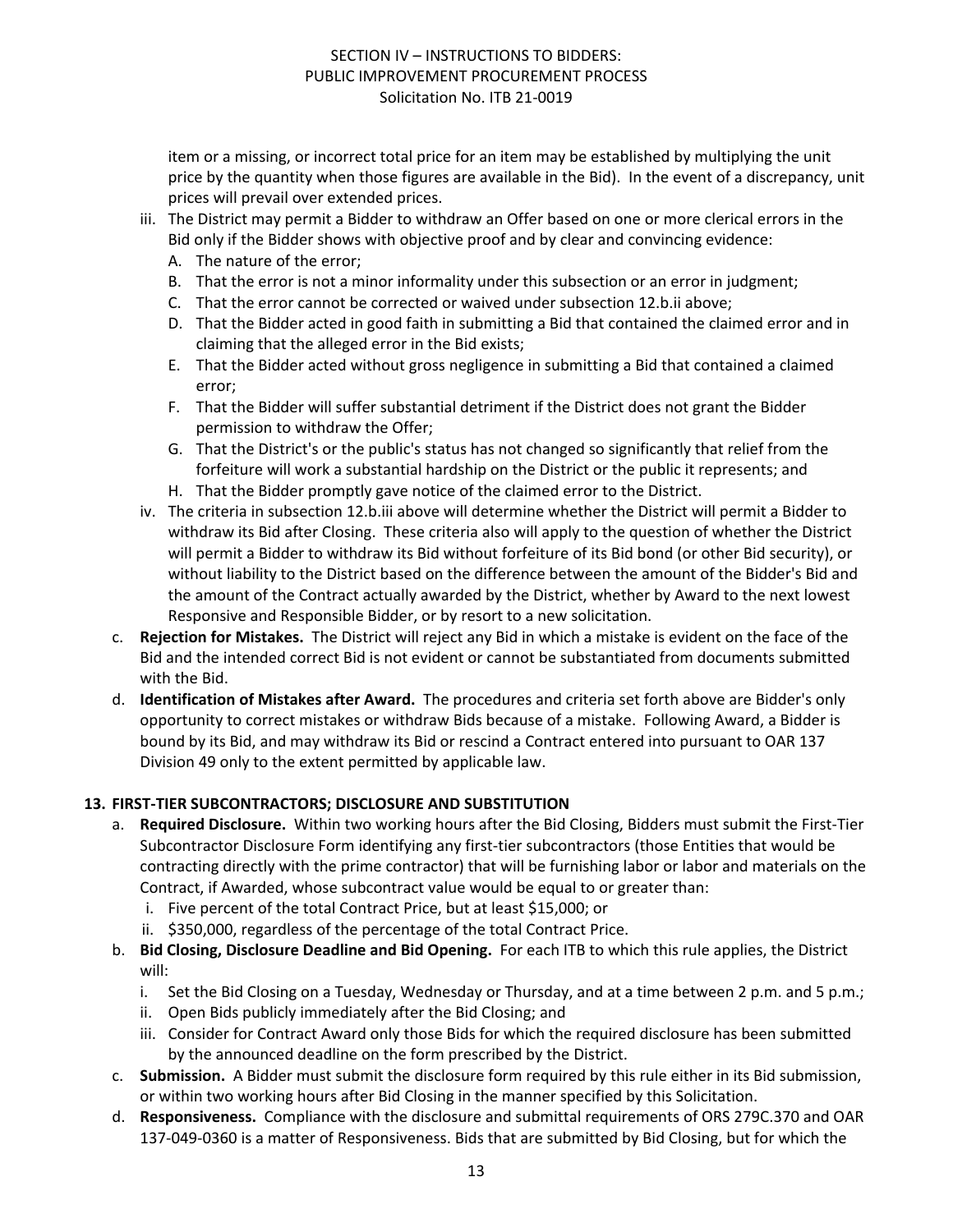disclosure submittal has not been made by the specified deadline, are not Responsive and will not be considered for Contract Award.

- e. **District Role.** The District will obtain, and make available for public inspection, the disclosure forms required by ORS 279C.370 and OAR 137-049-0360. The District will also provide copies of disclosure forms to the Bureau of Labor and Industries as required by ORS 279C.835. The District is not required to determine the accuracy or completeness of the information provided on disclosure forms.
- f. **Substitution.** Substitution of affected first-tier subcontractors must be made only in accordance with ORS 279C.585. The District will accept Written submissions filed under that statute as public records. Aside from issues involving inadvertent clerical error under ORS 279C.585, the District does not have a statutory role or duty to review, approve or resolve disputes concerning such substitutions. See ORS 279C.590 regarding complaints to the Construction Contractors Board on improper substitution.

#### **14. BID EVALUATION CRITERIA**

- a. **General.** A Public Improvement Contract, if awarded, will be awarded to the Responsible Bidder submitting the lowest Responsive Bid. This Solicitation allows Bidders to include multiple Projects in a single Bid. The District will evaluate each Project separately in the manner described in this Section 14. The District may award a Contract for a Bid in whole (i.e., for all projects included in a Bid), or in part (i.e., for one Project or more than one Project included in a Bid, but not all Projects included in that same Bid).
- b. **Bid Evaluation Criteria.** Invitations to Bid may solicit lump-sum Bids, unit-price Bids, or a combination of the two.
	- i. **Lump Sum.** If the ITB requires a lump-sum Bid, without additive or deductive alternates, or if the District elects not to award additive or deductive alternates, Bids will be compared on the basis of lump-sum prices, or lump-sum base Bid prices, as applicable. If the ITB calls for a lump-sum base Bid, plus additive or deductive alternates, the total Bid price will be calculated by adding to or deducting from the base Bid those alternates selected by the District, for the purpose of comparing Bids.
	- ii. **Unit Price.** If the Bid includes unit pricing for estimated quantities, the total Bid price will be calculated by multiplying the estimated quantities by the unit prices submitted by the Bidder and adjusting for any additive or deductive alternates selected by the District, for the purpose of comparing Bids. The District will specify within the Solicitation the estimated quantity of the Procurement to be used for determination of the low Bidder. In the event of mathematical discrepancies between unit price and any extended price calculations submitted by the Bidder, the unit price will govern. See OAR 137-049-0350(2)(b).
- c. The District may reject any Bid not in compliance with all prescribed Public Contracting procedures and requirements, and may reject for good cause all Bids upon the District's finding that it is in the public interest to do so.

## **15. BID EVALUATION AND AWARD; DETERMINATION OF RESPONSIBILITY**

- a. **General.** If Awarded, the District will Award a Contract to the Responsible Bidder(s) submitting the lowest, Responsive Bid for each Project or group of Projects that is most advantageous to the District, provided that such Person or Persons is/are not listed by the Construction Contractors Board as disqualified to hold a Public Improvement Contract. See ORS 279C.375 (3)(a). The District may award by Project, groups of items or the entire Bid provided such Award is consistent with the Solicitation and in the public interest.
- b. **Determination of Responsibility.** Bidders are required to demonstrate their ability to perform satisfactorily under a Contract. Before Awarding a Contract, the District must have information that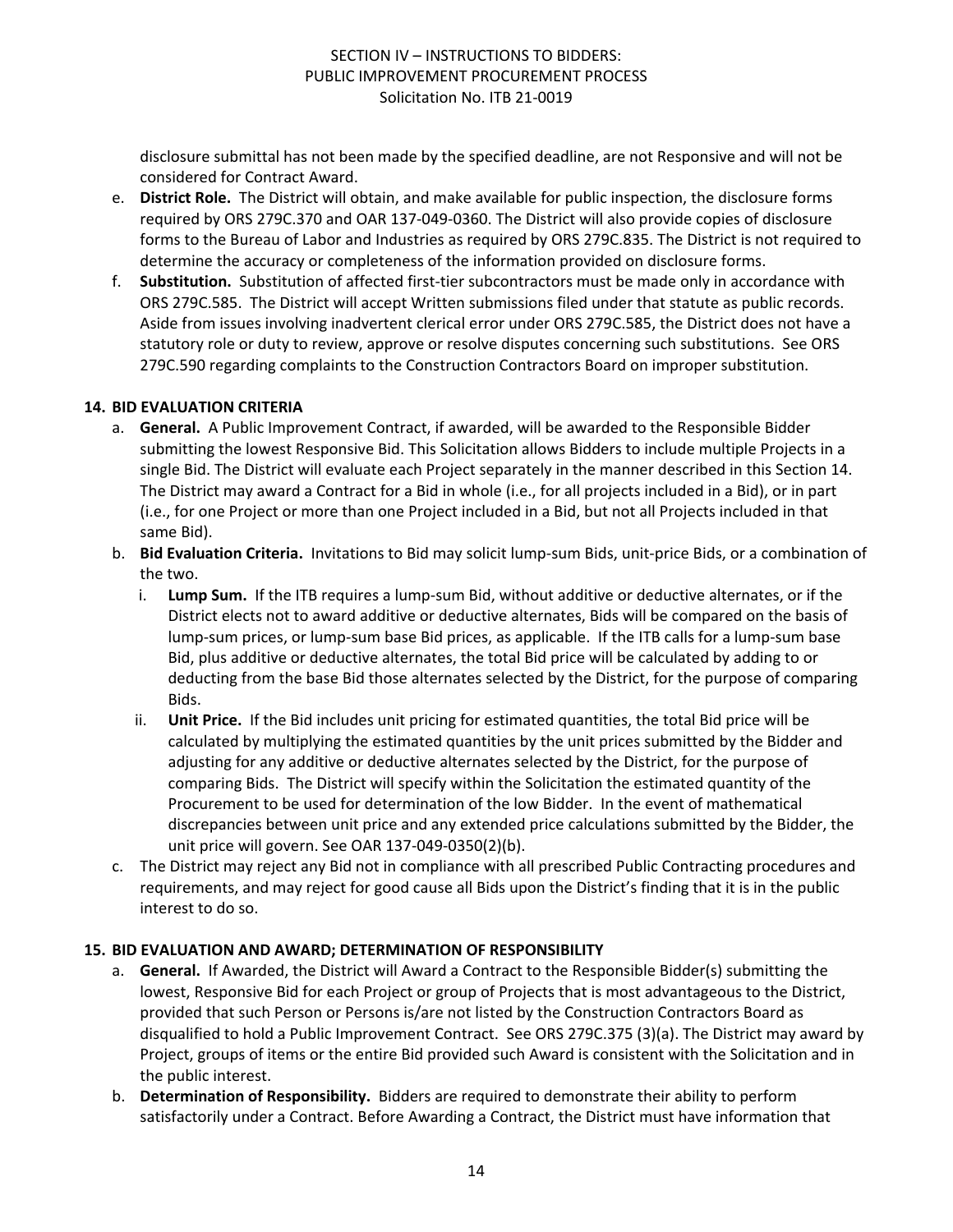indicates that the Bidder meets the standards of responsibility set forth in ORS 279.375(3)(b). To be a Responsible Bidder, the District will determine that the Bidder:

- i. Has available the appropriate financial, material, equipment, facility and Personnel resources and expertise, or ability to obtain the resources and expertise, necessary to meet all contractual responsibilities;
- ii. Has completed previous contracts of a similar nature with a satisfactory record of performance. A satisfactory record of performance means that, to the extent the costs associated with and time available to perform a previous contract were within the Bidder's control, the Bidder stayed within the time and budget allotted for the procurement and otherwise performed the contract in a satisfactory manner. The District should carefully scrutinize a Bidder's record of contract performance if the Bidder is or recently has been materially deficient in contract performance. In reviewing the Bidders performance, the District should determine whether the Bidders deficient performance was expressly excused under the terms of Contract, or whether the Bidder took appropriate corrective action. The District may review the Bidders performance on both private and Public Contracts in determining the Bidders record of contract performance.
- iii. Has a satisfactory record of integrity. A Bidder may lack integrity if the District determines the Bidder demonstrates a lack of business ethics such as violation of state environmental laws or false certifications made to the District. The District may find a Bidder not Responsible based on the lack of integrity of any Person having influence or control over the Bidder (such as a key employee of the Bidder that has the authority to significantly influence the Bidders performance of the Contract or a parent company, predecessor or successor Person). The standards for Conduct Disqualification under OAR 137-49-0370 may be used to determine Bidder's integrity. The District may find a Bidder non-responsible based on previous convictions of offenses related to obtaining or attempting to obtain a contract or subcontract or in connection with the Bidder's performance of a contract or subcontract;
- iv. Is qualified legally to contract with the District; and
- v. Has supplied all necessary information in connection with the inquiry concerning responsibility. If the Bidder fails to promptly supply information requested by the District concerning responsibility, the District will base the determination of responsibility on any available information, or may find the Bidder not Responsible.

The District may make separate Responsibility determinations for each Project included in a Bid. Accordingly, a Bidder may be found Responsible with respect to one Project(s) included in a Bid and not Responsible with respect to another Project(s) included in the same Bid.

c. **District Evaluation.** The District will evaluate a Bid only as set forth in the Solicitation and in accordance with applicable law. The District will not evaluate a Bid using any other requirement or criterion.

## d. **Bidder Submissions.**

- i. The District may require a Bidder to submit Product Samples, Descriptive Literature, technical data, or other material and may also require any of the following prior to award:
	- A. Demonstration, inspection or testing of a product prior to award for characteristics such as compatibility, quality or workmanship;
	- B. Examination of such elements as appearance or finish; or
	- C. Other examinations to determine whether the product conforms to Specifications.
- ii. The District will evaluate product acceptability only in accordance with the criteria disclosed in the Solicitation to determine that a product is acceptable. The District will reject a Bid providing any product that does not meet the Solicitation requirements. The District's rejection of a Bid because it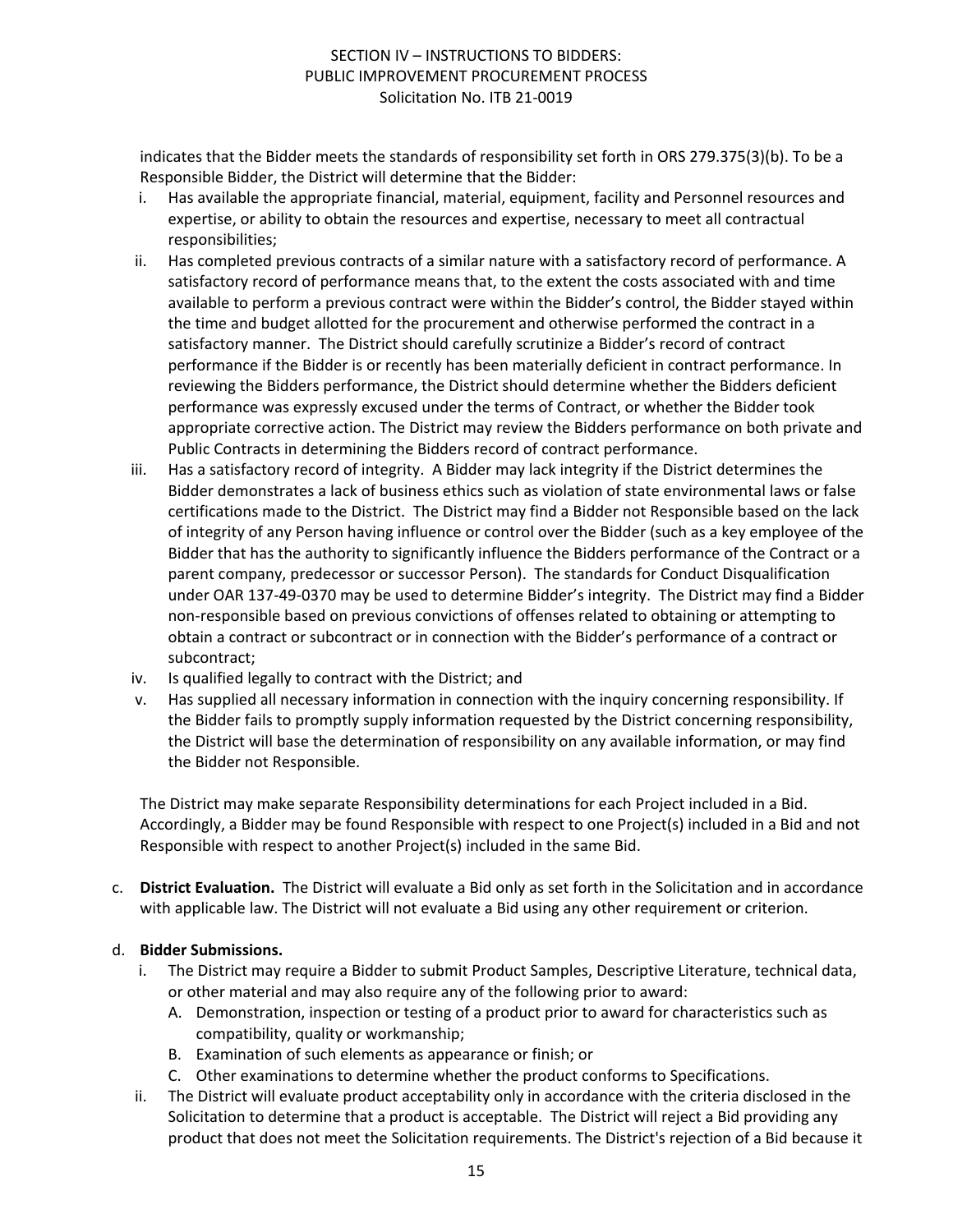offers non-conforming Work or materials is not Disqualification and is not appealable under ORS 279C.445.

- e. **Evaluation of Bids.** The District will use only objective criteria to evaluate Bids as set forth in the Solicitation. The District will evaluate Bids to determine which Responsible Bidder submitted the lowest Responsive Bid.
	- i. **Nonresident Bidders.** In determining the lowest Responsive Bid, the District will, in accordance with OAR 137-046-0310, add a percentage increase to the Bid of a nonresident Bidder equal to the percentage, if any, of the preference given to that Bidder in the state in which the Bidder resides.
	- ii. **Clarifications.** In evaluating Bids, the District may seek information from a Bidder only to clarify the Bidder's Bid. Such clarification must not vary, contradict, or supplement the Bid. A Bidder must submit Written and Signed clarifications and such clarifications will become part of the Bidder's Bid.
	- iii. **Negotiation Prohibited.** The District will not negotiate scope of Work or other terms or conditions under an Invitation to Bid process prior to award.

## **16. NOTICE OF INTENT TO AWARD**

- a. **Notice.** At least seven (7) days before the Award of a Public Improvement Contract, the District will issue a Notice of the District's intent to Award the Contract or Contracts.
- b. **Form and Manner of Posting.** The form and manner of posting notice will conform to customary practices within the District's procurement system and may be made electronically.
- c. **Finalizing Award.** The District's Award will not be final until the later of the following:
	- Seven (7) Days after the date of the notice, unless the Solicitation provided a different period for protest; or
	- ii. The District provides a written response to all timely-filed protests that denies the protest and affirms the Award.
- d. **Prior Notice Impractical.** Posting of notice of intent to award will not be required when the District determines that it is impractical due to unusual time constraints in making prompt Award for its immediate procurement needs, documents the Contract file as to the reasons for that determination, and posts notice of that action as soon as reasonably practical.

## **17. DOCUMENTATION OF AWARD; AVAILABILITY OF AWARD DECISIONS**

- a. **Basis of Award.** After Award, the District will make a record showing the basis for determining the successful Bidder part of the District's Solicitation file.
- b. **Contract Document.** The District will deliver a fully executed copy of the final Contract to the successful Bidder (s).
- c. **Bid Tabulations and Award Summaries.** Upon request of any Person the District will provide tabulations of Awarded Bids.
- d. **Availability of Solicitation Files.** The District will make completed Solicitation files available for public review at the District or electronically.

## **18. NEGOTIATION WITH BIDDERS PROHIBITED**

Except as permitted by ORS 279C.340 and OAR 137-49-0430 when all Bids exceed the cost estimate, the District will not negotiate with any Bidder prior to Contract Award. After Award of the Contract, the District and Contractor may modify the resulting Contract only by change order or Amendment to the Contract in accordance with OAR 137-49-0910. If, pursuant to the evaluation procedures in this Solicitation, multiple Contracts area awarded to a single Contract deductive change orders may be issued after Contract award to realize any additional cost savings attributable to the multiple awards.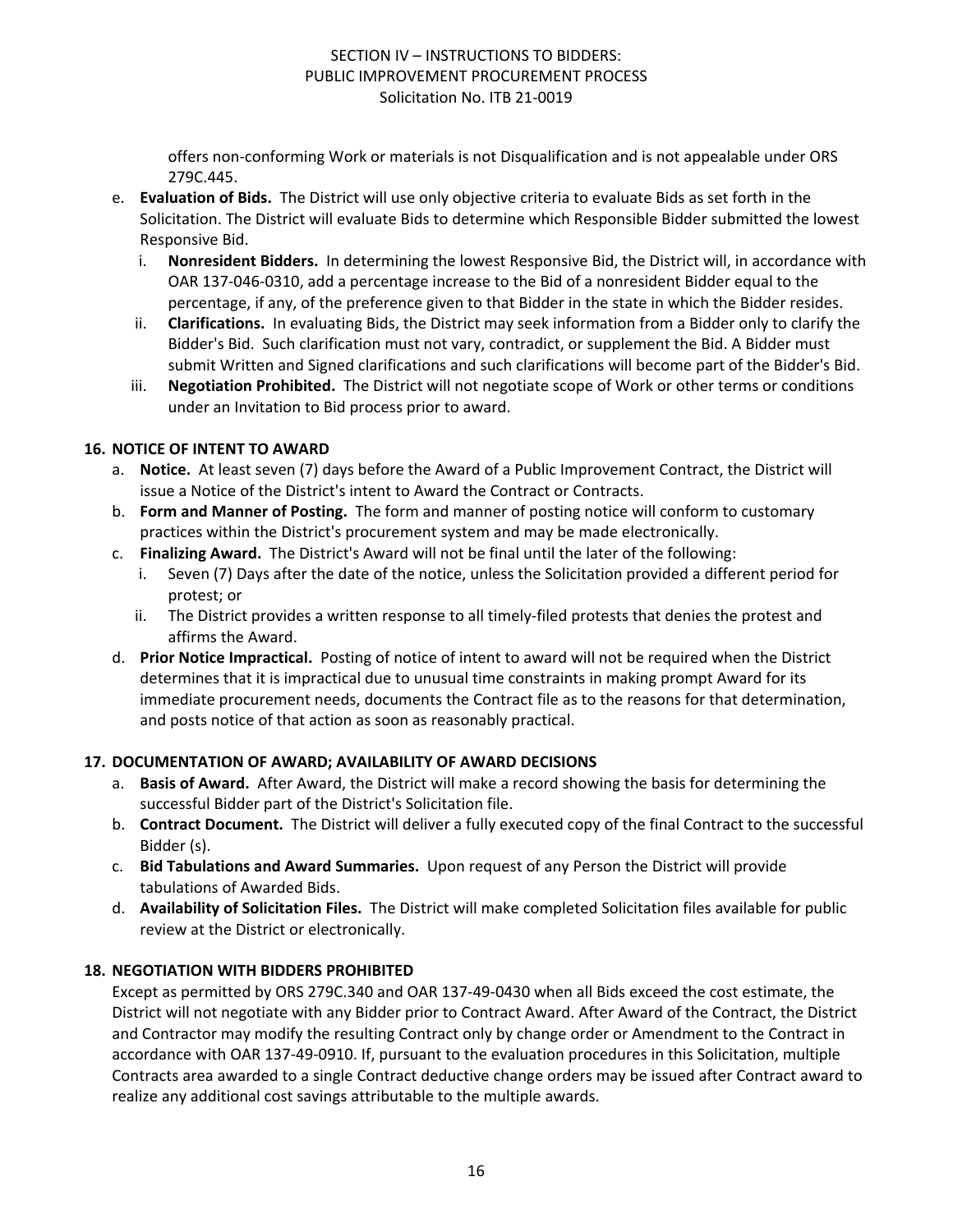## **19. NEGOTIATION WHEN BIDS EXCEED COST ESTIMATE**

- **a. Generally.** In accordance with ORS 279C.340, if all Responsive Bids from Responsible Bidders on a Project included in this Solicitation exceed the District's Project-specific Cost Estimate ("Cost Estimate"), prior to Contract Award the District may negotiate Value Engineering and Other Options with the Responsible Bidder submitting the lowest, Responsive Bid for each Project in an attempt to bring the Project within the District's Cost Estimate.
- **b. Rejection of Bids.** In determining whether all Responsive Bids from Responsible Bidders exceed the Cost Estimate, only those Bids that have been formally rejected, or Bids from Bidders who have been formally disqualified by the District, will be excluded from consideration. The foregoing may apply to a Bid in whole or in part.
- **c. Scope of Negotiations.** The District will not proceed with Contract Award if the scope of the Project is significantly changed from the original Bid. The scope is considered to have been significantly changed if the pool of competition would likely have been affected by the change.
- **d. Discontinuing Negotiations.** The District may discontinue negotiations at any time and will do so if it appears to the District that the apparent low Bidder is not negotiating in good faith or fails to share cost and pricing information upon request. Failure to rebid any portion of the project, or to obtain subcontractor pricing information upon request, will be considered a lack of good faith.
- **e. Limitation.** Negotiations may be undertaken only with the lowest Responsive, Responsible Bidder pursuant to ORS 279C.340. That statute does not provide any additional authority to further negotiate with Bidders next in line for Contract Award.

## **20. REJECTION OF BIDS**

#### **a. Rejection of a Bid.**

- i. The District may reject any Bid upon finding that to accept the Bid may impair the integrity of the Procurement process or that rejecting the Bid is in the public interest. The District may reject a Bid in whole or in part (i.e., specific Projects).
- ii. The District will reject a Bid upon the District's finding that the Bid:
	- A. Is contingent on the District's acceptance of terms and conditions (including Specifications) that differ from the Solicitation;
	- B. Takes exception to terms and conditions (including Specifications);
	- C. Attempts to prevent public disclosure of matters in contravention of the terms and conditions of the Solicitation or in contravention of applicable law;
	- D. Offers Work that fails to meet the Specifications of the Solicitation;
	- E. Is late;
	- F. Is not in substantial compliance with the Solicitation;
	- G. Is not in substantial compliance with all prescribed public Solicitation procedures.
- iii. The District will reject a Bid upon the District's finding that the Bidder:
	- A. Has not been prequalified under ORS 279C.430 and the District required mandatory prequalification;
	- B. Has been Disqualified;
	- C. Has been declared ineligible under ORS 279C.860 by the Commissioner of Bureau of Labor and Industries and the Contract is for a Public Work;
	- D. Is listed as not qualified by the Construction Contractors Board, if the Contract is for a Public Improvement;
	- E. Has not met the requirements of ORS 279A.105 if required by the Solicitation;
	- F. Has not submitted properly executed Bid or Proposal security as required by the Solicitation;
	- G. Has failed to provide the Certification of Non-Discrimination required under OAR 137-049- 0440(3);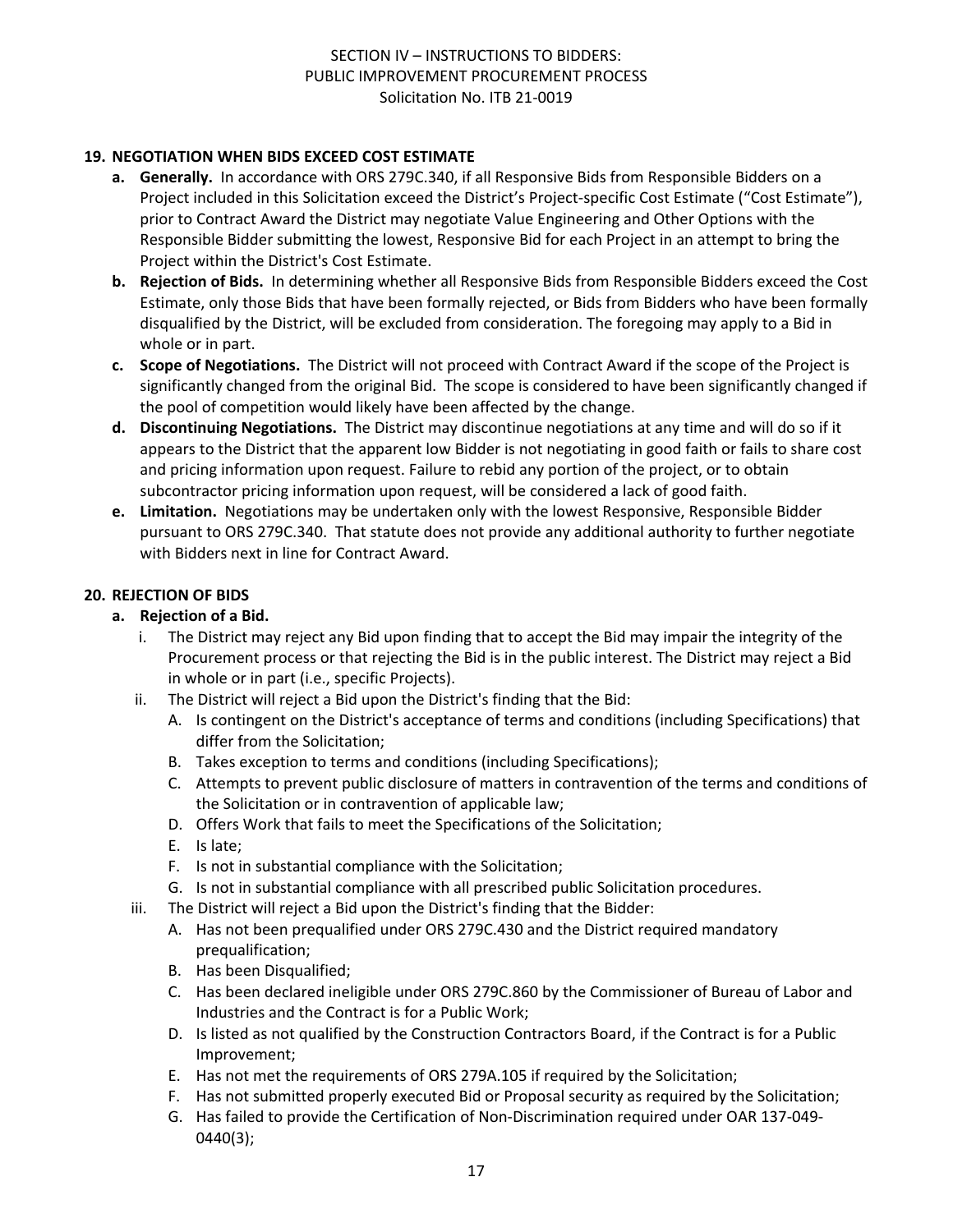- H. Is not Responsible. See OAR 137-049-0390(2) regarding District determination that the Bidder has met statutory standards of responsibility.
- b. **Form of Business.** The District may investigate any Person submitting a Bid. The investigation may include that Person's officers, Directors, Owners, affiliates, or any other Person acquiring ownership of the Person to determine application of this rule or to apply the Disqualification provisions of ORS 279C.440 to 279C.450 and OAR 137-049-0370.
- c. **Certification of Non-Discrimination.** The Bidder must certify and deliver to the District as part of their Bid, written certification (see attached Bidder Certification) that the Bidder has not discriminated and will not discriminate against any disadvantaged business enterprise, minority-owned business, womenowned business, emerging small business, or business that a service-disabled veteran owns, in obtaining any required subcontracts. Failure to do so will be grounds for disqualification.
- d. **Rejection of all Bids.** The District may reject all Bids for good cause upon the District's Written finding it is in the public interest to do so. The District will notify all Bidders of the rejection of all Bids, along with the good cause justification and finding.
- e. **Criteria for Rejection of All Bids.** The District may reject all Bids received or, all Bids for a single Project or group of Projects upon a Written finding (respective to the Project[s] for which all Bids are being rejected) that:
	- i. The content of or an error in the Solicitation, or the Solicitation process unnecessarily restricted competition for the Contract;
	- ii. The price, quality or performance presented by the Bidders is too costly or of insufficient quality to justify acceptance of the Bids;
	- iii. Misconduct, error, or ambiguous or misleading provisions in the Solicitation threaten the fairness and integrity of the competitive process;
	- iv. Causes other than legitimate market forces threaten the integrity of the competitive Procurement process. These causes include, but are not limited to, those that tend to limit competition such as restrictions on competition, collusion, corruption, unlawful anti-competitive conduct and inadvertent or intentional errors in the Solicitation;
	- v. The District cancels the Solicitation in accordance with OAR 137-049-0270; or
	- vi. Any other circumstance indicating that awarding the Contract would not be in the public interest.

## **21. PROTEST OF CONTRACTOR SELECTION, CONTRACT AWARD**

- a. **Purpose.** An adversely affected or aggrieved Bidder must exhaust all avenues of administrative review and relief before seeking judicial review of the District's Contractor selection or Contract Award decision.
- b. **Notice of Intent to Award.** Unless otherwise provided in the Solicitation, the District will provide written notice to all Bidders of the District's intent to award the Contract. Delivery of such notice shall be via posting on Oregon Buys. The District's Award will not be final until the later of the following:
	- i. Seven (7) days after the date of the notice, unless the Solicitation provided a different period for protest; or
	- ii. The District provides a written response to all timely-filed protests that denies the protest and affirms the Award.

## **c. Right to Protest Award.**

- i. An adversely affected or aggrieved Bidder may submit to the District a Written protest of the District's intent to award within seven (7) days after issuance of the notice of intent to award the Contract, unless a different protest period is provided under the Solicitation.
- ii. The Bidders protest must be in Writing and must specify the grounds upon which the protest is based.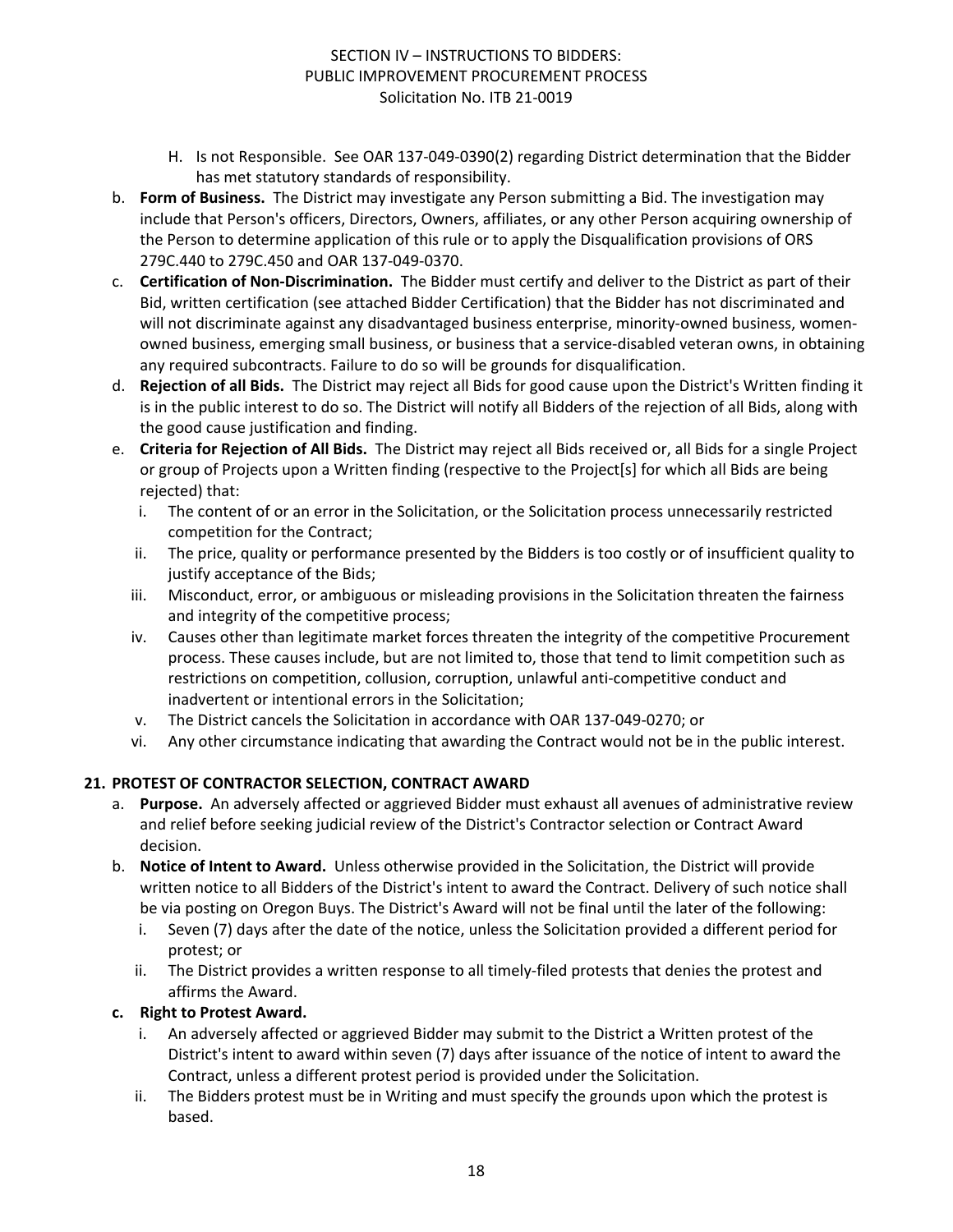- iii. A Bidder is adversely affected or aggrieved only if the Bidder is eligible for Award of the Contract as the Responsible Bidder submitting the lowest Responsive Bid and is next in line for Award, i.e., the protesting Bidder must claim and state specific reasons why all lower Bidders are ineligible for Award:
	- A. Because their Bids were non-responsive; or
	- B. The District committed a substantial violation of a provision in the Solicitation or of an applicable Procurement statute or administrative rule, and the protesting Bidder was unfairly evaluated and would have, but for such substantial violation, been the Responsible Bidder offering the lowest Responsive Bid.
- iv. The District will not consider a protest submitted after the time period established in this Rule or such different period as may be provided in the Solicitation.
- v. Notwithstanding all other applicable laws, rules, and processes that would allow the District to move forward with Contract Award and/or Work under Contracts resulting from this Solicitation, the District may, prior to resolution of any Protests received, award a Contract or Contracts that are not subject to such Protests.
- d. **Authority to Resolve Protests.** The District's Purchasing Manager will settle or resolve a written protest submitted in accordance with the requirements of this Rule.
- e. **Decision.** If a protest is not settled, the Superintendent, or designee, will promptly issue a written decision on the protest. Judicial review of this decision will be available if provided by statute.
- f. **Award.** The successful Bidder must promptly execute the Contract after the Award is final. The District will execute the Contract only after it has obtained all applicable required documents and approvals.

**22. BID COSTS**: The District is not liable for any costs incurred by the Bidder in its Bid preparation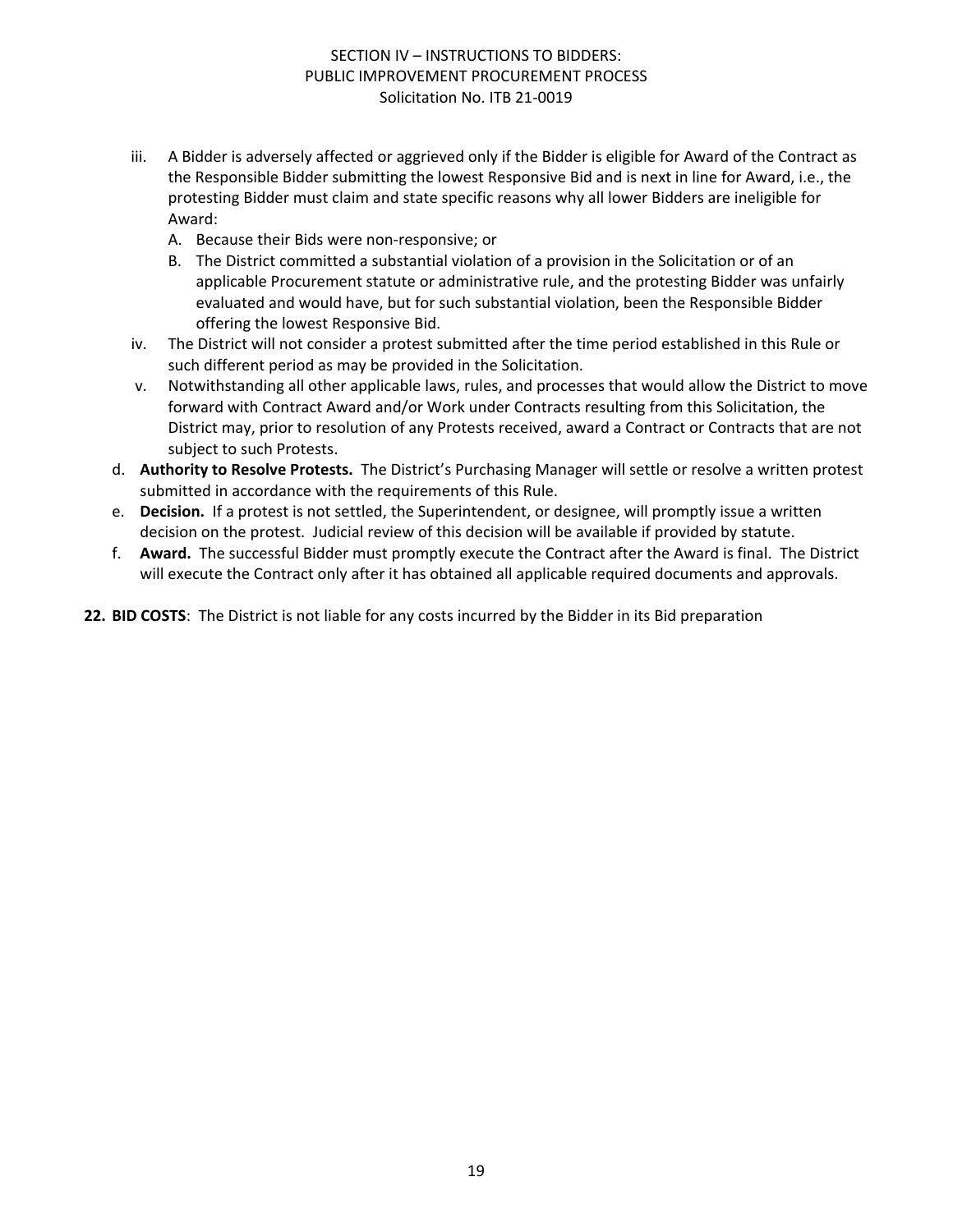#### **1. PUBLIC WORKS REQUIREMENTS**

This solicitation will result in a Contract for a Public Work subject to ORS 279C.800 to 279C.870 or the Davis-Bacon Act (40 U.S.C. 3141 et seq., if applicable). No Bid will be received or considered by the District unless the Bid contains a statement by the Bidder that the provisions of ORS 279C.800 to 279C.870 (prevailing wage rates paid to employees) or the Davis Bacon Act (40 U.S.C. 3141 et seq, if applicable) are to be complied with (see Bidder Certification).

### **2. REGISTRATION REQUIREMENTS**

Bidders must be currently registered with the Construction Contractors Board as required by ORS 701.021, licensed by the Sate Landscape Contractors Board, as required by ORS 671.530, or licensed by the Department of Environmental Quality, as required by ORS 468A.710 (Air Quality) , if required, holding the proper registration for the work contemplated herein, at the time of Bid submittal. All Subcontractors participating in the project must be similarly registered with the Construction Contractors Board, State Landscape Contractors Board or Department of Environmental Quality, as required, at the time they propose to engage in subcontract work. The CCB registration requirements apply to all public works contracts unless superseded by federal law.

## **3. BOLI/PWR REQUIREMENTS**

All contractors and subcontractors will abide by the latest determination of the minimum wage rates as scheduled and published for this region by the U.S. Department of Labor and the Oregon Bureau of Labor and Industries and will abide by all amendments, decisions, and related regulations of these agencies. Specifically:

- a. The Contractor is required to pay workers not less than prevailing wage rates for the Region #2 through the contract period.
- b. If the Contractor fails to pay for labor and services the District can pay and will withhold these amounts from payments to the Contractor. OAR 839-025-0020(2)(a).
- c. The Contractor is required to pay weekly, holiday (including weekends) and daily overtime as required. OAR 839-025-0020(2)(b).
- d. The existing 'prevailing rate of wage' as published by the Oregon Bureau of Labor and Industries are the Prevailing Wage Rates for Public Works Contracts in Oregon effective January 1, 2022. They may be found at the following website: [http://www.oregon.gov/boli/WHD/PWR/Pages/pwr\\_state.aspx,](http://www.oregon.gov/boli/WHD/PWR/Pages/pwr_state.aspx) and are incorporated herein by this reference.

#### **4. BONDS: PERFORMANCE, PAYMENT AND PUBLIC WORKS**

#### **a. Performance and Payment Bonds.**

- i. Pursuant to ORS 279C.380, the Contractor must furnish bonds covering the faithful performance of the Contact and payment of obligations arising there under. Bonds are to be obtained through a company that is authorized and licensed by the Oregon Insurance Commissioner. The bonding company must be listed on the most current US Government Treasury list, Department Circular 570 or approved PRIOR TO BID SUBMISSION by the District. The cost of the Bonds must be included in the Contract Sum. The amount of each Bond must be equal to 100 percent of the Contract Sum. Performance and Payment Bonds must be the AIA A312 or as approved by the District.
- ii. Bonds must be effective from the Contract date through the Final Completion of the Contract.
- iii. Failure to adhere to these requirements may be grounds for rejection of the Bid.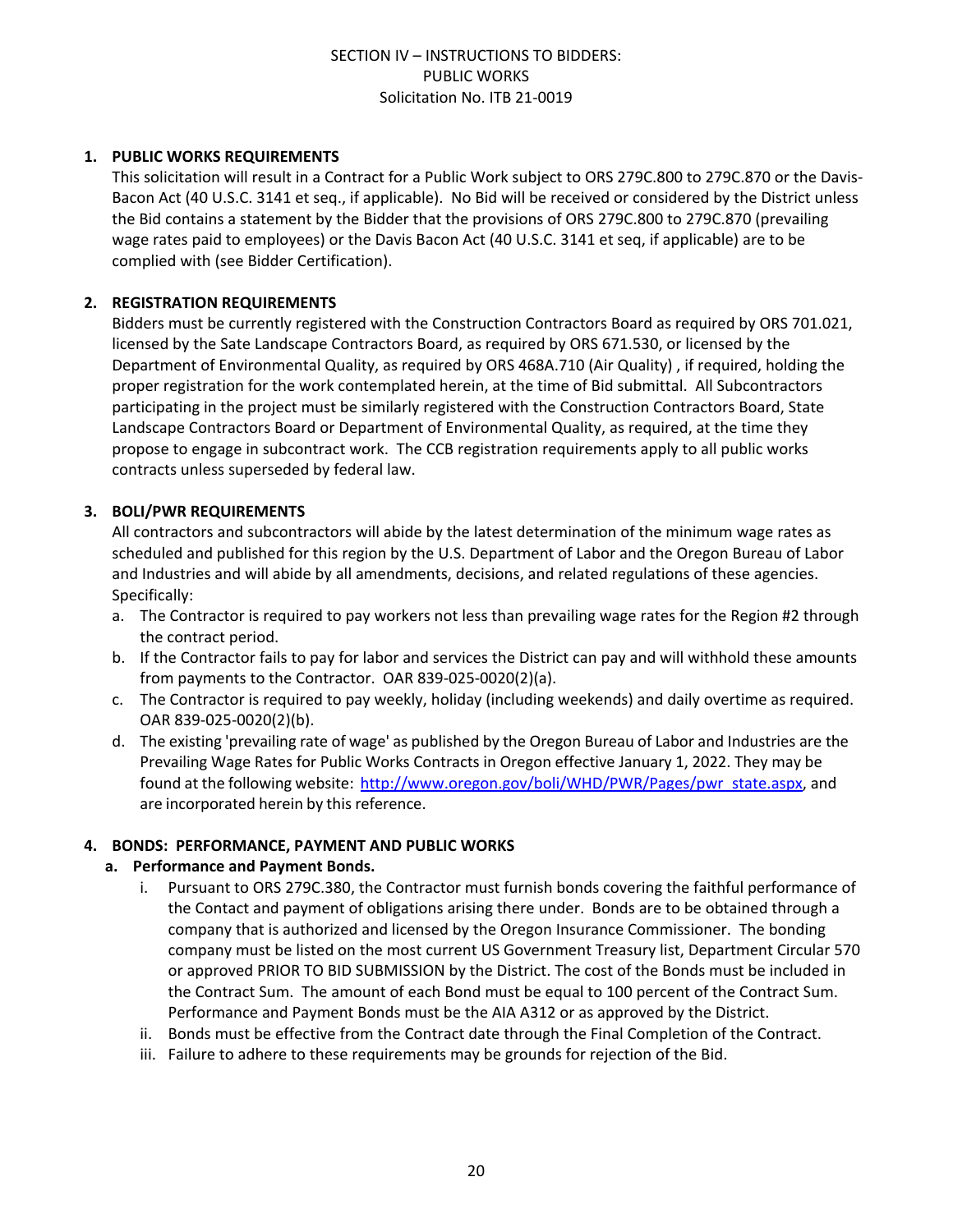### **b. Public Works Bond.**

- i. Contractors who work on public works projects, subject to the PWR law, are required to file a \$30,000 Public Works Bond to be used exclusively for unpaid wages determined to be due by BOLI. Proof of this bond in effect must be provided to the District prior to Contract signing, after the award of this solicitation.
- ii. General Contractors are required to verify that subcontractors have filed a public works bond before permitting a subcontractor to start work on a project.
- iii. ORS 279C.836 provides exemptions from the bond requirements for certified disadvantaged, minority, women, service-disabled veteran owned or emerging small business enterprises. It is the Contractor's responsibility to notify the District if an exemption applies to the Contractor.
- iv. The Public Works Bond must be furnished by a surety company authorized to do business in Oregon
- c. **Time for Submission.** The apparent successful Bidder must promptly furnish the required performance security upon the District's request. If the Bidder fails to furnish the security as requested, the District may reject the Bid and award the Contract to the Responsible Bidder with the next lowest Responsive Bid, and, at the District's discretion, the Bidder must forfeit its Bid Bond.

## **5. SUBSTITUTE CONTRACTOR**

If the Contractor provided a performance bond, the District may afford the Contractor's surety the opportunity to provide a substitute Contractor to complete performance of the Contract. A substitute Contractor must perform all remaining contract Work and comply with all terms and conditions of the Contract, including the provisions of the performance bond and the payment bond. Such substitute performance does not involve the Award of a new Contract and will not be subject to the competitive procurement provisions of ORS Chapter 279C.

#### **6. FOREIGN CONTRACTOR**

If the Contract Price exceeds \$10,000 and the Contractor is a Foreign Contractor, the Contractor must promptly report to the Oregon Department of Revenue on forms provided by the Department of Revenue, the Contract Price, terms of payment, Contract duration and such other information as the Department of Revenue may require before final payment can be made on the Contract. A copy of the report must be forwarded to the District. The District will satisfy itself that the above requirements have been complied with before it issues final payment on the Contract.

## **7. CERTIFIED PAYROLL WITHHOLDING**

- a. If a prime contractor does not file certified payroll as required (at least once per month), the District will withhold 25% of amounts due to the prime contractor, in addition to any other required Retainage.
- b. If a first-tier subcontract does not file certified payroll reports as required, the prime contractor must withhold 25% of amounts due the first-tier subcontractor.
- c. Once certified payroll reports are submitted, the District or prime contractor are to pay amounts withheld within 14 days.
- d. Neither the District nor the prime contractor is required to verify the accuracy of the contents of the certified payroll reports.

## **8. DRUG TESTING REQUIREMENT**

ORS 279C.505(2) requires that all public improvement contracts contain a provision requiring contractors to demonstrate that an employee drug-testing program is in place. Bidders are therefore required to certify that they have an employee drug-testing program in place that applies to all employees and will maintain a drug-testing program at all times during the performance of the awarded Contract. Failure to maintain a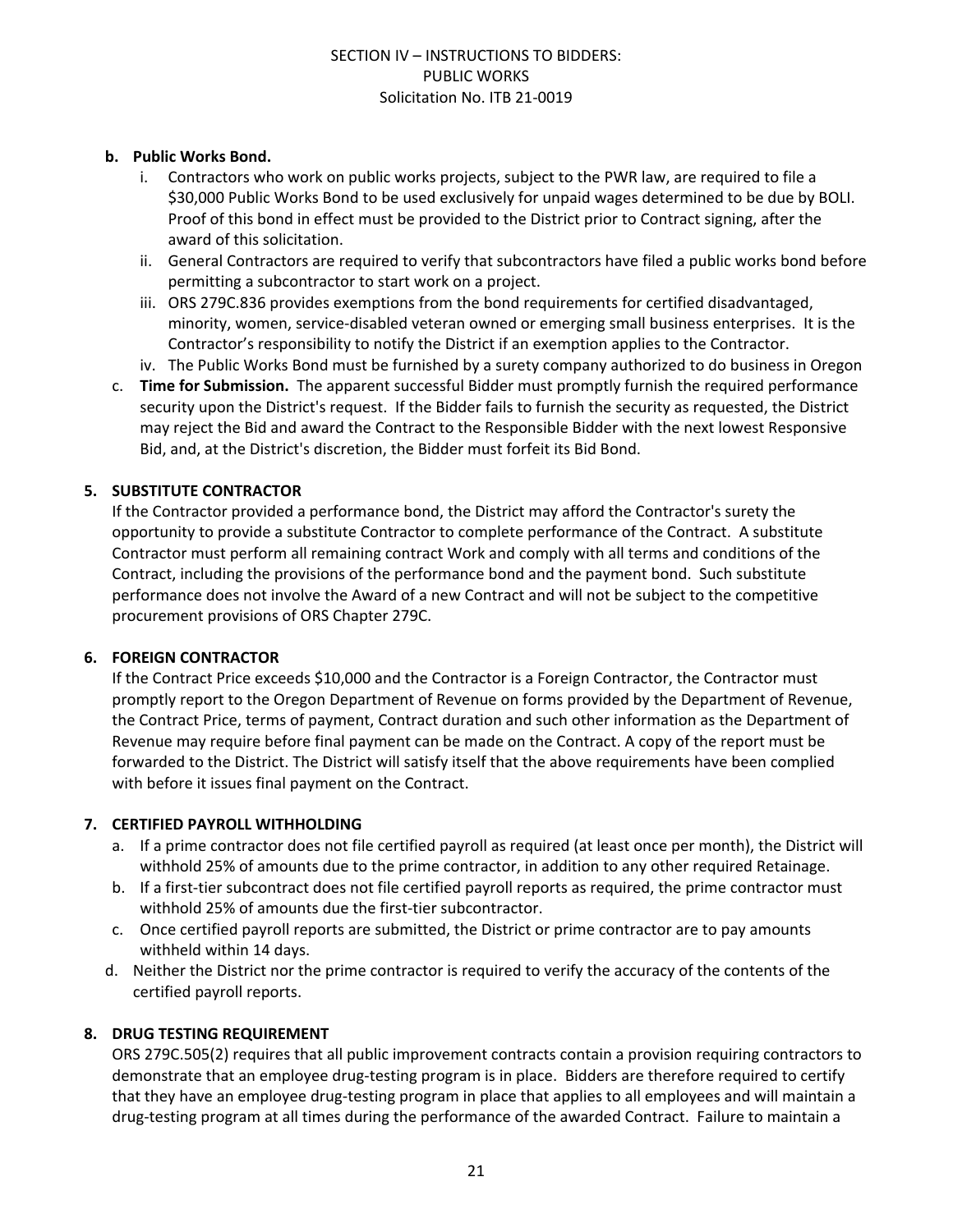program will constitute a material breach of contract. The use of drugs, alcohol, or any tobacco products is prohibited on all District property.

## **9. OTHER TERMS AND CONDITIONS:**

The Contractor must understand and agree to comply with the following:

- a. Provide prompt payment to all Persons supplying labor or material for the performance of the work; Pay all contributions or amounts due the Industrial Accident Fund; Not permit any lien or claim to be filed or prosecuted against the District; and Pay to the Department of Revenue all sums withheld from employees. (ORS 279C.505(1));
- b. Demonstrate that an employee drug testing program is in place. (ORS 279C.505(2));
- c. If the Contract calls for demolition Work described in ORS 279C.510(1), the Contractor is required to salvage or recycle construction and demolition debris, if feasible and cost-effective;
- d. If the Contract calls for lawn or landscape maintenance, the Contractor is required to compost or mulch yard waste material at an approved site, if feasible and cost effective (ORS 279C.510(2);
- e. If the Contractor fails, neglects or refuses to pay promptly a person's claim for labor or services provided to the contractor or a subcontractor, the District may pay the amount of the claim to the person that provides the labor or services and charge the amount of the payment against funds due or to become due the contractor, as set forth in ORS 279C.515(1);
- f. If the Contractor or a first-tier subcontractor fails, neglects or refuses to pay a person that provides labor or materials in connection with the public improvement contract within 30 days after receiving payment from the contracting agency or a contractor, the contractor or first-tier subcontractor owes the person the amount due plus interest charges. (ORS 279C.515(2));
- g. If the Contractor or a subcontractor fails, neglects or refuses to pay a person that provides labor or materials in connection with the public improvement contract, the person may file a complaint with the Construction Contractors Board, unless payment is subject to a good faith dispute as defined in ORS 279C.580. (ORS 279C.515(3));
- h. Abide by maximum hours of labor and overtime, as set forth in ORS 279C.520(1);
- i. Provide employer notice to employees of hours and days that employees may be required to work, as set forth in ORS 279C.520(2);
- j. Abide by environmental and natural resources regulations (ORS 279C.525);
- k. Make required payments for medical care and certain services related to sickness and injury to employees, as set forth in ORS 279C.530(1);
- l. Understand all employers, including Contractor, that employ subject workers who work under this Contract in the State of Oregon must comply with ORS 656.017 and provide the required Workers' Compensation coverage, unless such employers are exempt under ORS 656.126. Contractor must ensure that each of its subcontractors complies with these requirements. (ORS 279C.530(2));
- m. Abide by maximum hours, holidays and overtime (ORS 279C.540);
- n. Abide by time limitation on claims for overtime (ORS 279C.545);
- o. Pay prevailing wage rates, including subcontractors (ORS 279C.800 to 279C.870);
- p. File required BOLI Public Works bond(s) including subcontractors, as set forth in ORS 279C.830(2);
- q. Follow Retainage rules (ORS 279C.550 to 279C.570);
- r. Abide by prompt payment policy, progress payments, rate of interest (ORS 279C.570);
- s. Maintain relations with subcontractors (ORS 279C.580);
- t. Make notice of claim (ORS 279C.605);
- u. Provide Affidavit of Compliance with the Oregon tax laws in accordance with ORS 305.385; and
- v. Certify that all subcontractors performing Work described in ORS 701.005(2) (i.e., construction Work) will be registered with the Construction Contractors Board, licensed by the State Landscape Contractors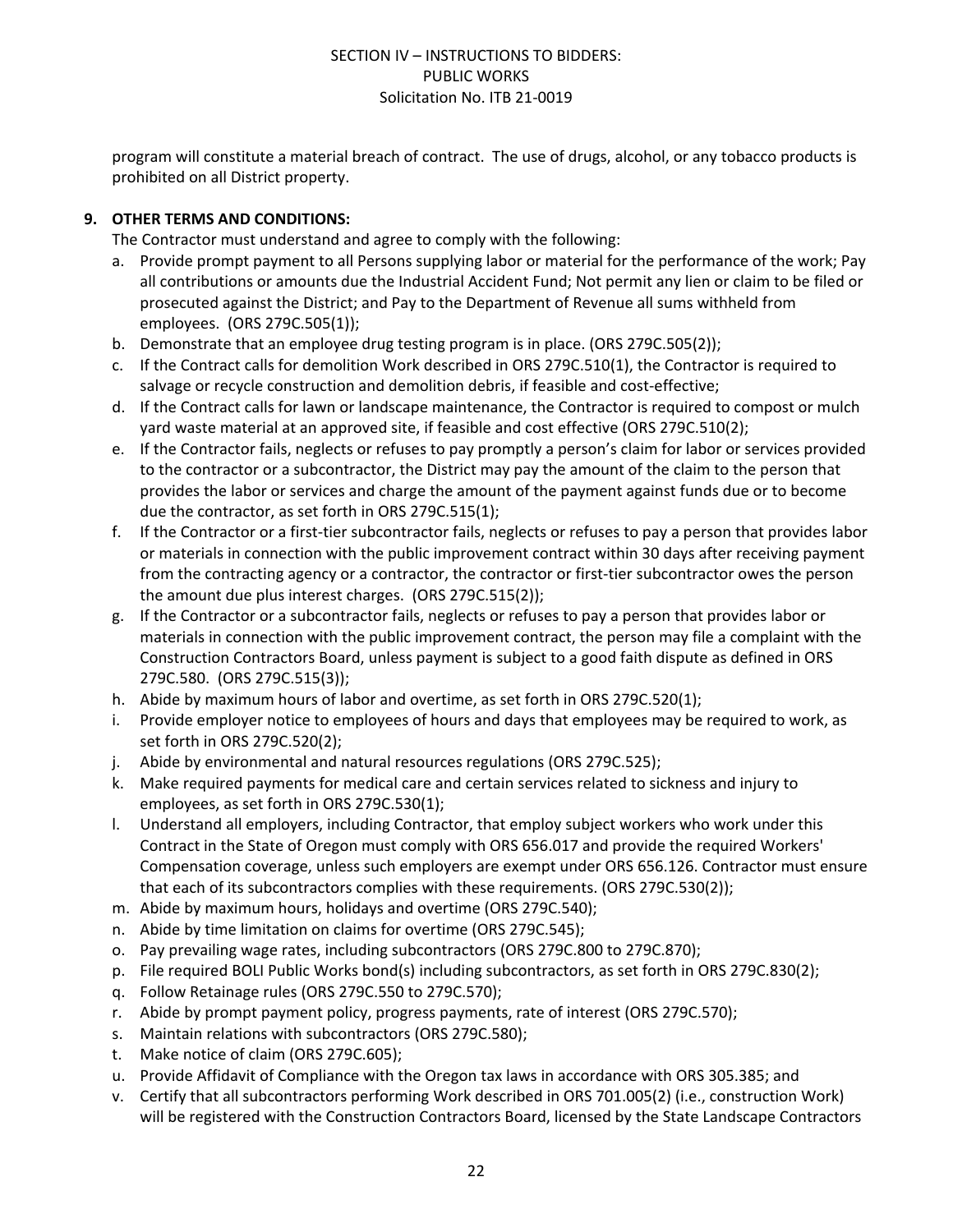Board in accordance with ORS 701.021 to 701.050, or licensed under ORS 468A.720 (Air Quality), if required, before the subcontractors commence Work under the Contract.

- w. Assignment or Transfer Restricted. Unless otherwise provided in the Contract, the Contractor must not assign, sell, dispose of, or transfer rights, or delegate duties under the Contract, either in whole or in part, without the District's prior Written consent. Unless otherwise agreed by the District in Writing, such consent will not relieve the Contractor of any obligations under the Contract. Any assignee or transferee will be considered the agent of the Contractor and be bound to abide by all provisions of the Contract. If the District consents in Writing to an assignment, sale, disposal or transfer of the Contractor's rights or delegation of Contractor's duties, the Contractor and its surety, if any, must remain liable to the District for complete performance of the Contract as if no such assignment, sale, disposal, transfer or delegation had occurred unless the District otherwise agrees in Writing.
- x. In accordance with OAR 333-01901030, all persons engaged to provide goods and/or services at a school or school-based program which takes place at or in school facilitates **and who has direct/indirect contact with students**, must be vaccinated against COVID-19 or have a documented medical or religious exception. Unvaccinated persons, regardless of exception status, may not perform work which takes place at or in school facilities if they may have direct/indirect contact with students.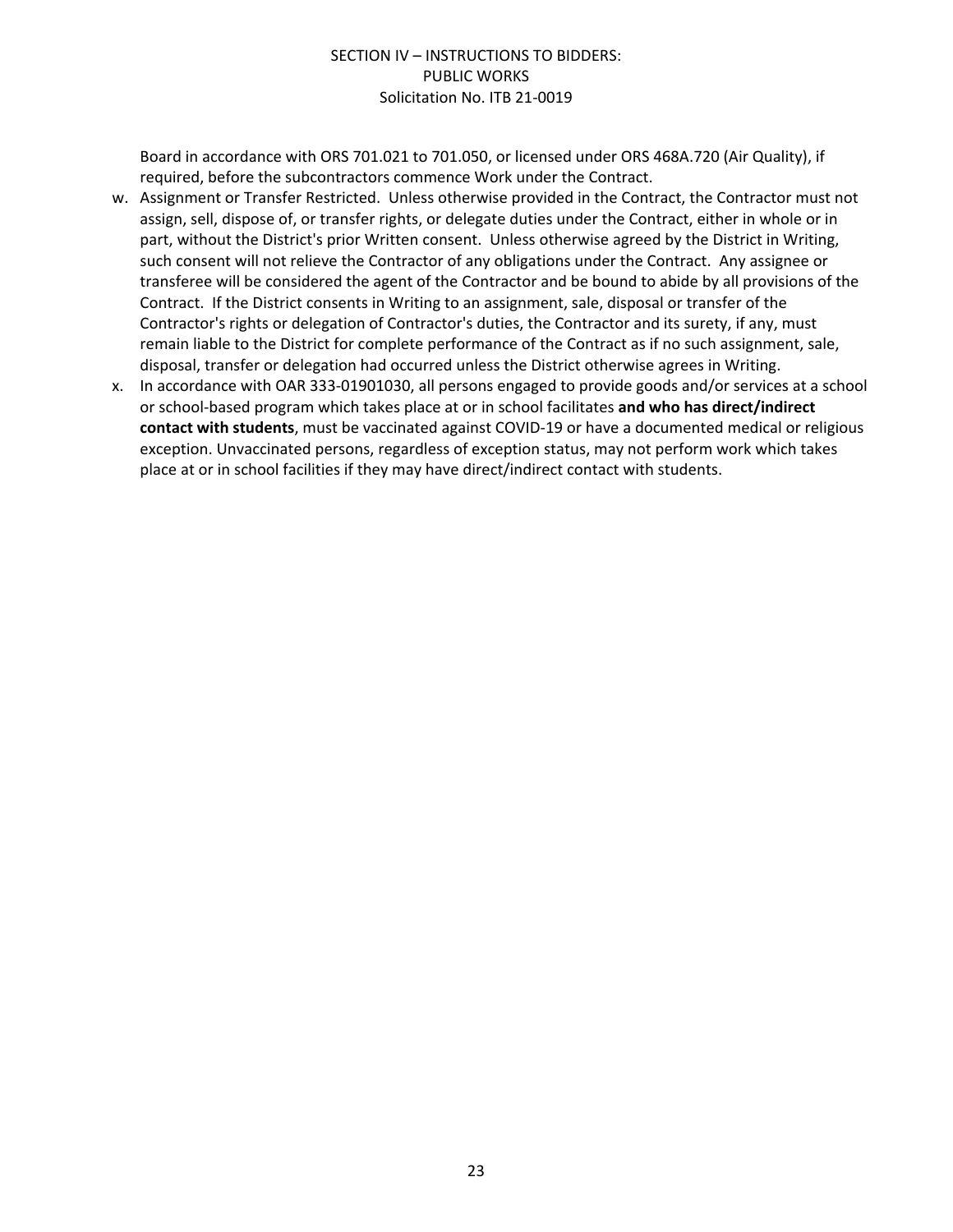## SECTION V – ATTACHMENTS Solicitation No. ITB 21-0019

#### **1. BID PREPARATION:**

- a. Bidder must complete and return as its Bid, the required Affidavit, Certifications and Forms included as Attachments to this Solicitation. (See Attached Bid Submission Checklist)
- b. Failure to complete, **sign**, and submit these and any other document(s) as requested or required in accordance with this Solicitation may be grounds to declare the Bid nonresponsive.

#### **2. FORMS**

- a. The attached forms are to be included in Bid.
- b. Copies of the included forms (See Attached Bid Submission Checklist) are to be completed and submitted by the Bidder along with other required documents as required by the Instructions to Bidders.
- c. **References.** If the Bidder has performed any project or work with the District in the last ten (10) years, one of the references must be from the Bidder's most recent contract with the District.

#### **3. FORM OF AGREEMENT**

The form of construction agreement to be used between the District and the General Contractor for the Project is the AIA Document A101-2017 and AIA Document A201-2017 as issued by the Beaverton School District. Any references and/or requirements of the General Contractor to the District must apply to subcontractors' requirements to the District and General Contractor. A sample Copy of the AIA Document A101-2017 and AIA Document A201-2017 as issued by Beaverton School District are included herein.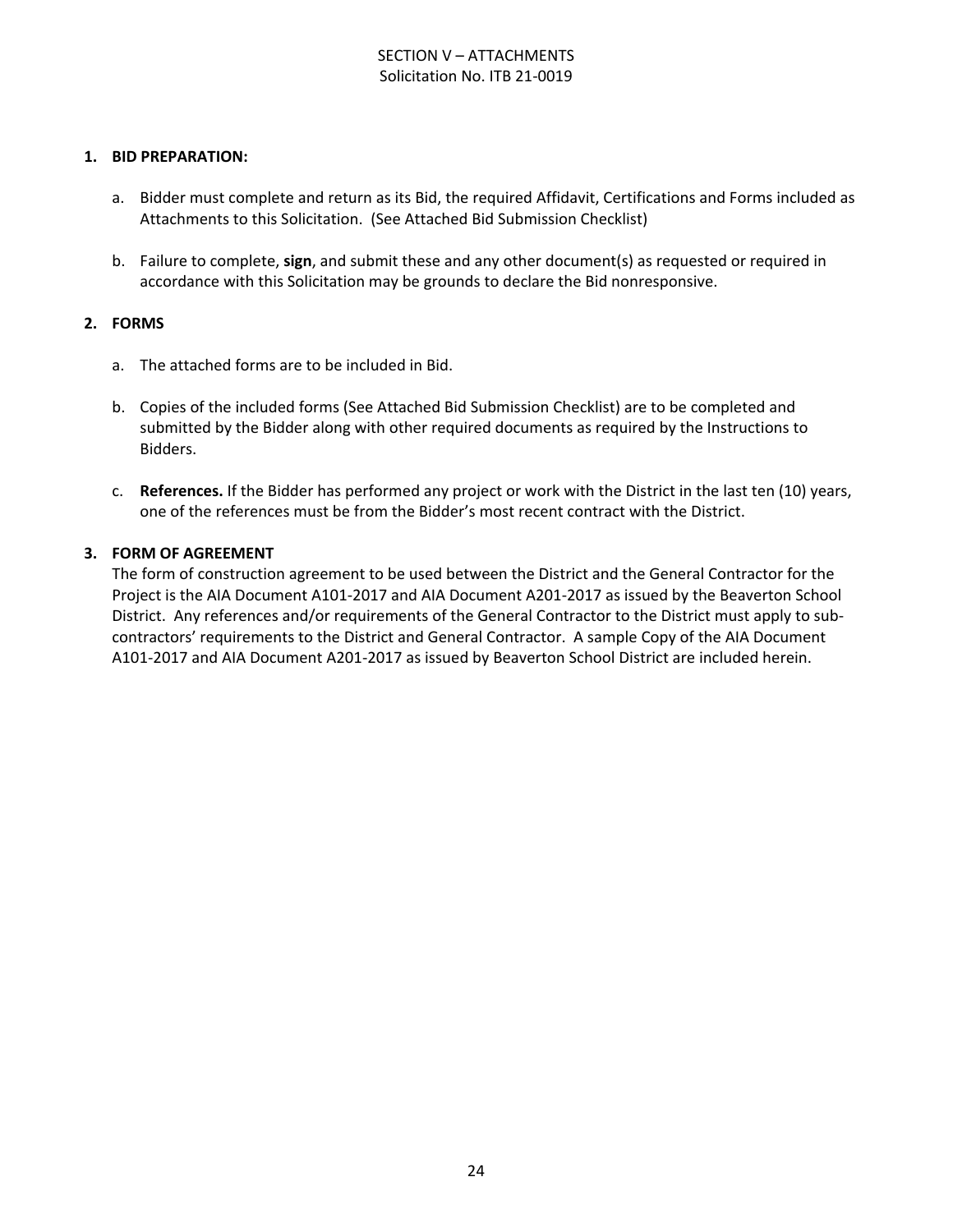#### SECTION V – ATTACHMENTS Solicitation No. ITB 21-0019

## **BID SUBMISSION CHECKLIST**

#### **ALL AFFIDAVITS, CERTIFICATIONS, FORMS AND BID CONTENT REQUIREMENTS AS SPECIFIED IN SECTION V MUST BE INCLUDED AS PART OF THE BID.**

#### **\_\_\_\_ REQUIRED AFFIDAVIT, CERTIFICATIONS AND FORMS**

The following affidavit, certifications and forms must be completed **and signed** by the person authorized to represent the Bidder regarding all matters related to the Bid and authorized to bind the Bidder to the agreement. Failure to submit any of the required, completed, **and signed** affidavits/certifications/forms may be grounds to declare the Bid nonresponsive.

|  | BIDDER CERTIFICATION - This serves as the cover sheet for your Bid. (Attachment A)                         |
|--|------------------------------------------------------------------------------------------------------------|
|  | BID SCHEDULES. (Attachment B)                                                                              |
|  | BID SECURITY (Bid Bond). (Attachment C)                                                                    |
|  | AFFADAVIT OF NON-COLLUSION / COMPLIANCE WITH TAX LAWS. (Attachment D)                                      |
|  | NON-CONFLICT OF INTEREST CERTIFICATION. (Attachment E)                                                     |
|  | BIDDER RESPONSIBILITY FORM - All Pages. (Attachment F)                                                     |
|  | BIDDER REFERENCE FORMS – Include the # specified on the form. See SECTION V Paragraph 2.<br>(Attachment G) |
|  | FIRST-TIER SUBCONTRACTOR DISCLOSURE FORM (Attachment H)                                                    |
|  |                                                                                                            |

The Bidder is **encouraged** to use the following attachment to identify their Bid. It is provided for the Bidder's convenience and is **NOT** required.

The following attachment(s) are **NOT** to be returned with the Bid. Bidders must review the content of these attachment(s).

**\_\_\_\_\_\_\_\_\_\_\_\_\_\_\_\_\_\_\_\_\_\_\_\_\_\_\_\_\_\_\_\_\_\_\_\_\_\_\_\_\_\_\_\_\_\_\_\_\_\_\_\_\_\_\_\_\_\_\_\_\_\_\_\_\_\_\_\_\_\_\_\_\_\_\_\_\_\_\_\_\_\_\_\_\_\_\_\_**

- ATTACHMENT I Sample AIA A101 Contract and AIA A201 General Conditions
- ATTACHMENT J Drawings
- ATTACHMENT K Specifications
- ATTACHMENT L During Solicitation Substitution Request Form

ATTACHMENT M Covid Attestation Form (Required for Contract Execution/Awarded Bidder)

This checklist is provided for the Bidder's convenience in assembling their Bid and is NOT required to be returned with the Bid.

**\_\_\_\_\_\_\_\_\_\_\_\_\_\_\_\_\_\_\_\_\_\_\_\_\_\_\_\_\_\_\_\_\_\_\_\_\_\_\_\_\_\_\_\_\_\_\_\_\_\_\_\_\_\_\_\_\_\_\_\_\_\_\_\_\_\_\_\_\_\_\_\_\_\_\_\_\_\_\_\_\_\_\_\_\_\_\_\_\_\_\_**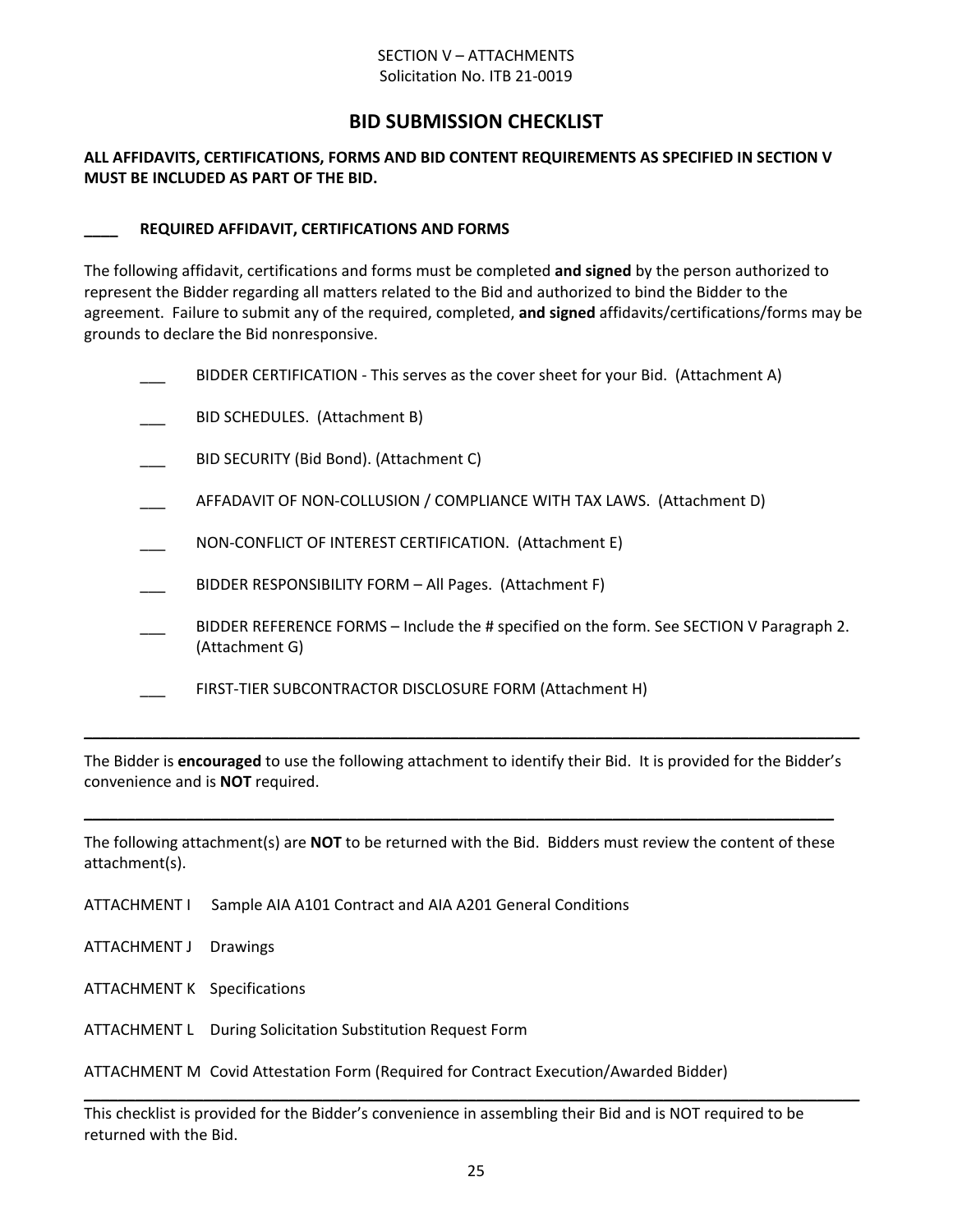

# **BIDDER CERTIFICATION**

|                          |                                                                                                                      | 20 |
|--------------------------|----------------------------------------------------------------------------------------------------------------------|----|
| Sign                     |                                                                                                                      |    |
| Name:                    | (Please type or print)                                                                                               |    |
| Title:                   |                                                                                                                      |    |
|                          |                                                                                                                      |    |
|                          |                                                                                                                      |    |
| <b>Physical Address:</b> | <u> 1989 - Johann Stein, marwolaethau a bhann an chomhair an t-an chomhair an chomhair an chomhair an chomhair a</u> |    |
| City, State, Zip:        |                                                                                                                      |    |

- 1. The Bidder certifies that he or she has read and understands the Drawings, Specifications, Addenda, Contract and all other documents pertaining to this Project.
- 2. The Bidder, having become completely familiar with the local conditions and legal requirements affecting the cost of Work at the place where Work is to be executed, and having carefully examined the site conditions as they currently exist, agrees to provide all labor, materials, plant, equipment, transportation and other facilities and services as necessary and/or required to execute all of the Work described by the aforesaid documents will be provided and within the time specified.
- 3. The Bidder acknowledges that the Project Milestones in Section II STATEMENT OF WORK includes certain specific dates. These dates must be adhered to unless modified by mutual agreement between Contractor and the Owner. All dates indicate 5:00 PM Pacific Time.

The Bidder agrees to complete the work within the number of calendar days as stipulated in the Contract and to meet the Milestones and Specific Dates set forth above and acknowledges that his/her failure to achieve Completion by these stipulated dates, or by any Owner authorized extension thereto, subjects the Bidder to liquidated damages for failure to perform, as further defined in the Contracts.

- 4. The Bidder agrees to execute the formal Contract within five (5) days from date of Notice of Acceptance of this Bid. In the event the undersigned fails or neglects to execute the Contract and the undersigned is considered having abandoned the Contract by the Owner, the Bid security will be forfeited.
- 5. The Bidder acknowledges that he or she that signs this Bid is fully authorized to sign on behalf of the firm listed and to fully bind the firm listed to all conditions and provisions thereof.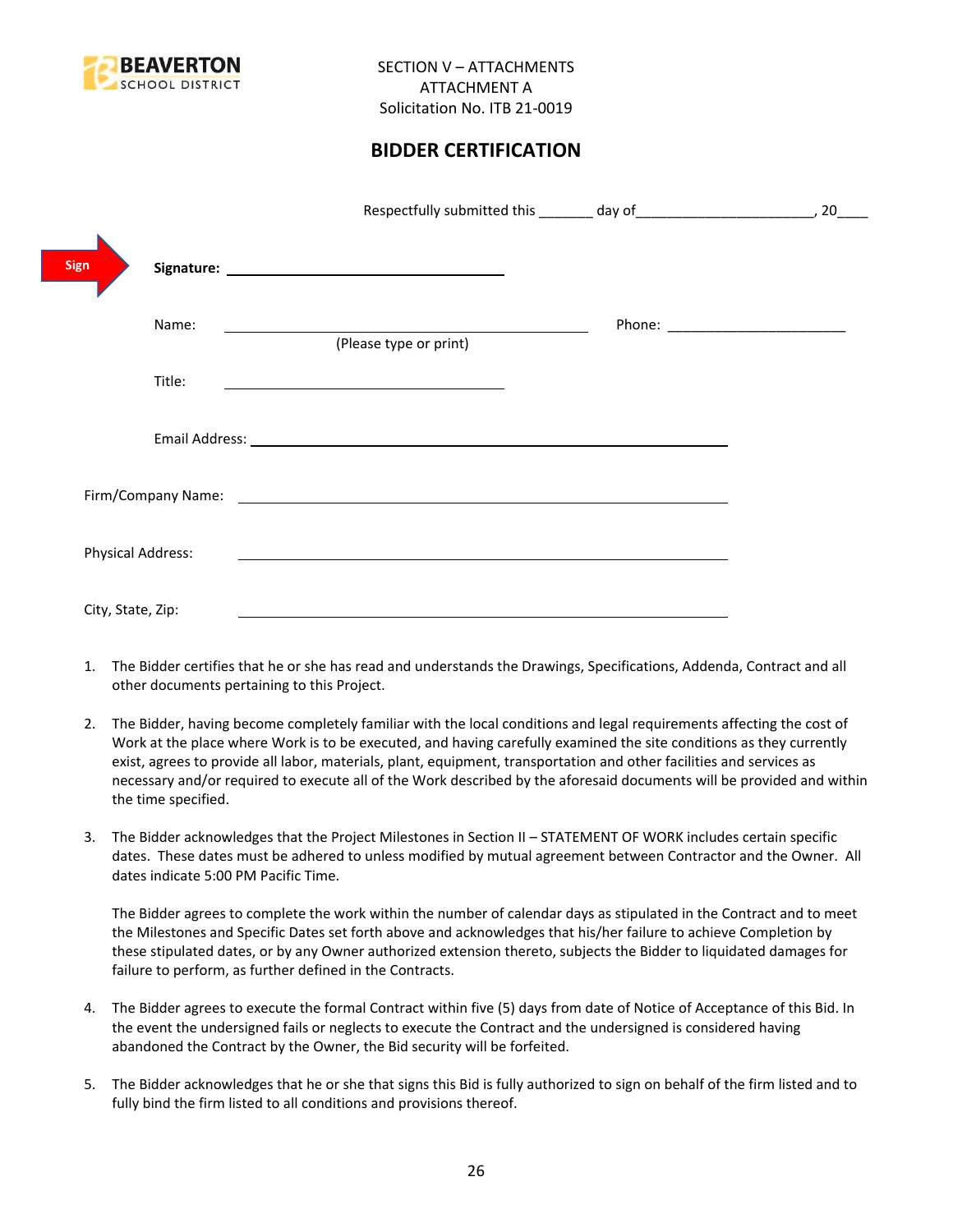

## SECTION V – ATTACHMENTS ATTACHMENT A Solicitation No. ITB 21-0019

- 6. The Bidder certifies that Bidder has complied or will comply with all requirements of local, state, and national laws, and that no legal requirement has been or will be violated in making or accepting this Bid.
- 7. The Bidder is registered with the Construction Contractors Board, or is licensed by the State Landscape Contractors Board, or licensed under ORS 468A.720 (Air Quality), if required. License Number\_\_\_\_\_\_\_\_\_\_\_\_\_\_\_\_\_\_\_\_\_\_. (The District will not receive or consider a Bid for a Public Improvement unless the Bidder is registered with the Construction Contractors Board, or is licensed by the State Landscape Contractors Board).
- 8. The Bidder, pursuant to ORS 279A.120 (1), (check one) is\_\_\_\_\_\_\_\_/is not\_\_\_\_\_\_\_\_\_\_\_ a resident Bidder. If not, indicate State of residency and the state of residency
- 9. The Bidder certifies that the required Statutory Public Works Bond has been filed with the Construction Contractor's Board.
- 10. The Bidder agrees to be bound by and will comply with the provisions of Prevailing Wage Laws ORS 279C.800 through ORS 279C.870 or the Davis-Bacon Act (40 U.S.C. 3141 et seq., if applicable).
- 11. The Bidder certifies that it has not discriminated and will not discriminate, in violation of ORS 279A.110, against any disadvantaged business enterprise, minority-owned business, women-owned business, emerging small business, or business that a service-disabled veteran owns in obtaining any required subcontract.
- 12. The Bidder agrees to comply with Oregon tax laws in accordance with ORS 305.385.
- 13. Any Bid of a contractor or subcontractor listed on BOLI's List of Ineligibles will be rejected.
- 14. The Bidder acknowledges receipt of the following Addenda: (List by number and date appearing on Addendum.)

| Addendum Number | Date | Addendum Number | Date |
|-----------------|------|-----------------|------|
|                 |      |                 |      |
|                 |      |                 |      |
|                 |      |                 |      |

This solicitation will result in a Contract for a Public Work subject to ORS 279C.800 to 279C.870.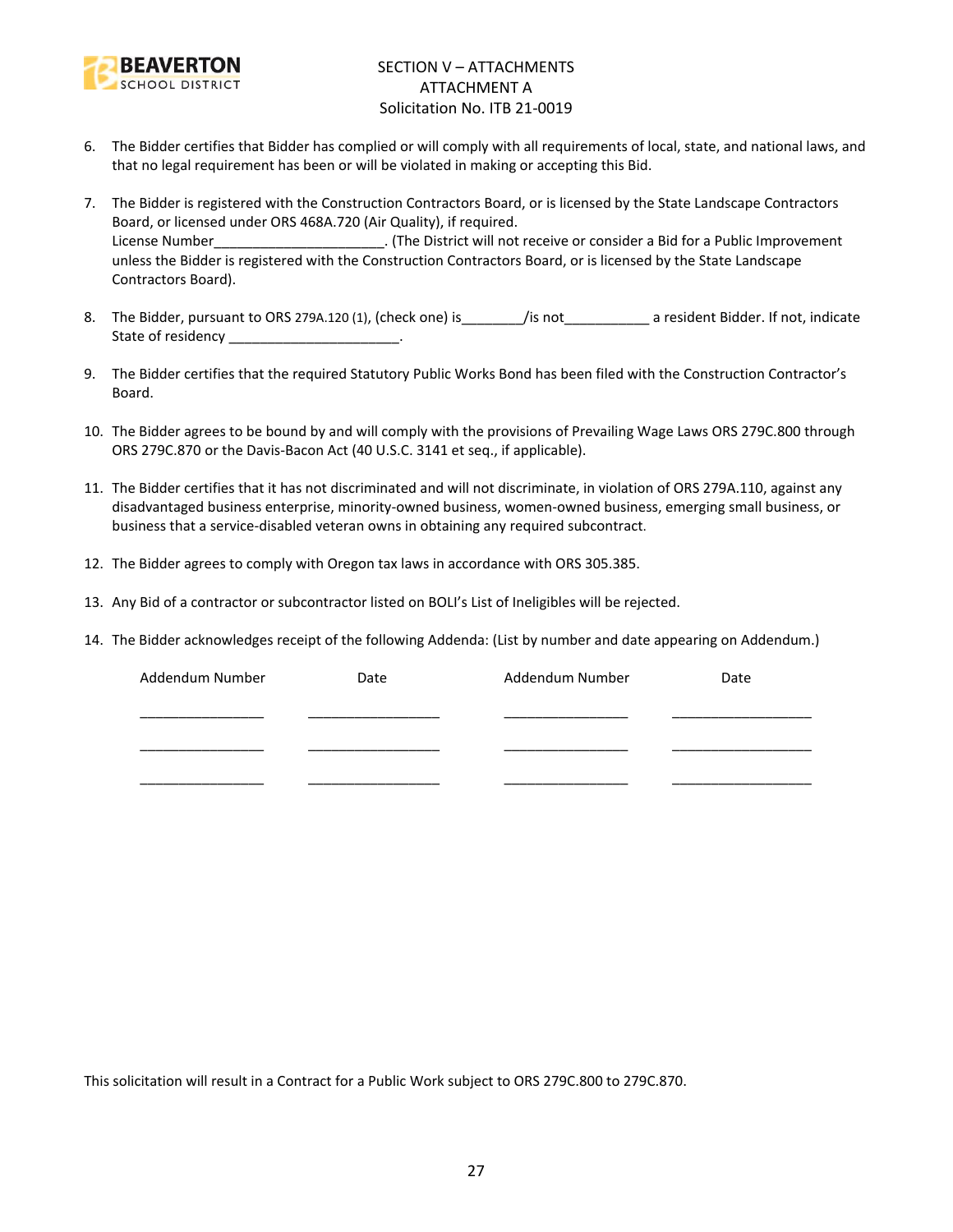# **BID SCHEDULE**

TOTAL BASE BID: including the Work as defined in the Project Manual, Drawings and Addenda (if any), the TOTAL SUM OF:

\_\_\_\_\_\_\_\_\_\_\_\_\_\_\_\_\_\_\_\_\_\_\_\_\_\_\_\_\_\_\_\_\_\_\_\_\_\_\_\_\_\_\_\_\_\_\_\_DOLLARS (\$\_\_\_\_\_\_\_\_\_\_\_\_\_\_\_\_\_\_\_\_\_\_\_)

**NOTE: Contractor will be required to develop a schedule of values for payment and accounting purposes prior to the initial request for payment in a form acceptable to the District.**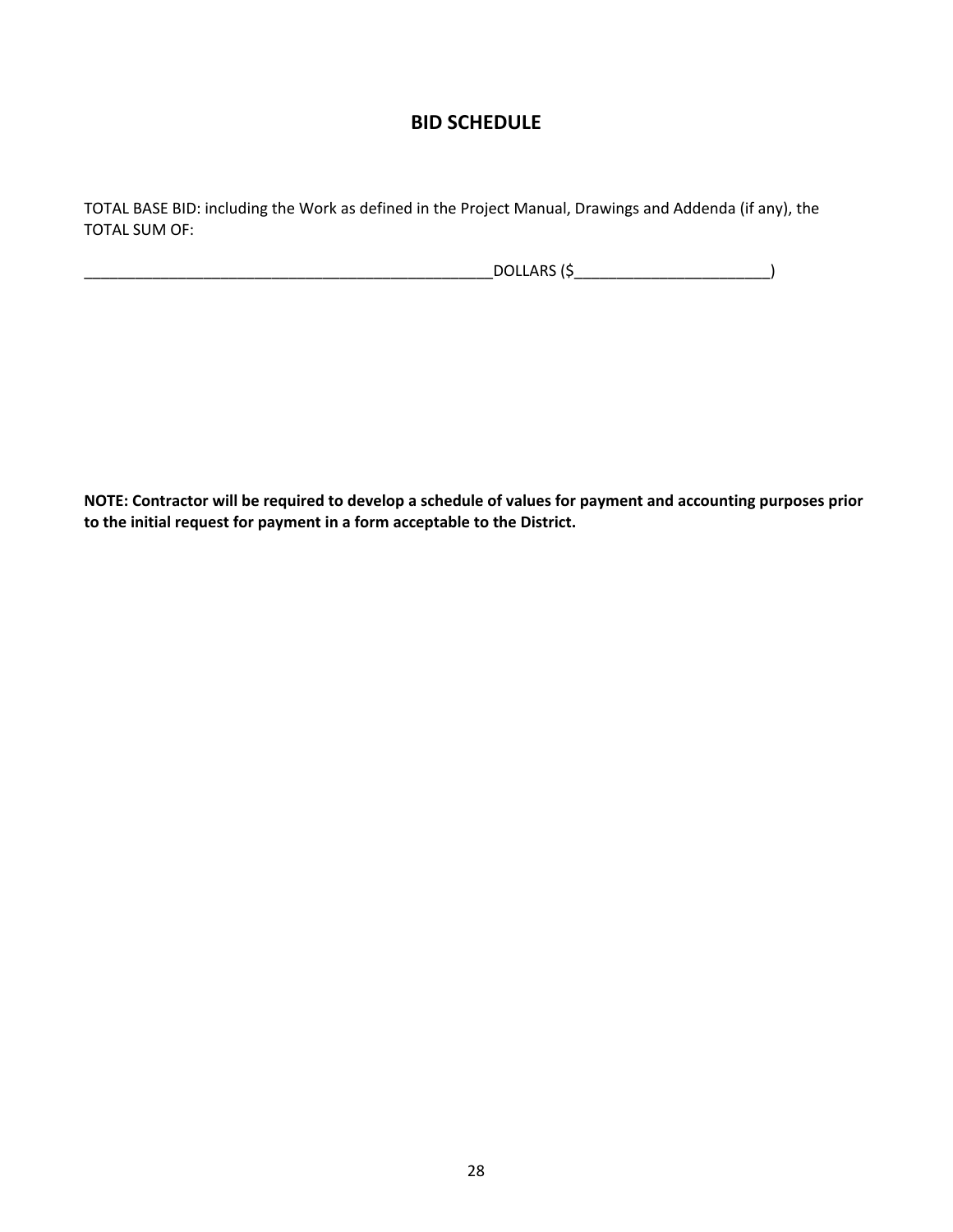

#### **BID BOND**

(Contractor)

THIS DOCUMENT HAS IMPORTANT LEGAL CONSEQUENCES: CONSULTATION WITH AN ATTORNEY IS ENCOURAGED WITH RESPECT TO ITS COMPLETION OR MODIFICATION.

KNOW ALL MEN BY THESE PRESENTS, that we

*(Here insert full name and address or legal title of Contractor)*

As Principal, hereinafter called the Principal, and \_\_\_\_\_\_\_\_\_\_\_\_\_\_\_\_\_\_\_\_\_\_\_\_\_\_\_\_

\_\_\_\_\_\_\_\_\_\_\_\_\_\_\_\_\_\_\_\_\_\_\_\_\_\_\_\_\_\_\_\_\_\_\_\_\_\_\_\_\_

*(Here insert full name and address or legal title of Surety)*

a Corporation duly organized under the laws of the State of Oregon as Surety, hereinafter called the Surety, are held and firmly bound unto Beaverton School District No. 48J, 16550 SW Merlo Road, Beaverton, OR 97003, as Obligee, hereinafter called the Obligee, in the sum of five percent of dollars (\$) amount Bid (5%), for the payment of which sum well and truly to be made, the said Principal and the said Surety, bind ourselves, our heirs, executors, administrators, successors and assigns, jointly and severally, firmly by these presents.

WHEREAS, the Principal has submitted a Bid for \_\_\_\_\_\_\_\_\_\_\_\_\_\_\_\_\_\_\_\_\_\_\_\_\_\_\_\_\_\_\_\_\_

NOW, THEREFORE, if the Obligee shall accept the Bid of the Principal and the Principal shall enter into a Contract with the Obligee in accordance with the terms of such Bid, and give such bond or bonds as may be specified in the Contract Documents with good and sufficient surety for the faithful performance of such Contract and for the prompt payment of labor and material furnished in the prosecution thereof, or in the event of the failure of the Principal to enter such Contract and give such bond or bonds, if the Principal shall pay to the Obligee the difference not to exceed the penalty hereof between the amount specified in said Bid and such larger amount for which the Obligee may in good faith contract with another party to perform the Work covered by said Bid, then this obligation shall be null and void, otherwise to remain in full force and effect.

\_\_\_\_\_\_\_\_\_\_\_\_\_\_\_\_\_\_\_\_\_\_\_\_\_\_\_\_\_\_\_\_\_\_\_\_\_\_\_\_\_

\_\_\_\_\_\_\_\_\_\_\_\_\_\_\_\_\_\_\_\_\_\_\_\_\_\_\_\_\_\_\_\_\_\_\_\_\_\_\_\_\_

Signed and sealed this \_\_\_\_\_ day of \_\_\_\_\_\_\_\_\_\_\_\_, 20\_\_\_\_.

(Witness) (Principal) (Seal)

(Title)

\_\_\_\_\_\_\_\_\_\_\_\_\_\_\_\_\_\_\_\_\_\_\_\_\_\_\_\_\_\_\_\_\_\_\_ \_\_\_\_\_\_\_\_\_\_\_\_\_\_\_\_\_\_\_\_\_\_\_\_\_\_\_\_\_\_\_\_\_\_\_\_\_\_\_\_\_

(Witness) (Surety) (Seal)

\_\_\_\_\_\_\_\_\_\_\_\_\_\_\_\_\_\_\_\_\_\_\_\_\_\_\_\_\_\_\_\_\_\_\_ \_\_\_\_\_\_\_\_\_\_\_\_\_\_\_\_\_\_\_\_\_\_\_\_\_\_\_\_\_\_\_\_\_\_\_\_\_\_\_\_\_

(Title)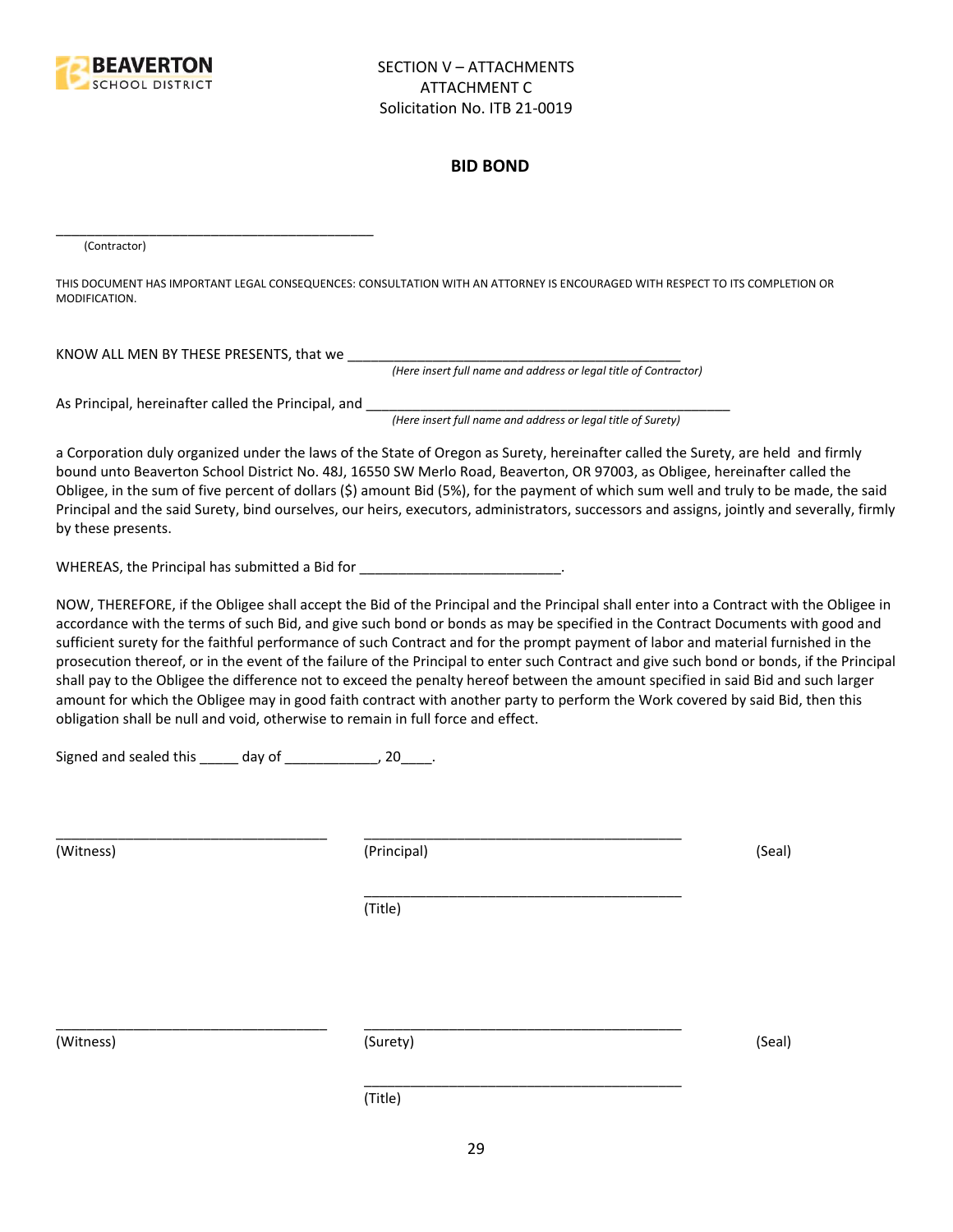

## **AFFIDAVIT OF NON-COLLUSION / COMPLIANCE WITH TAX LAWS**

(Bidder)

I state that:

(1) The correct taxpayer identification numbers are:

\_\_\_\_\_\_\_\_\_\_\_\_\_\_\_\_\_\_\_\_\_\_\_\_\_\_\_\_\_\_\_\_\_\_\_\_\_\_

- A. Federal Employer ID Number (EIN): \_\_\_\_\_\_\_\_\_\_\_\_\_\_\_\_ B. Employer's Oregon ID Number: \_\_\_\_\_\_\_\_\_\_\_\_\_\_\_\_
- (2) Bidder is not subject to backup withholding because (i) Bidder is exempt from backup withholding, (ii) Bidder has not been notified by the IRS that Bidder is subject to backup withholding as a result of a failure to report all interest or dividends, or (iii) the IRS has notified Bidder that Bidder is no longer subject to backup withholding;
- (3) The price(s) and amount of this Bid must be arrived at independently and without consultation, communication or agreement with any other Supplier, Bidder or potential Bidder, except as disclosed on the attached appendix.
- (4) That neither the price(s) nor the amount of this Bid, and neither the approximate price(s) nor approximate amount of this Bid, will be disclosed to any other firm or person who is a Bidder or potential Bidder, and they will not be disclosed before Contract award.
- (5) No attempt has been made or will be made to induce any firm or person to refrain from proposing on this Solicitation, or to submit any noncompetitive Bid or other complementary Bid.
- (6) The Bid of my firm is made in good faith and not pursuant to any agreement or discussion with, or inducement from, any firm or person to submit a complementary or other noncompetitive Bid.
- (7) \_\_\_\_\_\_\_\_\_\_\_\_\_\_\_\_\_\_\_\_\_\_\_\_\_\_\_\_\_\_\_\_\_\_\_\_\_\_\_\_\_ (name of firm), its affiliates, subsidiaries, officers, directors and employees are not currently under investigation by any governmental agency and have not in the last four years been convicted of or found liable for any act prohibited by State or Federal law in any jurisdiction, involving conspiracy or collusion with respect to proposing on any public contract, except as described in the attached appendix.

I state that **I state that**  $\blacksquare$  (name of firm) understands and acknowledges that the above representations are material and important, and will be relied on by the Beaverton School District in awarding the contract(s) for which this Bid is submitted. I understand and my firm understands that any misstatement in this affidavit is and will be treated as fraudulent concealment from the Beaverton School District of the true facts relating to the submission of Bids for this contract. I am authorized to act on behalf of Bidder, and have authority and knowledge regarding Bidder's payment of taxes, and to the best of my knowledge, Bidder is not in violation of any Oregon tax laws, including, without limitation, those tax laws listed in ORS 305.380(4); the elderly rental assistance program under ORS 310.630 to 310.706; and any local taxes administered by the Oregon Department of Revenue under ORS 305.620.

| (Affiant's Signature)            |        |    |                                      |
|----------------------------------|--------|----|--------------------------------------|
| <b>STATE OF OREGON</b>           |        |    |                                      |
|                                  |        |    |                                      |
| Signed and sworn to before me on |        | by |                                      |
|                                  | (date) |    | (Affiant's name)                     |
|                                  |        |    |                                      |
|                                  |        |    | My Commission Expires: _____________ |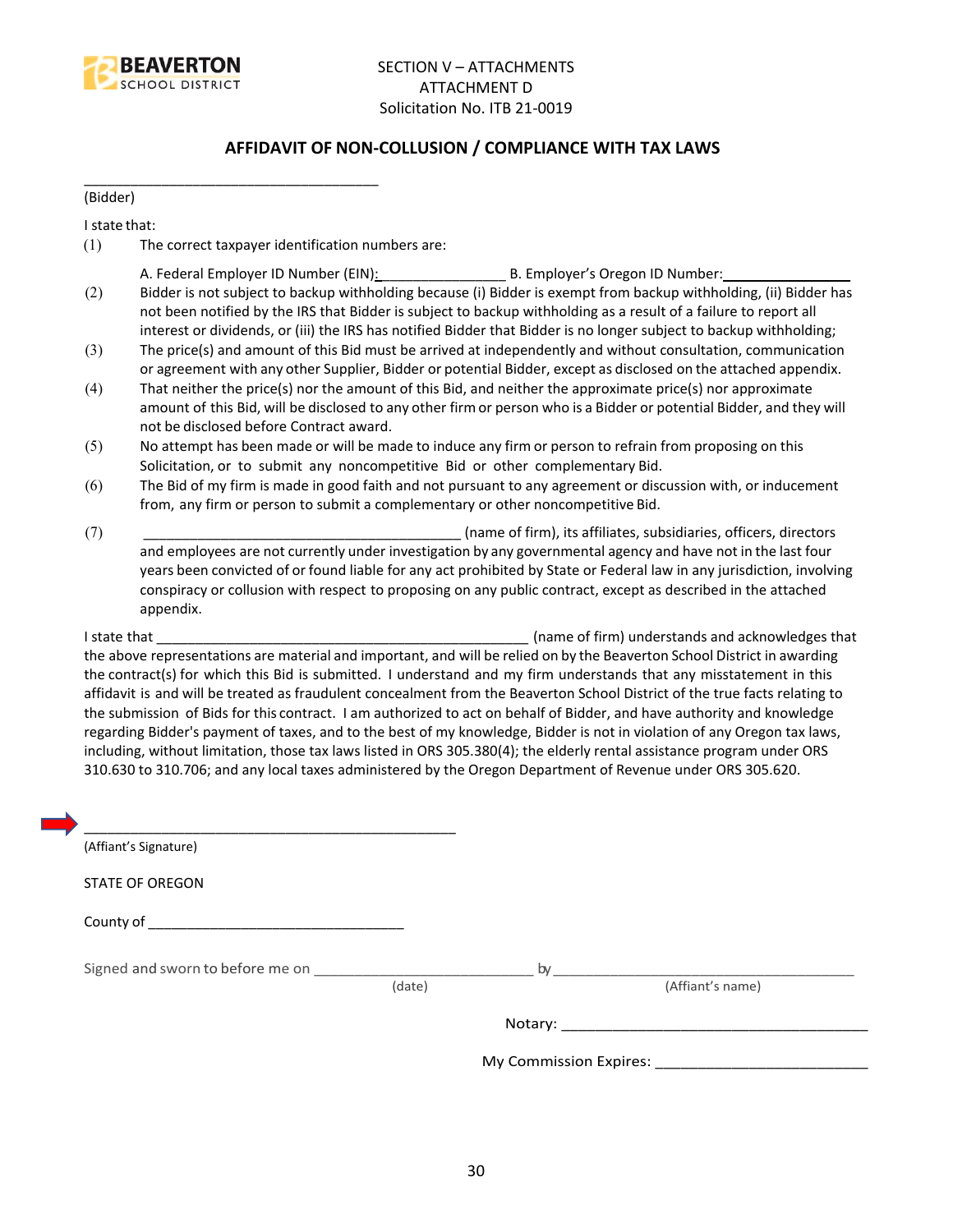

## **NON-CONFLICT OF INTEREST CERTIFICATION**

**Issuing Agency:** Beaverton School District

I, the contract of the contract of the contract of the contract of the hereby certify I have read the statement defining conflict of interest as quoted below; that I understand the statement; that no conflict of interest exists as therein defined, which precludes an impartial Bid/Proposal to be submitted by myself or the entity/company for which the Bid/Proposal is submitted, and that if such a conflict should arise, I will immediately notify the Beaverton School District and disqualify my Bid/Proposal.

**"NO OFFICER, EMPLOYEE, OR AGENT OF THE BIDDER/PROPOSER HAS ANY PERSONAL FINANCIAL INTEREST, DIRECT OR INDIRECT, IN THE OPERATION OF THE BEAVERTON SCHOOL DISTRICT OR WITH ANY PARTY CONNECTED WITH THE OREGON SCHOOL AND DISTRICT IMPROVEMENT NETWORK, DIRECTLY OR INDIRECTLY."**

| Signature: |                    |                        |  |
|------------|--------------------|------------------------|--|
| Name:      |                    |                        |  |
| Title:     |                    | (Please type or print) |  |
|            |                    |                        |  |
|            | Firm/Company Name: | (Please type or print) |  |
| Date:      |                    |                        |  |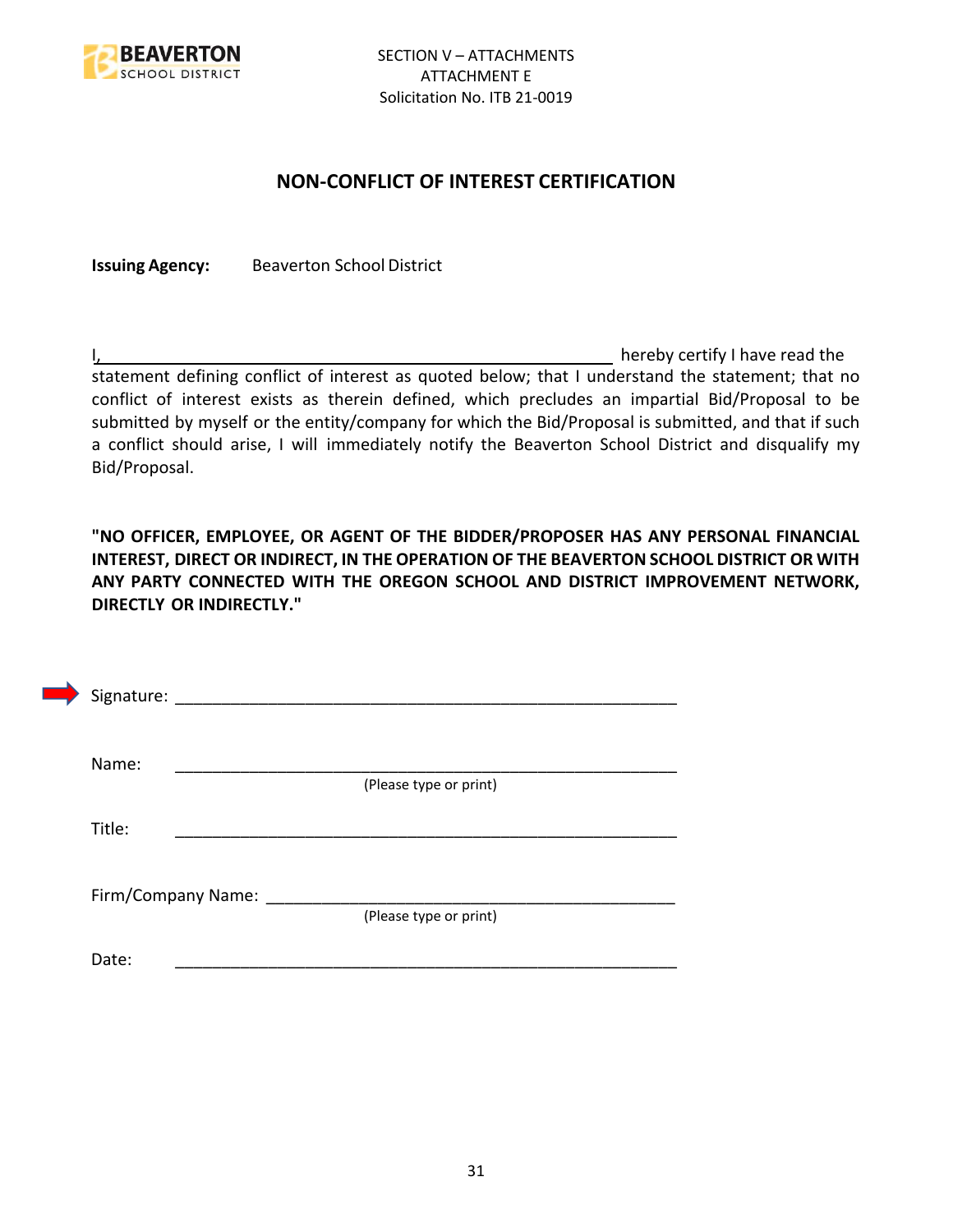

# **BIDDER RESPONSIBILITY FORM (CONTRACTOR'S QUALIFICATIONS AND FINANCIAL INFORMATION)**

## **DECLARATION AND SIGNATURES**

The undersigned hereby declares that the he or she is duly authorized to complete and submit this Bidder Responsibility Form and that the statements contained herein are true and correct as of the date set forth below. Incomplete, incorrect or misleading information will be reason for a determination by the District of Bidder nonresponsibility. The District may determine Bidder Responsibility on a Project-by-Project basis.

| Date:         |                                                             |
|---------------|-------------------------------------------------------------|
| Signature:    | the control of the control of the control of the control of |
| Name:         |                                                             |
|               | (Please type or print)                                      |
| Title:        |                                                             |
|               | (Please type or print)                                      |
| Firm/Company: |                                                             |
|               | (Please type or print)                                      |
| CCB#:         |                                                             |

## **Instructions**

- **1. The information provided in this form is part of the District's inquiry concerning Bidder responsibility. Please print clearly or type.**
- **2. If you need more space, use plain paper. Submit completed form with Bid response.**
- **3. Answer all questions. Submission of a form with unanswered questions, incomplete or illegible answers may result in a finding that the Bidder is not a responsible Bidder.**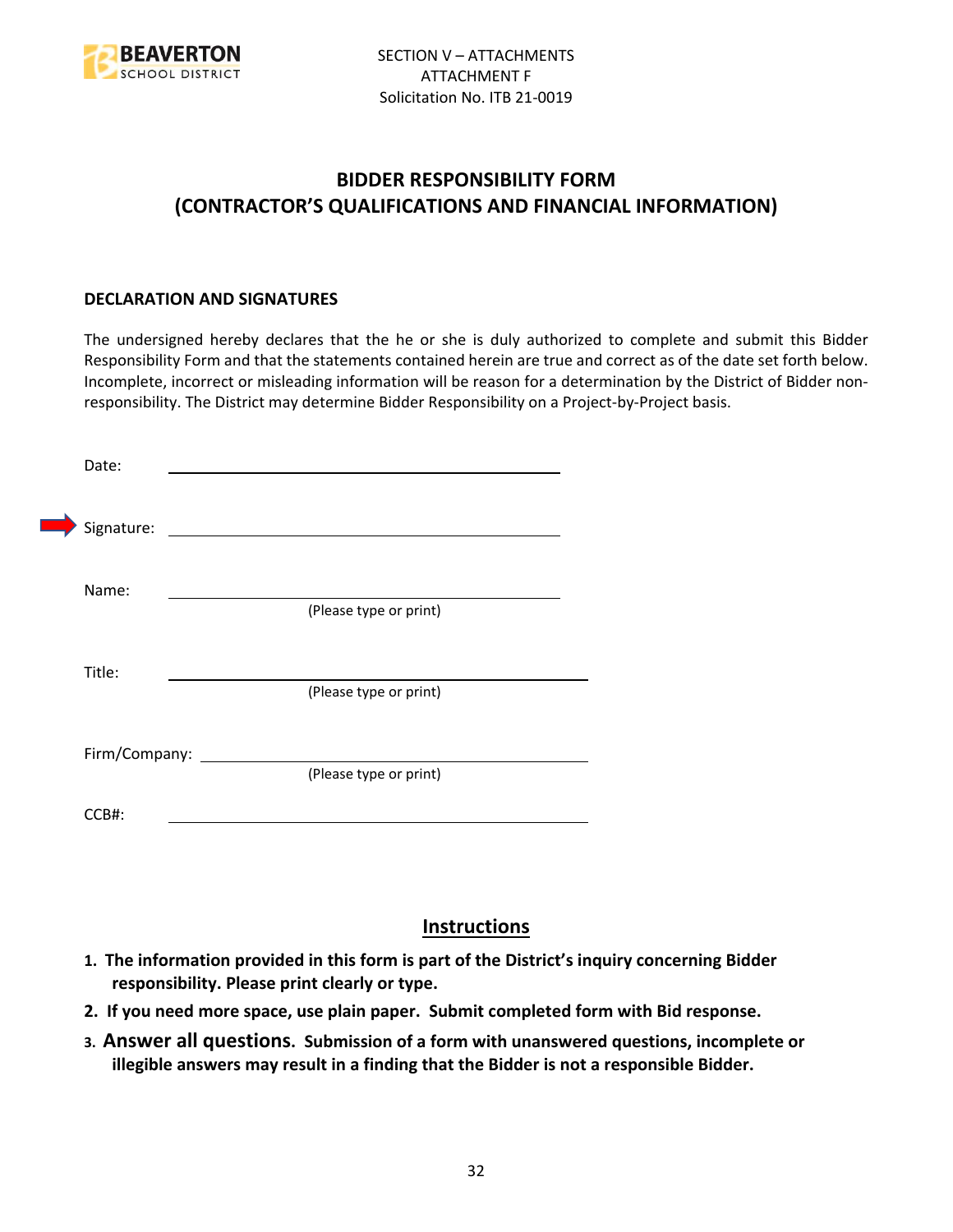

## **CURRENT CONTRACTS IN FORCE**

| <b>ITEM</b>             | <b>CONTRACT 1</b>               |                 | <b>CONTRACT 2</b>             |                 |
|-------------------------|---------------------------------|-----------------|-------------------------------|-----------------|
| A. Work Location        |                                 |                 |                               |                 |
| B. Scope of Work;       |                                 |                 |                               |                 |
| Check box:              | New Construction                | Re-Construction | New Construction              | Re-Construction |
| C. Contract Amount      | \$                              |                 | \$                            |                 |
| D. Change Order Amount  | \$                              |                 | \$                            |                 |
| E. % Completed          |                                 | $\%$            |                               | $\%$            |
| F. Est. Completion Date |                                 |                 |                               |                 |
| G. Owner's Name         |                                 |                 |                               |                 |
| H. Owner Contact        |                                 |                 |                               |                 |
| I. Telephone            | $\overline{(}$<br>$\mathcal{E}$ |                 | $\lambda$<br>$\overline{ }$   |                 |
| J. E-Mail Address       |                                 |                 |                               |                 |
|                         | <b>CONTRACT 3</b>               |                 | <b>CONTRACT 4</b>             |                 |
| <b>ITEM</b>             |                                 |                 |                               |                 |
| A. Work Location        |                                 |                 |                               |                 |
| B. Scope of Work;       |                                 |                 |                               |                 |
| Check box:              | New Construction                | Re-Construction | New Construction              | Re-Construction |
| C. Contract Amount      | \$                              |                 | \$                            |                 |
| D. Change Order Amount  | \$                              |                 | \$                            |                 |
| E. % Completed          |                                 | $\%$            |                               | $\%$            |
| F. Est. Completion Date |                                 |                 |                               |                 |
| G. Owner's Name         |                                 |                 |                               |                 |
| H. Owner Contact        |                                 |                 |                               |                 |
| I. Telephone            | $\overline{(\ }$<br>$\lambda$   |                 | $\lambda$<br>$\overline{(\ }$ |                 |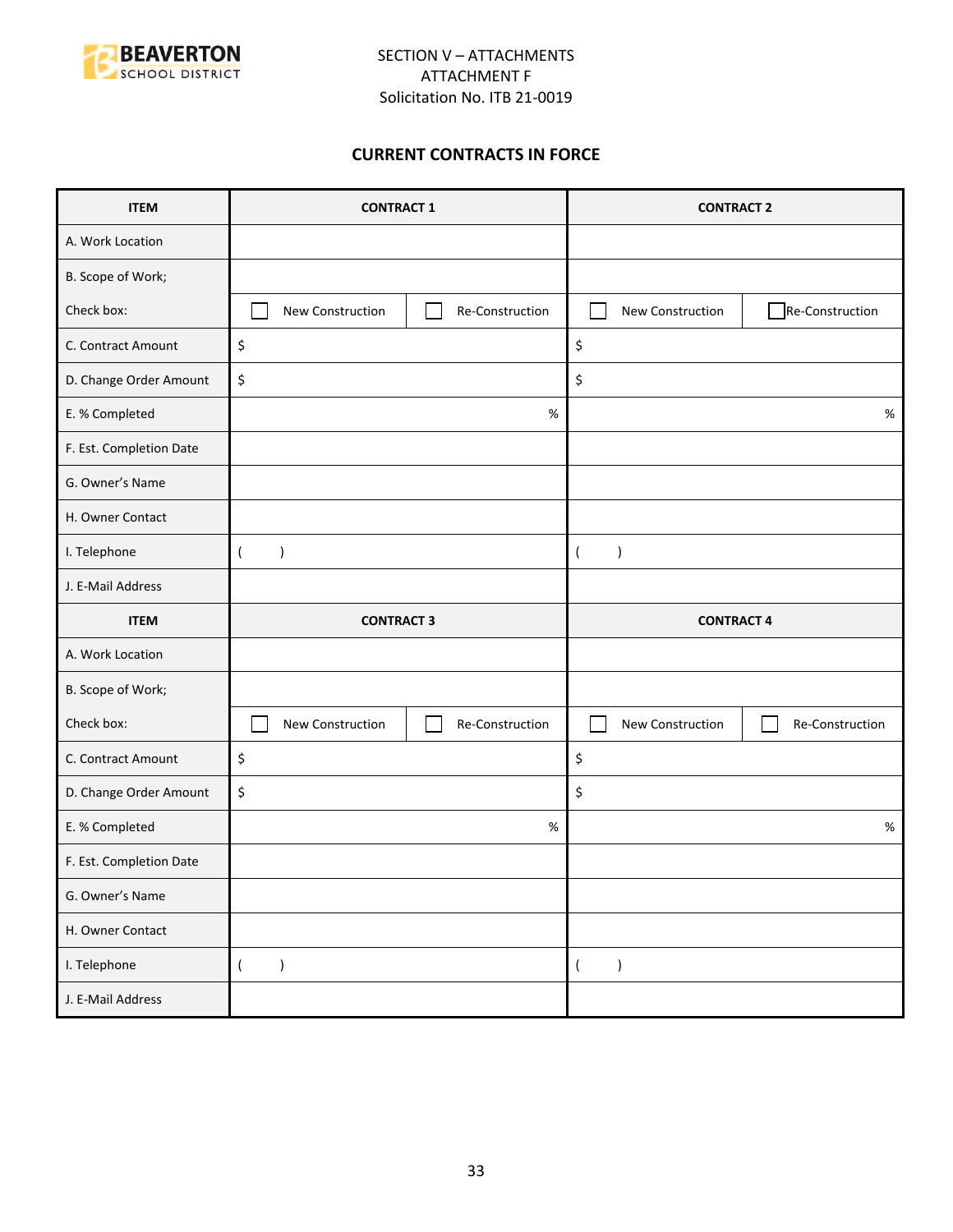

## **LARGEST SIMILAR JOBS YOU HAVE COMPLETED IN THE LAST FIVE YEARS AS THE PRIME CONTRACTOR**

| <b>ITEM</b>            | <b>CONTRACT 1</b> |                 | <b>CONTRACT 2</b> |                 |
|------------------------|-------------------|-----------------|-------------------|-----------------|
| A. Work Location       |                   |                 |                   |                 |
| B. Scope of Work;      |                   |                 |                   |                 |
| Check box:             | New Construction  | Re-Construction | New Construction  | Re-Construction |
| C. Contract Amount     | \$                |                 | \$                |                 |
| D. Change Order Amount | \$                |                 | \$                |                 |
| E. % Completed         | %                 |                 |                   | %               |
| F. Completion Date     |                   |                 |                   |                 |
| G. Owner's Name        |                   |                 |                   |                 |
| H. Owner Contact       |                   |                 |                   |                 |
| I. Telephone           |                   |                 |                   |                 |
| J. E-Mail Address      |                   |                 |                   |                 |

## **LIST COMPANIES FROM WHOM YOU OBTAIN SURETY BONDS**

| <b>ITEM</b>                                 | <b>SURETY COMPANY 1</b>                                                                                                               | <b>SURETY COMPANY 2</b>                                                                                                                                                                                 |  |
|---------------------------------------------|---------------------------------------------------------------------------------------------------------------------------------------|---------------------------------------------------------------------------------------------------------------------------------------------------------------------------------------------------------|--|
| A. Company Name                             |                                                                                                                                       |                                                                                                                                                                                                         |  |
| <b>B. Contact's Name</b>                    |                                                                                                                                       |                                                                                                                                                                                                         |  |
| C. Telephone                                |                                                                                                                                       |                                                                                                                                                                                                         |  |
| D. Fax                                      |                                                                                                                                       |                                                                                                                                                                                                         |  |
| E. E-Mail Address                           |                                                                                                                                       |                                                                                                                                                                                                         |  |
| PRESENT AMOUNT OF BONDING<br>COVERAGE (\$): | HAS YOUR APPLICATION FOR SURETY BOND<br>EVER BEEN DECLINED (If Yes, please provide<br>detailed information in Remarks)<br> NO<br> YES | DURING THE PAST 2 YEARS, HAVE YOU BEEN CHARGED<br>WITH A FAILURE TO MEET THE CLAIMS OF YOUR<br>SUBCONTRACTORS OR SUPPLIERS (If Yes, please provide<br>detailed information in Remarks)<br>  YES<br>  NO |  |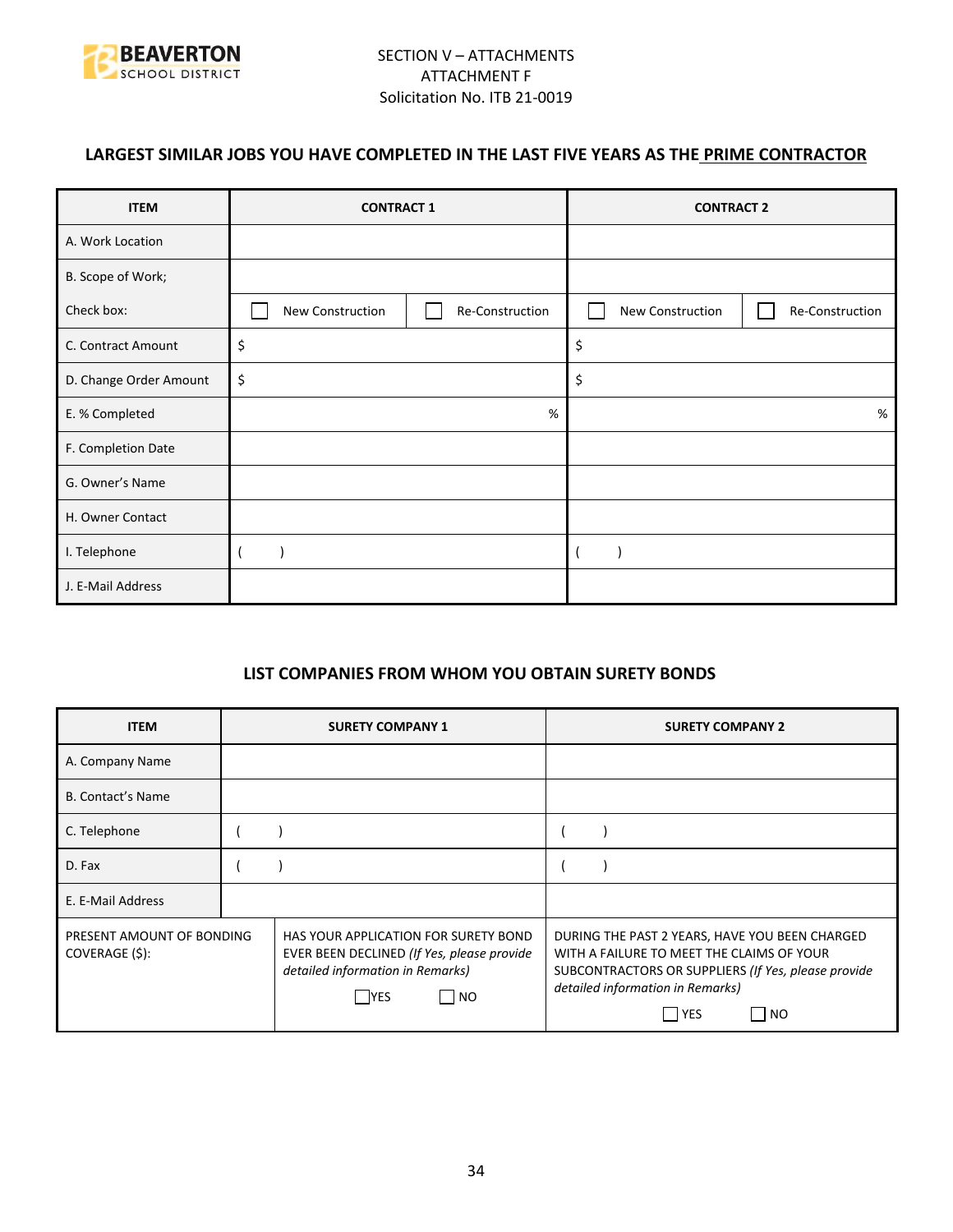

## **RELIABILITY**

| Has your company ever been declared in breach of any contract for unperformed or defective work? $\Box$ Yes.<br>No.                                                                                                                                                                                           |
|---------------------------------------------------------------------------------------------------------------------------------------------------------------------------------------------------------------------------------------------------------------------------------------------------------------|
| If "yes", explain.                                                                                                                                                                                                                                                                                            |
|                                                                                                                                                                                                                                                                                                               |
|                                                                                                                                                                                                                                                                                                               |
| Has any employee or agent of your company ever been convicted of a criminal offense arising out of obtaining, attempting<br>to obtain, or performing a public or private contract or subcontract?<br>Yes.<br>No.                                                                                              |
| If "yes," explain.                                                                                                                                                                                                                                                                                            |
|                                                                                                                                                                                                                                                                                                               |
|                                                                                                                                                                                                                                                                                                               |
| Has any employee or agent of your company been convicted under state or federal law of embezzlement, theft, forgery,<br>bribery, falsification or destruction of records, receiving stolen property or any other offense indicating a lack of business<br>integrity or business honesty?<br>$ $   Yes.<br>No. |
| If "yes," explain.                                                                                                                                                                                                                                                                                            |
|                                                                                                                                                                                                                                                                                                               |
|                                                                                                                                                                                                                                                                                                               |
| Has your company or any employee or agent of your company been convicted under state or federal antitrust laws?<br>Yes.<br>No.                                                                                                                                                                                |
| If "yes," explain.                                                                                                                                                                                                                                                                                            |
|                                                                                                                                                                                                                                                                                                               |
|                                                                                                                                                                                                                                                                                                               |
| Has any Officer or Partner of your organization ever been an Officer or Partner of another Organization that failed to complete<br>a construction contract?<br>Yes.<br>No.                                                                                                                                    |
| If "yes," explain.                                                                                                                                                                                                                                                                                            |
|                                                                                                                                                                                                                                                                                                               |
|                                                                                                                                                                                                                                                                                                               |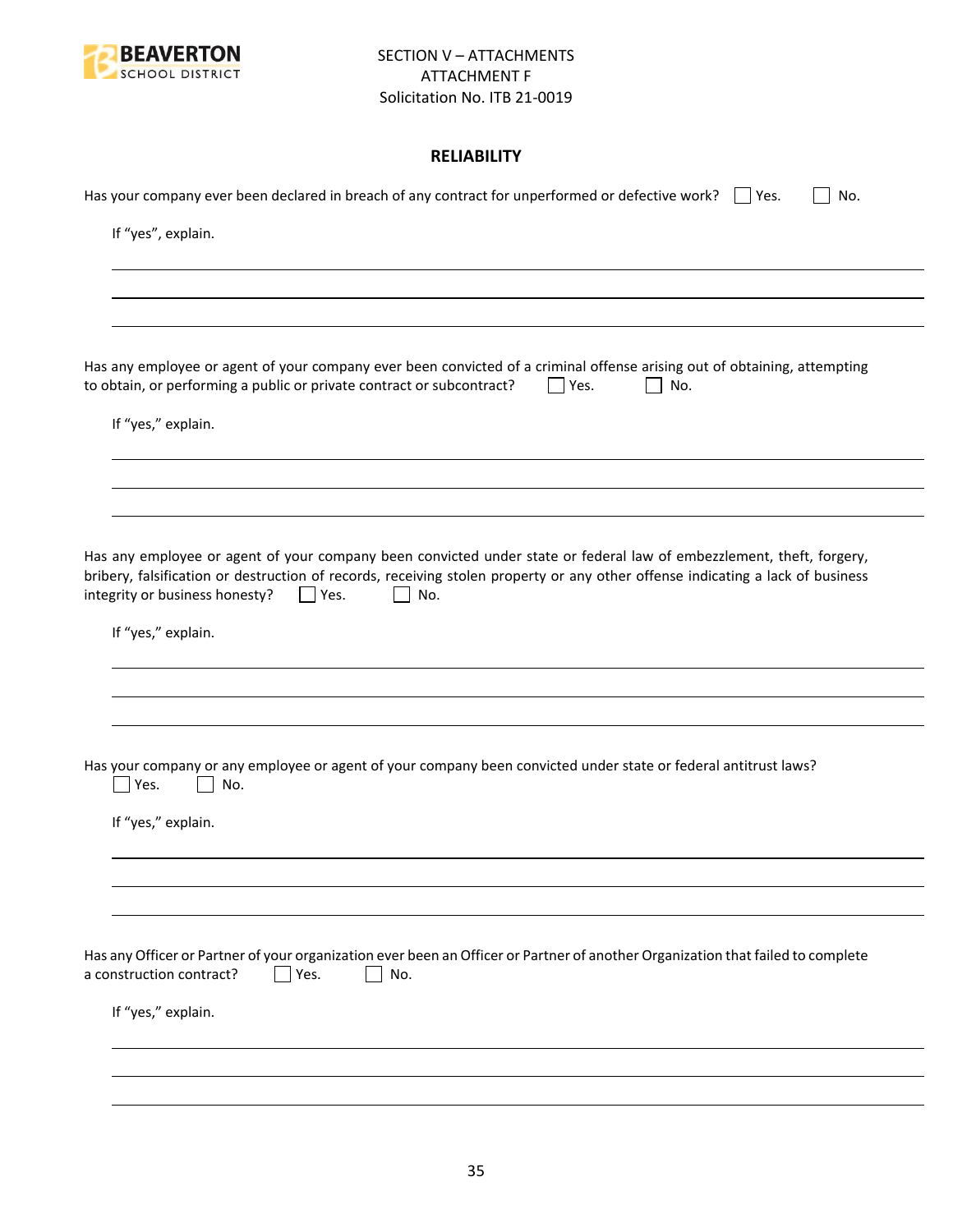

## **FINANCIAL RESOURCES**

| Indicate the Contractors total bonding capacity amount: \$                                                                                                                                                                                                                                                                                                                                |
|-------------------------------------------------------------------------------------------------------------------------------------------------------------------------------------------------------------------------------------------------------------------------------------------------------------------------------------------------------------------------------------------|
| What portion of this amount remains available at time of completion of this form? \$                                                                                                                                                                                                                                                                                                      |
| Has your firm ever been at any time in the last ten years the debtor in a bankruptcy case? $\Box$ Yes.<br>No.<br>If "yes," explain.                                                                                                                                                                                                                                                       |
| Does your firm have any outstanding judgments pending against it? $\Box$ Yes.<br>No.<br>If "yes," explain.                                                                                                                                                                                                                                                                                |
| In the past ten years, has your firm been a party to litigation, arbitration or mediation where the amount in dispute exceeded<br>\$10,000?<br>Yes.<br>No.<br>If "yes," explain.                                                                                                                                                                                                          |
| In the past ten years, has your firm been a party to litigation, arbitration or mediation on a matter related to payment to<br>subcontractors or work performance on a contract? Check "yes" even if the matter proceeded to arbitration or mediation<br>without court litigation. $\Box$ Yes.<br>$\mathbf{L}$<br>No.<br>If "yes," explain. (Include court, case number and party names.) |
| Have you or any of your affiliates discontinued business operation with outstanding debts?<br>No.<br>$ $ Yes.<br>If "yes," explain.                                                                                                                                                                                                                                                       |
|                                                                                                                                                                                                                                                                                                                                                                                           |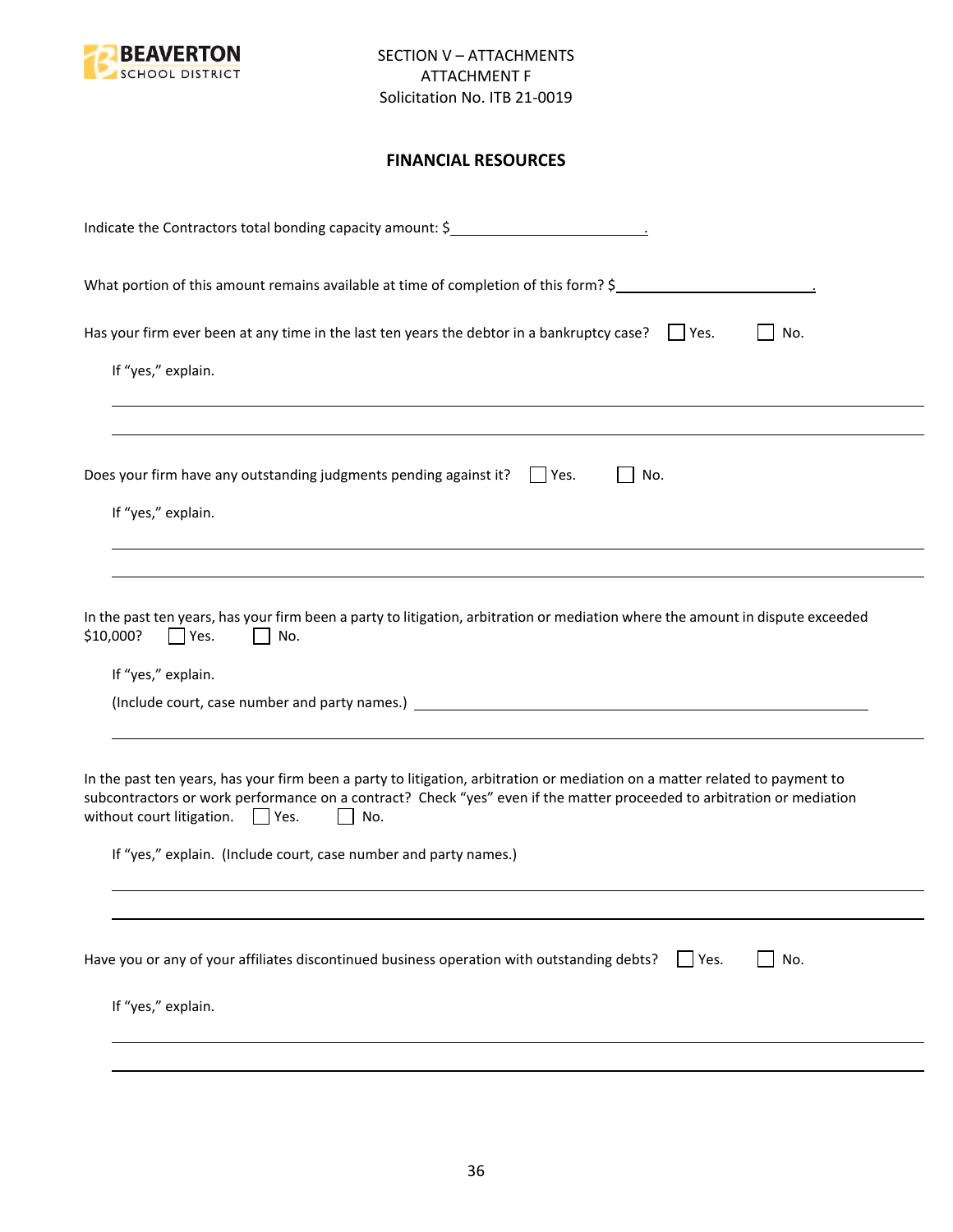

#### **KEY PERSONNEL**

List the principal individuals of your company, their current job title, the total years of experience they have in the construction industry and their current primary responsibility for your company. Corporations list current officers and those who own 5% or more of the corporation's stock. Limited liability companies list members who own 5% or more of company. Partnerships list all partners. Joint ventures list each firm that is a member of the joint venture and the percentage of ownership the firm has in the joint venture.

| <b>ITEM</b>                       | <b>Principal Individual</b> |
|-----------------------------------|-----------------------------|
| A. Name                           |                             |
| B. Position                       |                             |
| C. Years in Construction          |                             |
| D. Current Primary Responsibility |                             |
| <b>ITEM</b>                       | <b>Principal Individual</b> |
| A. Name                           |                             |
| B. Position                       |                             |
| C. Years in Construction          |                             |
| D. Current Primary Responsibility |                             |
| <b>ITEM</b>                       | <b>Principal Individual</b> |
| A. Name                           |                             |
| <b>B.</b> Position                |                             |
| C. Years in Construction          |                             |
| D. Current Primary Responsibility |                             |
| <b>ITEM</b>                       | <b>Principal Individual</b> |
| A. Name                           |                             |
| B. Position                       |                             |
| C. Years in Construction          |                             |
| D. Current Primary Responsibility |                             |

List the individuals who will be in the following roles if your company is awarded this Contract:

| <b>ITEM</b>                                       | <b>Contractor's Representative</b> | <b>Project Manger</b> | <b>Project Superintendent</b> |
|---------------------------------------------------|------------------------------------|-----------------------|-------------------------------|
| A. Name                                           |                                    |                       |                               |
| <b>B.</b> Position                                |                                    |                       |                               |
| C. Years in Position                              | N/A                                |                       |                               |
| D. Largest Project<br>Supervised                  | N/A                                | ∍                     |                               |
| E. Largest number of<br>employees ever supervised | N/A                                |                       |                               |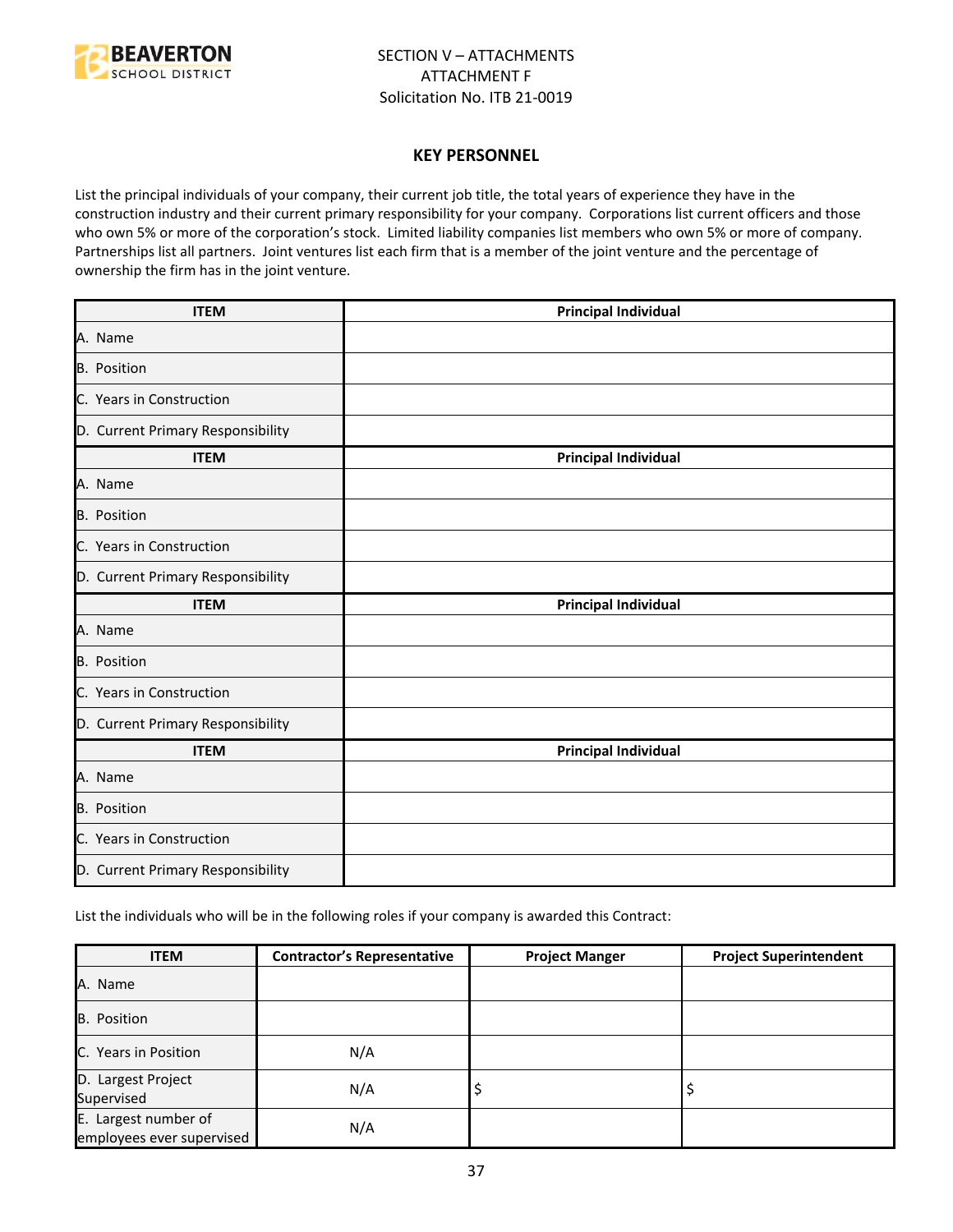

## **BIDDER REFERENCE FORM**

| (Insert Name of Bidder)                                                                               |  |
|-------------------------------------------------------------------------------------------------------|--|
| Bidder must provide five (5) references and must use a separate copy of this form for each reference. |  |
|                                                                                                       |  |
| ,我们也不会有什么。""我们的人,我们也不会有什么?""我们的人,我们也不会有什么?""我们的人,我们也不会有什么?""我们的人,我们也不会有什么?""我们的人                      |  |
|                                                                                                       |  |
| ,我们也不能会有一个人的事情。""我们的人,我们也不能会有一个人的人,我们也不能会有一个人的人,我们也不能会有一个人的人,我们也不能会有一个人的人,我们也不能会                      |  |
|                                                                                                       |  |
|                                                                                                       |  |
|                                                                                                       |  |
|                                                                                                       |  |
|                                                                                                       |  |
|                                                                                                       |  |

Method: Subjective Evaluation

Each reference may be checked for, but not limited to, adherence to contract terms and conditions, timelines, quality standards, overall customer service, project being of similar size, scope and complexity.